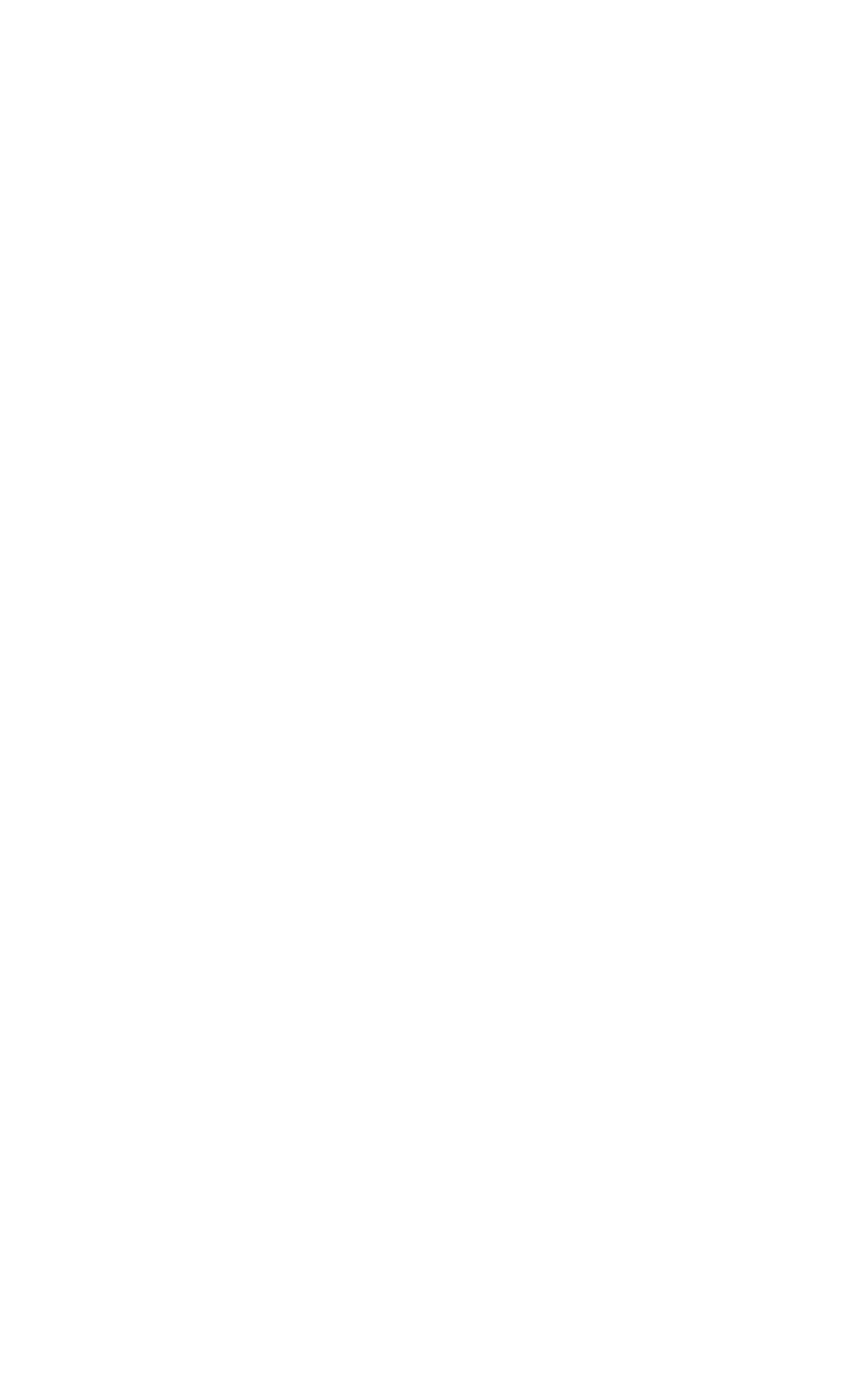

# A CHILDREN**'**S NEALTINE PRAYER https://youtu.be/HeF-ZNJ6N7k

(Sung to the tune of Where is Thumbkin) God our Father, God our Father We thank You, we thank You For our many blessings, for our many blessings Amen, Amen.

Date Prayed & Initials

\_\_\_\_\_\_\_\_\_\_\_\_\_\_\_\_\_\_\_\_\_\_\_\_\_\_\_\_\_\_\_\_\_\_\_\_\_\_\_\_\_\_\_\_\_\_\_\_\_\_\_ \_\_\_\_\_\_\_\_\_\_\_\_\_\_\_\_\_\_\_\_\_\_\_\_\_\_\_\_\_\_\_\_\_\_\_\_\_\_\_\_\_\_\_\_\_\_\_\_\_\_\_ \_\_\_\_\_\_\_\_\_\_\_\_\_\_\_\_\_\_\_\_\_\_\_\_\_\_\_\_\_\_\_\_\_\_\_\_\_\_\_\_\_\_\_\_\_\_\_\_\_\_\_

 $~\sim~$ 

### Bless Us Lord

Bless us, oh Lord, and these gifts which we are about to receive from thy bounty, through Christ Jesus, our Lord. Amen.

Date Prayed & Initials

\_\_\_\_\_\_\_\_\_\_\_\_\_\_\_\_\_\_\_\_\_\_\_\_\_\_\_\_\_\_\_\_\_\_\_\_\_\_\_\_\_\_\_\_\_\_\_\_\_\_\_

\_\_\_\_\_\_\_\_\_\_\_\_\_\_\_\_\_\_\_\_\_\_\_\_\_\_\_\_\_\_\_\_\_\_\_\_\_\_\_\_\_\_\_\_\_\_\_\_\_\_\_ \_\_\_\_\_\_\_\_\_\_\_\_\_\_\_\_\_\_\_\_\_\_\_\_\_\_\_\_\_\_\_\_\_\_\_\_\_\_\_\_\_\_\_\_\_\_\_\_\_\_\_

 $~\sim~$ 

#### Bless Us, O Lord

-<br>Traditional Catholic Prayer<br>https://youtu.be/DZtPs0uuI0I

Bless us, O Lord, And these Thy gifts Which we are about to receive, Through Thy bounty Through Christ our Lord we pray. Amen.

Date Prayed & Initials

\_\_\_\_\_\_\_\_\_\_\_\_\_\_\_\_\_\_\_\_\_\_\_\_\_\_\_\_\_\_\_\_\_\_\_\_\_\_\_\_\_\_\_\_\_\_\_\_\_\_\_

\_\_\_\_\_\_\_\_\_\_\_\_\_\_\_\_\_\_\_\_\_\_\_\_\_\_\_\_\_\_\_\_\_\_\_\_\_\_\_\_\_\_\_\_\_\_\_\_\_\_\_ \_\_\_\_\_\_\_\_\_\_\_\_\_\_\_\_\_\_\_\_\_\_\_\_\_\_\_\_\_\_\_\_\_\_\_\_\_\_\_\_\_\_\_\_\_\_\_\_\_\_\_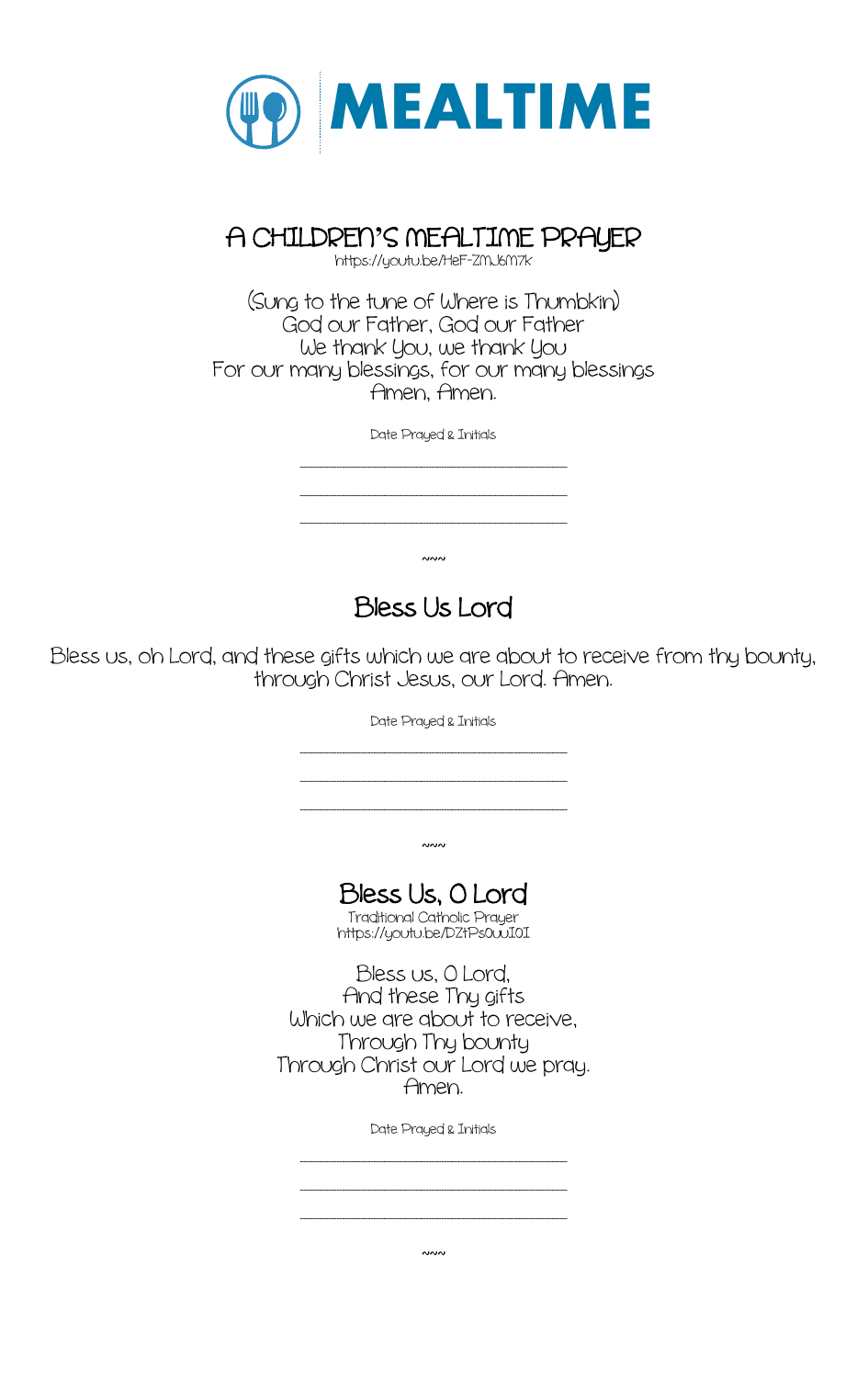Bless, O Lord<br>Traditional

Bless, O Lord, This food to our use And us to thy service, And keep us ever mindful Of the needs of others. In Jesus' Name, Amen.

Date Prayed & Initials

\_\_\_\_\_\_\_\_\_\_\_\_\_\_\_\_\_\_\_\_\_\_\_\_\_\_\_\_\_\_\_\_\_\_\_\_\_\_\_\_\_\_\_\_\_\_\_\_\_\_\_ \_\_\_\_\_\_\_\_\_\_\_\_\_\_\_\_\_\_\_\_\_\_\_\_\_\_\_\_\_\_\_\_\_\_\_\_\_\_\_\_\_\_\_\_\_\_\_\_\_\_\_

\_\_\_\_\_\_\_\_\_\_\_\_\_\_\_\_\_\_\_\_\_\_\_\_\_\_\_\_\_\_\_\_\_\_\_\_\_\_\_\_\_\_\_\_\_\_\_\_\_\_\_

 $~\sim~$ 

#### Closest Birthday

Whoever has a birthday closesy to today's date gets to pray.

Date Prayed & Initials

\_\_\_\_\_\_\_\_\_\_\_\_\_\_\_\_\_\_\_\_\_\_\_\_\_\_\_\_\_\_\_\_\_\_\_\_\_\_\_\_\_\_\_\_\_\_\_\_\_\_\_ \_\_\_\_\_\_\_\_\_\_\_\_\_\_\_\_\_\_\_\_\_\_\_\_\_\_\_\_\_\_\_\_\_\_\_\_\_\_\_\_\_\_\_\_\_\_\_\_\_\_\_

\_\_\_\_\_\_\_\_\_\_\_\_\_\_\_\_\_\_\_\_\_\_\_\_\_\_\_\_\_\_\_\_\_\_\_\_\_\_\_\_\_\_\_\_\_\_\_\_\_\_\_

~~~



Come, Lord Jesus, be our guest and let these gifts to us be blessed. Amen.

Date Prayed & Initials

\_\_\_\_\_\_\_\_\_\_\_\_\_\_\_\_\_\_\_\_\_\_\_\_\_\_\_\_\_\_\_\_\_\_\_\_\_\_\_\_\_\_\_\_\_\_\_\_\_\_\_ \_\_\_\_\_\_\_\_\_\_\_\_\_\_\_\_\_\_\_\_\_\_\_\_\_\_\_\_\_\_\_\_\_\_\_\_\_\_\_\_\_\_\_\_\_\_\_\_\_\_\_

 $\sim$ 

\_\_\_\_\_\_\_\_\_\_\_\_\_\_\_\_\_\_\_\_\_\_\_\_\_\_\_\_\_\_\_\_\_\_\_\_\_\_\_\_\_\_\_\_\_\_\_\_\_\_\_

Daily Bread

Give us this day our daily bread, O Father in heaven, and grant that we who gather here in faith and love may take our food with gladness and simplicity of heart through Jesus Christ our Lord. Amen.

Date Prayed & Initials

\_\_\_\_\_\_\_\_\_\_\_\_\_\_\_\_\_\_\_\_\_\_\_\_\_\_\_\_\_\_\_\_\_\_\_\_\_\_\_\_\_\_\_\_\_\_\_\_\_\_\_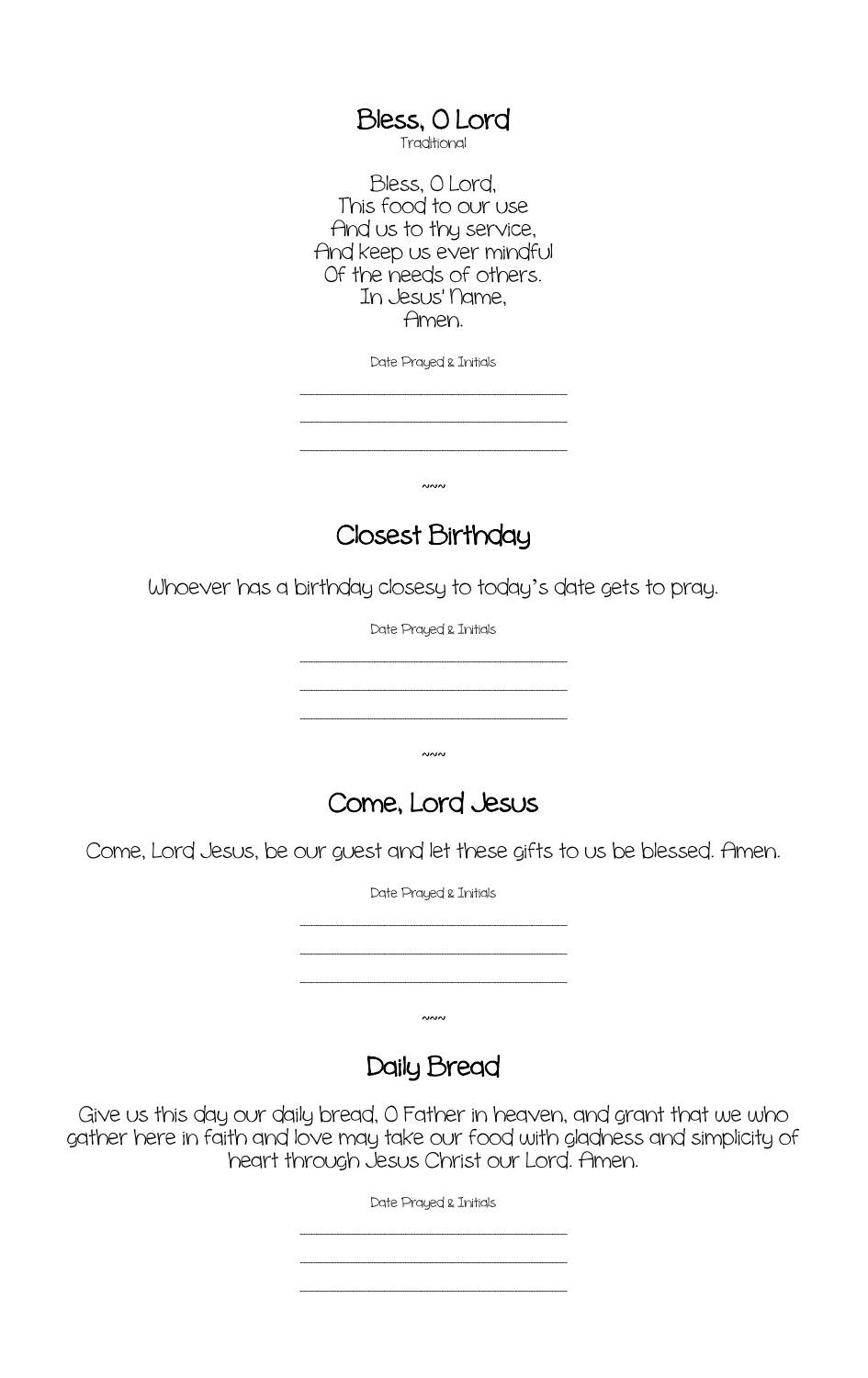### $\sim$ Dinner Prayer Hymn<br>Traditional Hymn

Lord, bless this food and grant that we Nay thankful for thy mercies be; Teach us to know by whom we're fed; Bless us with Christ, the living bread. Lord, make us thankful for our food, Bless us with faith in Jesus' blood; With bread of life our souls supply, That we may live with Christ on high. Amen.

Date Prayed & Initials

\_\_\_\_\_\_\_\_\_\_\_\_\_\_\_\_\_\_\_\_\_\_\_\_\_\_\_\_\_\_\_\_\_\_\_\_\_\_\_\_\_\_\_\_\_\_\_\_\_\_\_

\_\_\_\_\_\_\_\_\_\_\_\_\_\_\_\_\_\_\_\_\_\_\_\_\_\_\_\_\_\_\_\_\_\_\_\_\_\_\_\_\_\_\_\_\_\_\_\_\_\_\_ \_\_\_\_\_\_\_\_\_\_\_\_\_\_\_\_\_\_\_\_\_\_\_\_\_\_\_\_\_\_\_\_\_\_\_\_\_\_\_\_\_\_\_\_\_\_\_\_\_\_\_

 $~\sim~$ 

Doxology

Be present at our table Lord. Be here and everywhere adored. These mercies bless and grant that we, may strengthen for the service be. Amen.

Date Prayed & Initials

\_\_\_\_\_\_\_\_\_\_\_\_\_\_\_\_\_\_\_\_\_\_\_\_\_\_\_\_\_\_\_\_\_\_\_\_\_\_\_\_\_\_\_\_\_\_\_\_\_\_\_ \_\_\_\_\_\_\_\_\_\_\_\_\_\_\_\_\_\_\_\_\_\_\_\_\_\_\_\_\_\_\_\_\_\_\_\_\_\_\_\_\_\_\_\_\_\_\_\_\_\_\_

 $~\sim~$ 

\_\_\_\_\_\_\_\_\_\_\_\_\_\_\_\_\_\_\_\_\_\_\_\_\_\_\_\_\_\_\_\_\_\_\_\_\_\_\_\_\_\_\_\_\_\_\_\_\_\_\_

#### Farmer Grace

(hold your invisible suspenders, sway side to side, and say with your best twangy voice!)

> Th-aaaaa-nk you God for giving us food Th-aaaaa-nk you God for giving us food Th-aaaaa-nk you God for giving us food Right where we are… YEE HAW! Aaaa-lleluia praise the Lord Aaaa-lleluia praise the Lord Aaaa-lleluia praise the Lord Right where we are… YEE HAW!

> > Date Prayed & Initials

\_\_\_\_\_\_\_\_\_\_\_\_\_\_\_\_\_\_\_\_\_\_\_\_\_\_\_\_\_\_\_\_\_\_\_\_\_\_\_\_\_\_\_\_\_\_\_\_\_\_\_ \_\_\_\_\_\_\_\_\_\_\_\_\_\_\_\_\_\_\_\_\_\_\_\_\_\_\_\_\_\_\_\_\_\_\_\_\_\_\_\_\_\_\_\_\_\_\_\_\_\_\_

 $~\sim~$ 

\_\_\_\_\_\_\_\_\_\_\_\_\_\_\_\_\_\_\_\_\_\_\_\_\_\_\_\_\_\_\_\_\_\_\_\_\_\_\_\_\_\_\_\_\_\_\_\_\_\_\_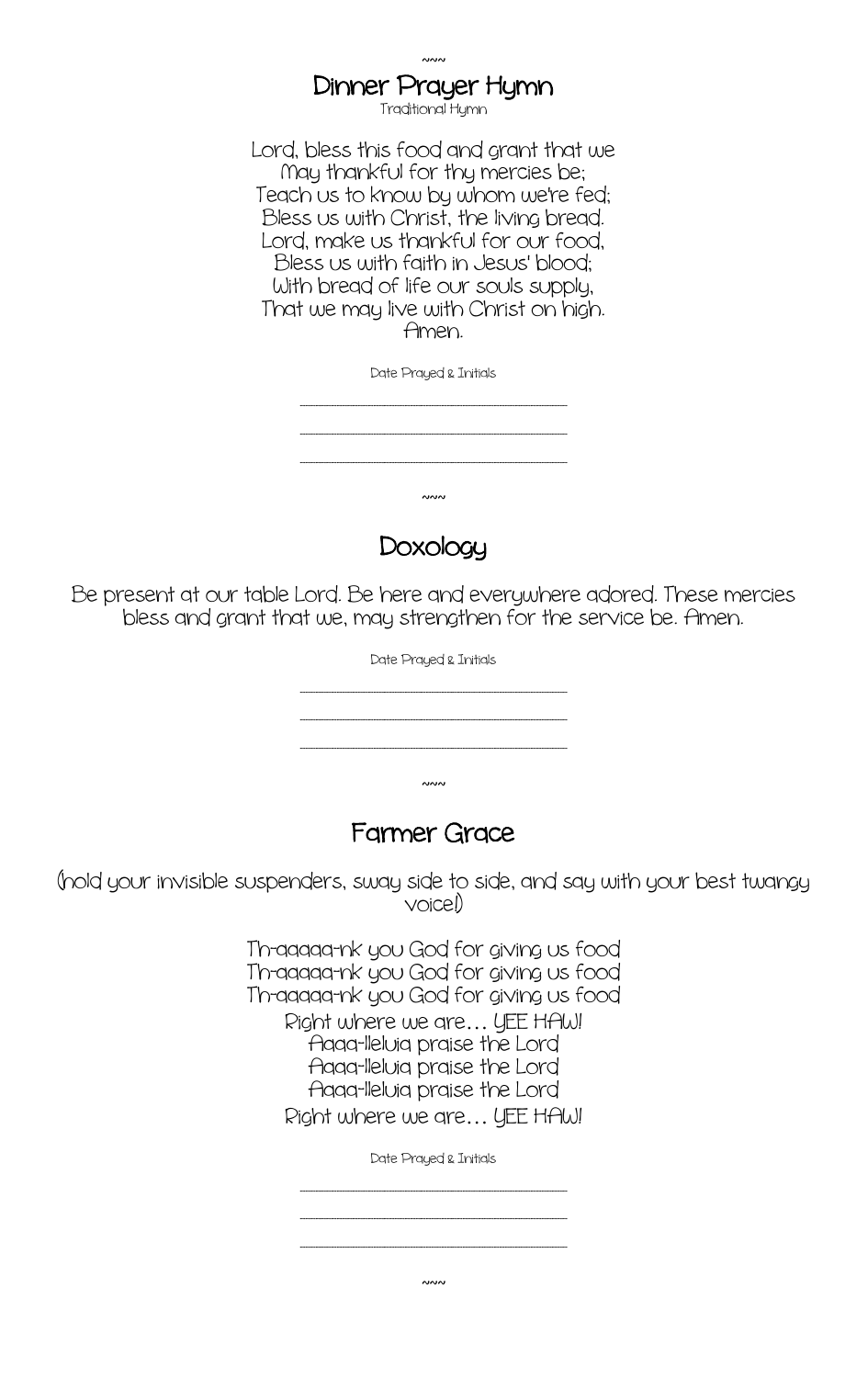Flintstones Grace<br>To the tune of Flintstones theme song

https://youtu.be/D9fUHYju2Xk

God is Great and God is Good and so we thank Him for our food. God is Great and God is Good and so we thank Him for our food. Amen, ah-ah-ah-ah-ah-amen. Amen, ah-ah-ah-ah-ah-amen. God is Great and God is Good and so we thank Him for our - We thank Him for our - We thank Him for our food!

Date Prayed & Initials

\_\_\_\_\_\_\_\_\_\_\_\_\_\_\_\_\_\_\_\_\_\_\_\_\_\_\_\_\_\_\_\_\_\_\_\_\_\_\_\_\_\_\_\_\_\_\_\_\_\_\_

\_\_\_\_\_\_\_\_\_\_\_\_\_\_\_\_\_\_\_\_\_\_\_\_\_\_\_\_\_\_\_\_\_\_\_\_\_\_\_\_\_\_\_\_\_\_\_\_\_\_\_ \_\_\_\_\_\_\_\_\_\_\_\_\_\_\_\_\_\_\_\_\_\_\_\_\_\_\_\_\_\_\_\_\_\_\_\_\_\_\_\_\_\_\_\_\_\_\_\_\_\_\_

### For Food, Faith & Friends

 $~\sim~$ 

For food in a world where many walk in hunger; for faith in a world where many walk in fear; for friends in a world where many walk alone; We give you thanks, O Lord.

Date Prayed & Initials

\_\_\_\_\_\_\_\_\_\_\_\_\_\_\_\_\_\_\_\_\_\_\_\_\_\_\_\_\_\_\_\_\_\_\_\_\_\_\_\_\_\_\_\_\_\_\_\_\_\_\_ \_\_\_\_\_\_\_\_\_\_\_\_\_\_\_\_\_\_\_\_\_\_\_\_\_\_\_\_\_\_\_\_\_\_\_\_\_\_\_\_\_\_\_\_\_\_\_\_\_\_\_ \_\_\_\_\_\_\_\_\_\_\_\_\_\_\_\_\_\_\_\_\_\_\_\_\_\_\_\_\_\_\_\_\_\_\_\_\_\_\_\_\_\_\_\_\_\_\_\_\_\_\_

 $~\sim~$ 

### For Life and Health

For life and health and every good we give you thanks O Lord. Amen.

Date Prayed & Initials

\_\_\_\_\_\_\_\_\_\_\_\_\_\_\_\_\_\_\_\_\_\_\_\_\_\_\_\_\_\_\_\_\_\_\_\_\_\_\_\_\_\_\_\_\_\_\_\_\_\_\_ \_\_\_\_\_\_\_\_\_\_\_\_\_\_\_\_\_\_\_\_\_\_\_\_\_\_\_\_\_\_\_\_\_\_\_\_\_\_\_\_\_\_\_\_\_\_\_\_\_\_\_ \_\_\_\_\_\_\_\_\_\_\_\_\_\_\_\_\_\_\_\_\_\_\_\_\_\_\_\_\_\_\_\_\_\_\_\_\_\_\_\_\_\_\_\_\_\_\_\_\_\_\_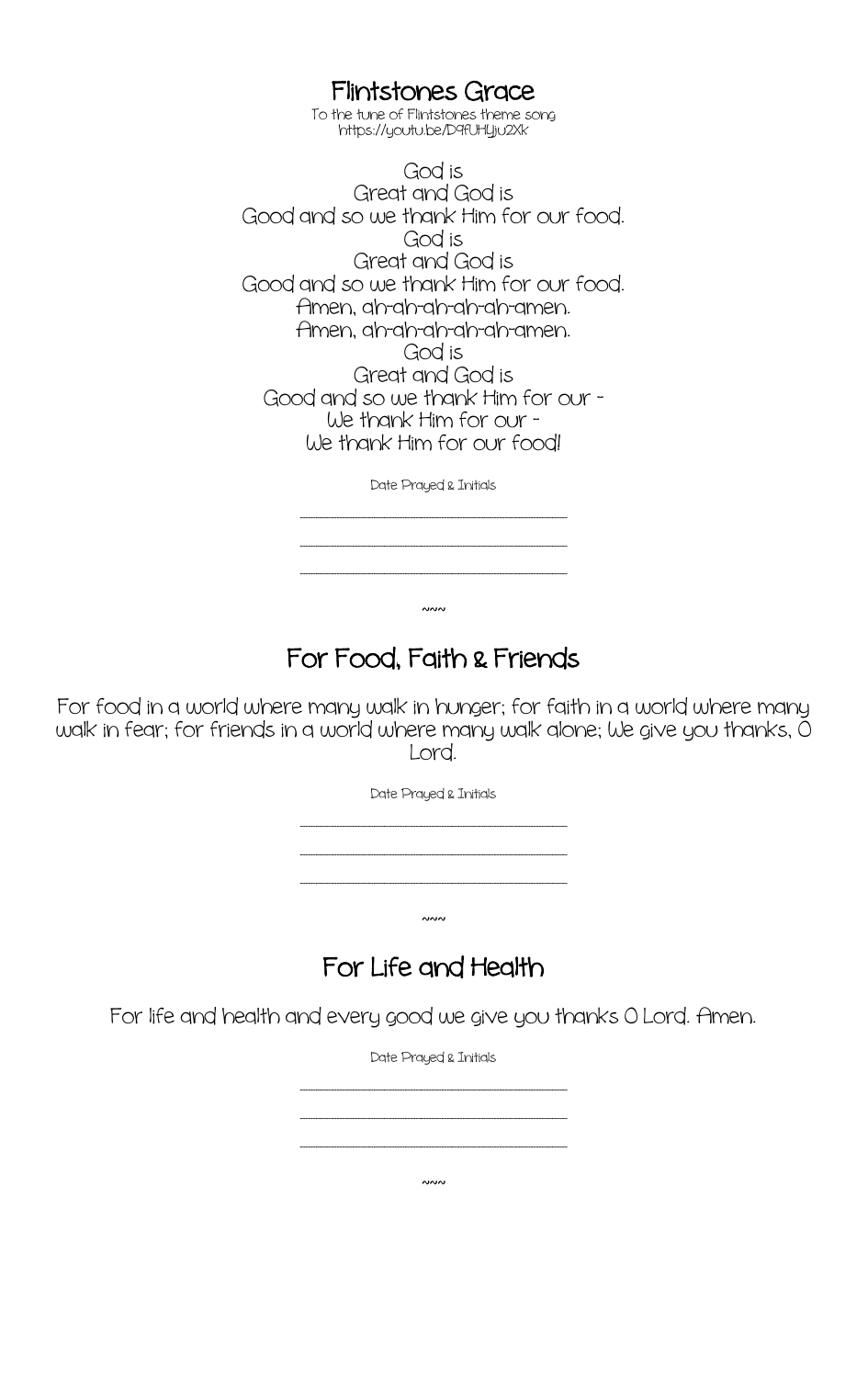### Give Thanks

We give thanks to you Lord, because you are good. We give thanks to you the God of all gods. We give thanks to you the Lord of all lords. We give thanks to you the God of heaven because your love endures forever.

| Date Prayed & Initials                                                                                                                         |
|------------------------------------------------------------------------------------------------------------------------------------------------|
|                                                                                                                                                |
|                                                                                                                                                |
| 1010                                                                                                                                           |
|                                                                                                                                                |
| Give Us Grateful Hearts                                                                                                                        |
| Book of Common Prayer                                                                                                                          |
| Give us grateful hearts,<br>O Father, for all thy mercies,<br>And make us mindful<br>Of the needs of others:<br>Through Jesus Christ our Lord. |
| Amen.                                                                                                                                          |
| Date Prayed & Initials                                                                                                                         |
|                                                                                                                                                |
|                                                                                                                                                |

### Giving Thanks

 $~\sim~$ 

Dear Lord, thank you for this food. Bless the hands that have prepared it. Bless it to our use and us to your service. And make us ever mindful of the needs of others. Through Christ our Lord we pray. Amen.

| Date Prayed & Initials |  |
|------------------------|--|
|                        |  |
|                        |  |
| $\sim$                 |  |
| <b>God Beloved</b>     |  |

God beloved, God beloved, once again, once again. Thank you for our blessings, thank you for our blessings. A-A-men. A-A-men.

Date Prayed & Initials

\_\_\_\_\_\_\_\_\_\_\_\_\_\_\_\_\_\_\_\_\_\_\_\_\_\_\_\_\_\_\_\_\_\_\_\_\_\_\_\_\_\_\_\_\_\_\_\_\_\_\_ \_\_\_\_\_\_\_\_\_\_\_\_\_\_\_\_\_\_\_\_\_\_\_\_\_\_\_\_\_\_\_\_\_\_\_\_\_\_\_\_\_\_\_\_\_\_\_\_\_\_\_ \_\_\_\_\_\_\_\_\_\_\_\_\_\_\_\_\_\_\_\_\_\_\_\_\_\_\_\_\_\_\_\_\_\_\_\_\_\_\_\_\_\_\_\_\_\_\_\_\_\_\_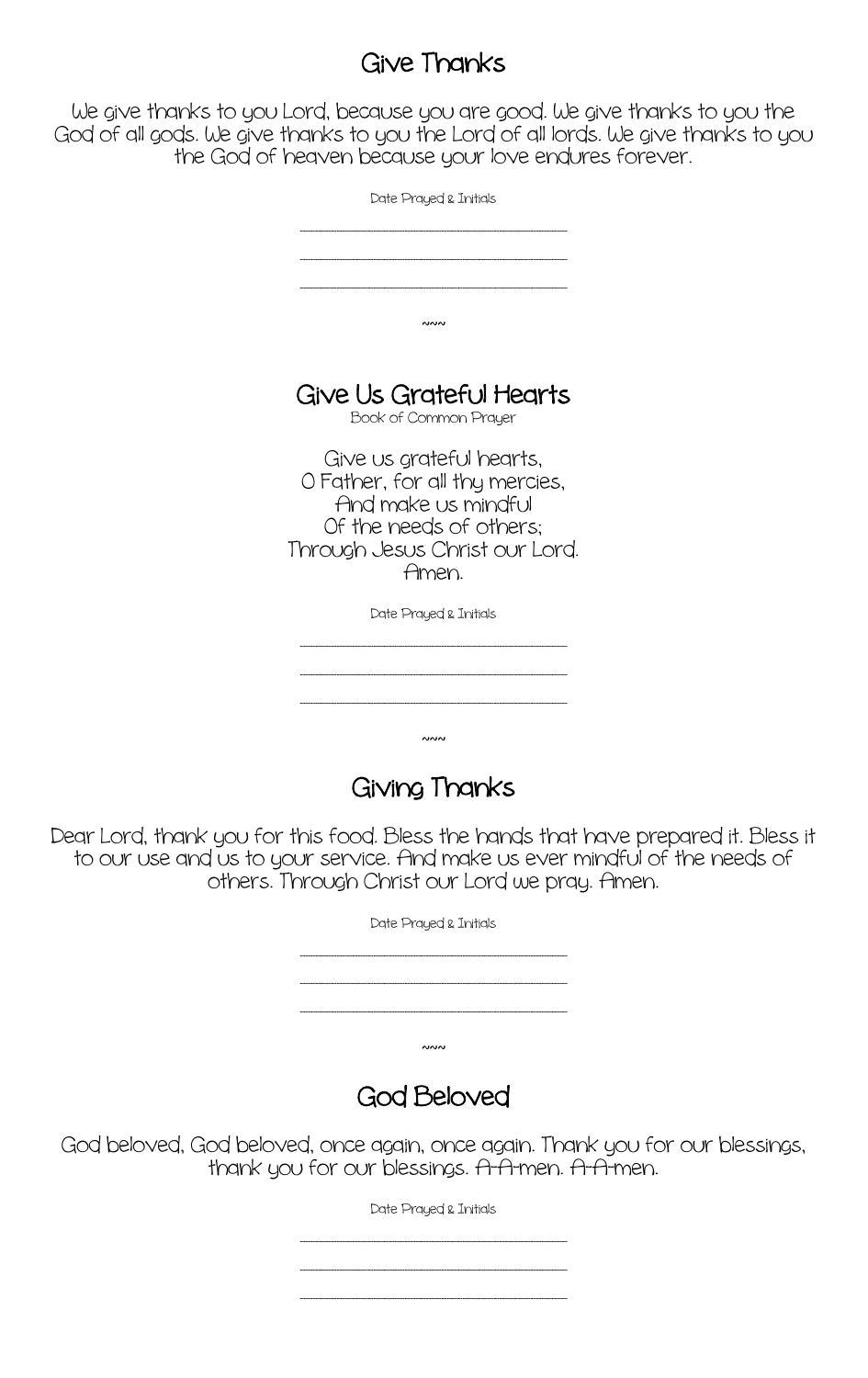### God Is Great

God is great, God is good, and we thank Him for our food. We're gonna thank Him in the morning, noon and night. We're gonna thank our God because He's out of sight. We're gonna thank our God cause He's dynamite. Amen.

| Date Prayed & Initials                                                                                                                     |
|--------------------------------------------------------------------------------------------------------------------------------------------|
|                                                                                                                                            |
|                                                                                                                                            |
| ៷៷៷                                                                                                                                        |
| God is Great<br>Traditional                                                                                                                |
| God is great!<br>God is good!<br>Let us thank Him<br>For our food.                                                                         |
| Amen.                                                                                                                                      |
| Date Prayed & Initials                                                                                                                     |
|                                                                                                                                            |
|                                                                                                                                            |
| ∼∾                                                                                                                                         |
| God is Great (Extended Version)<br>Traditional                                                                                             |
| God is great and God is good,<br>Let us thank Him for our food;<br>By His blessings we are fed,<br>Give us Lord, our daily bread.<br>Amen. |
| Date Prayed & Initials                                                                                                                     |
|                                                                                                                                            |

 $~\sim~$ 

\_\_\_\_\_\_\_\_\_\_\_\_\_\_\_\_\_\_\_\_\_\_\_\_\_\_\_\_\_\_\_\_\_\_\_\_\_\_\_\_\_\_\_\_\_\_\_\_\_\_\_

\_\_\_\_\_\_\_\_\_\_\_\_\_\_\_\_\_\_\_\_\_\_\_\_\_\_\_\_\_\_\_\_\_\_\_\_\_\_\_\_\_\_\_\_\_\_\_\_\_\_\_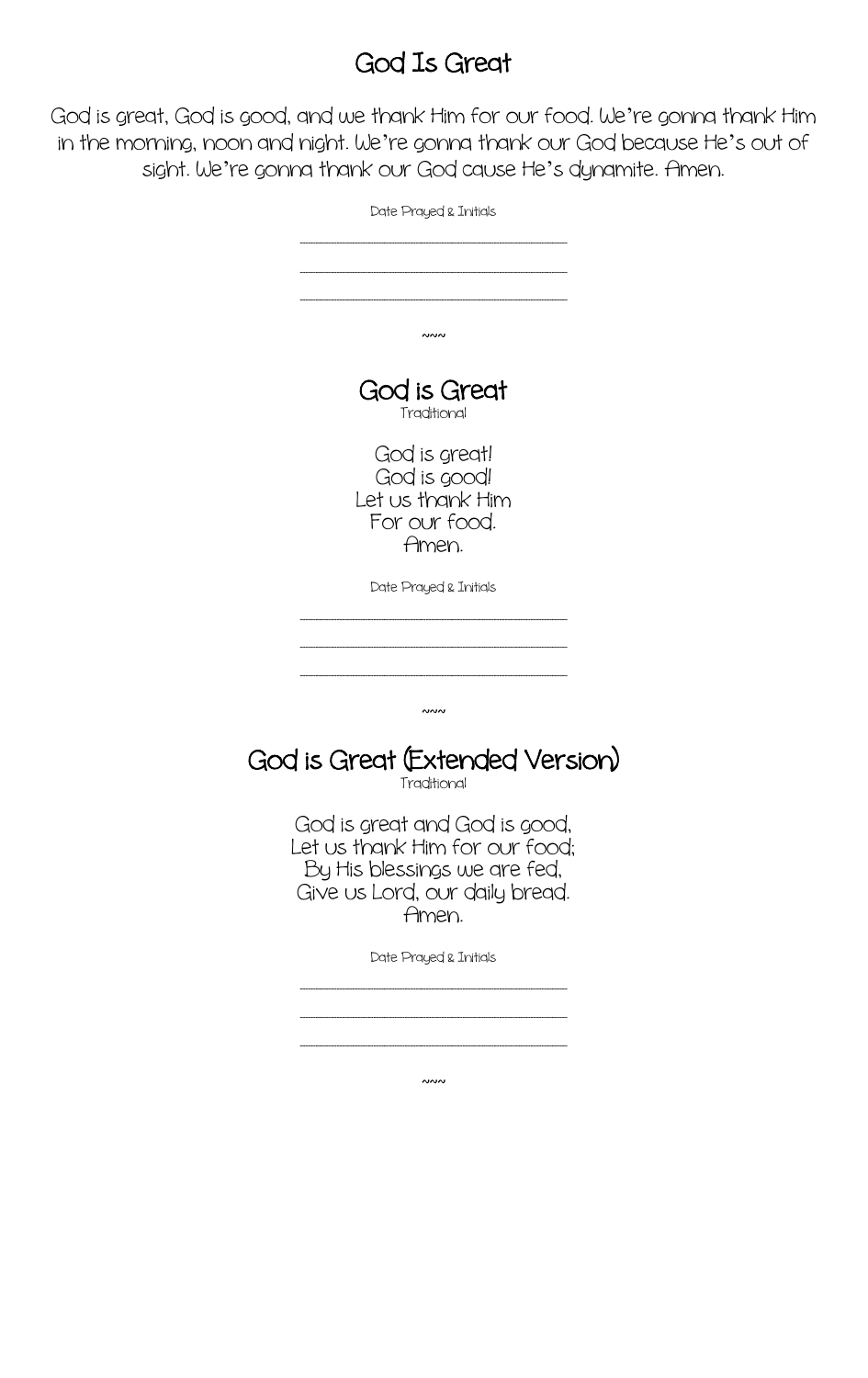# God Ny Provider

Lord, you are my provider. You are the one who has provided us with the food we're about to eat. Thank you for how you take care of us and give us what we need. Amen.

| Date Prayed & Initials                                                                                                                                   |
|----------------------------------------------------------------------------------------------------------------------------------------------------------|
|                                                                                                                                                          |
|                                                                                                                                                          |
|                                                                                                                                                          |
| ∼∾                                                                                                                                                       |
| God our Father, Lord, and Savior<br>Traditional                                                                                                          |
| God our Father, Lord, and Savior<br>Thank you for your love and favor<br>Bless this food and drink we pray<br>And all who shares with us today.<br>Amen. |
| Date Prayed & Initials                                                                                                                                   |
|                                                                                                                                                          |
|                                                                                                                                                          |
|                                                                                                                                                          |
| ∼∾                                                                                                                                                       |

Grace Prayer

God, we thank you for this food. For rest and home and all things good. For wind and rain and sun above. But most of all for those we love.



#### Harmony Prayer

Loving Father, we thank you for bringing us together for this meal: may we continue to live in your friendship and in harmony with one another. Bless this food, a sing of your loving care for us, and bless us in our daily lives. Bless your Church throughout the world, and all those who see to do your will today. Amen.

Date Prayed & Initials

\_\_\_\_\_\_\_\_\_\_\_\_\_\_\_\_\_\_\_\_\_\_\_\_\_\_\_\_\_\_\_\_\_\_\_\_\_\_\_\_\_\_\_\_\_\_\_\_\_\_\_ \_\_\_\_\_\_\_\_\_\_\_\_\_\_\_\_\_\_\_\_\_\_\_\_\_\_\_\_\_\_\_\_\_\_\_\_\_\_\_\_\_\_\_\_\_\_\_\_\_\_\_

\_\_\_\_\_\_\_\_\_\_\_\_\_\_\_\_\_\_\_\_\_\_\_\_\_\_\_\_\_\_\_\_\_\_\_\_\_\_\_\_\_\_\_\_\_\_\_\_\_\_\_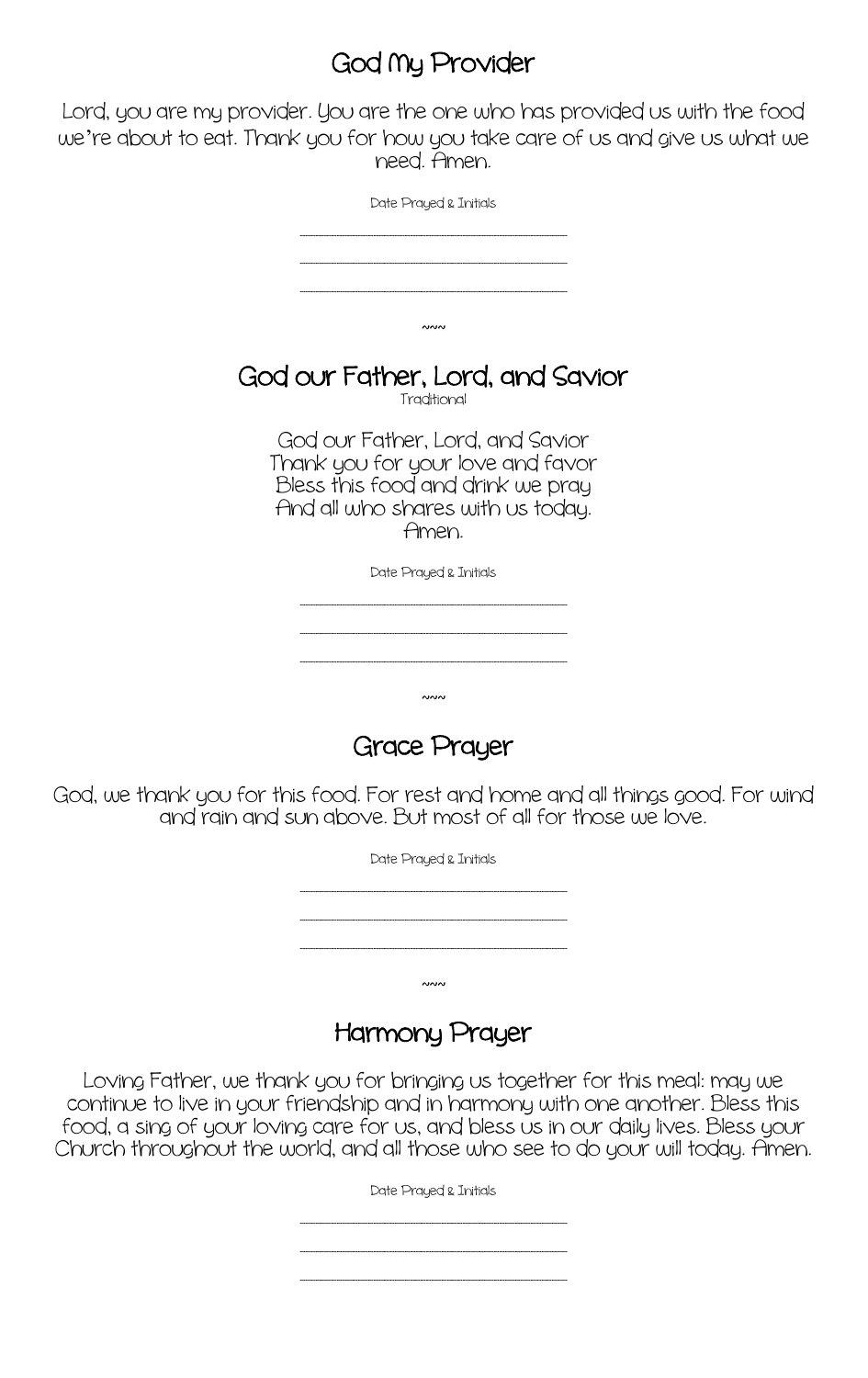# Holding Hands Prayer

Join hands and beginning with the oldest person pray clockwise from person to person saying a prayer that begins with; "Lord, this day I give you thanks for…"

| Date Prayed & Initials |  |
|------------------------|--|
|                        |  |
|                        |  |
| ∼∾                     |  |

#### How Faithful

How faithful, Father, is your care! Again, as always, food is there. Again, you have set us before a meal we pray will mean much more than persons filled with food, let there be, Lord, a loving mood. And as you make our bodies new, come now and feed our oneness too.

Date Prayed & Initials

\_\_\_\_\_\_\_\_\_\_\_\_\_\_\_\_\_\_\_\_\_\_\_\_\_\_\_\_\_\_\_\_\_\_\_\_\_\_\_\_\_\_\_\_\_\_\_\_\_\_\_

\_\_\_\_\_\_\_\_\_\_\_\_\_\_\_\_\_\_\_\_\_\_\_\_\_\_\_\_\_\_\_\_\_\_\_\_\_\_\_\_\_\_\_\_\_\_\_\_\_\_\_

 $~\sim~$ 

Humble Hearts Traditional

In a world where so many are hungry, Nay we eat this food with humble hearts; In a world where so many are lonely, Nay we share this friendship with joyful hearts. Amen.

Date Prayed & Initials

\_\_\_\_\_\_\_\_\_\_\_\_\_\_\_\_\_\_\_\_\_\_\_\_\_\_\_\_\_\_\_\_\_\_\_\_\_\_\_\_\_\_\_\_\_\_\_\_\_\_\_

\_\_\_\_\_\_\_\_\_\_\_\_\_\_\_\_\_\_\_\_\_\_\_\_\_\_\_\_\_\_\_\_\_\_\_\_\_\_\_\_\_\_\_\_\_\_\_\_\_\_\_ \_\_\_\_\_\_\_\_\_\_\_\_\_\_\_\_\_\_\_\_\_\_\_\_\_\_\_\_\_\_\_\_\_\_\_\_\_\_\_\_\_\_\_\_\_\_\_\_\_\_\_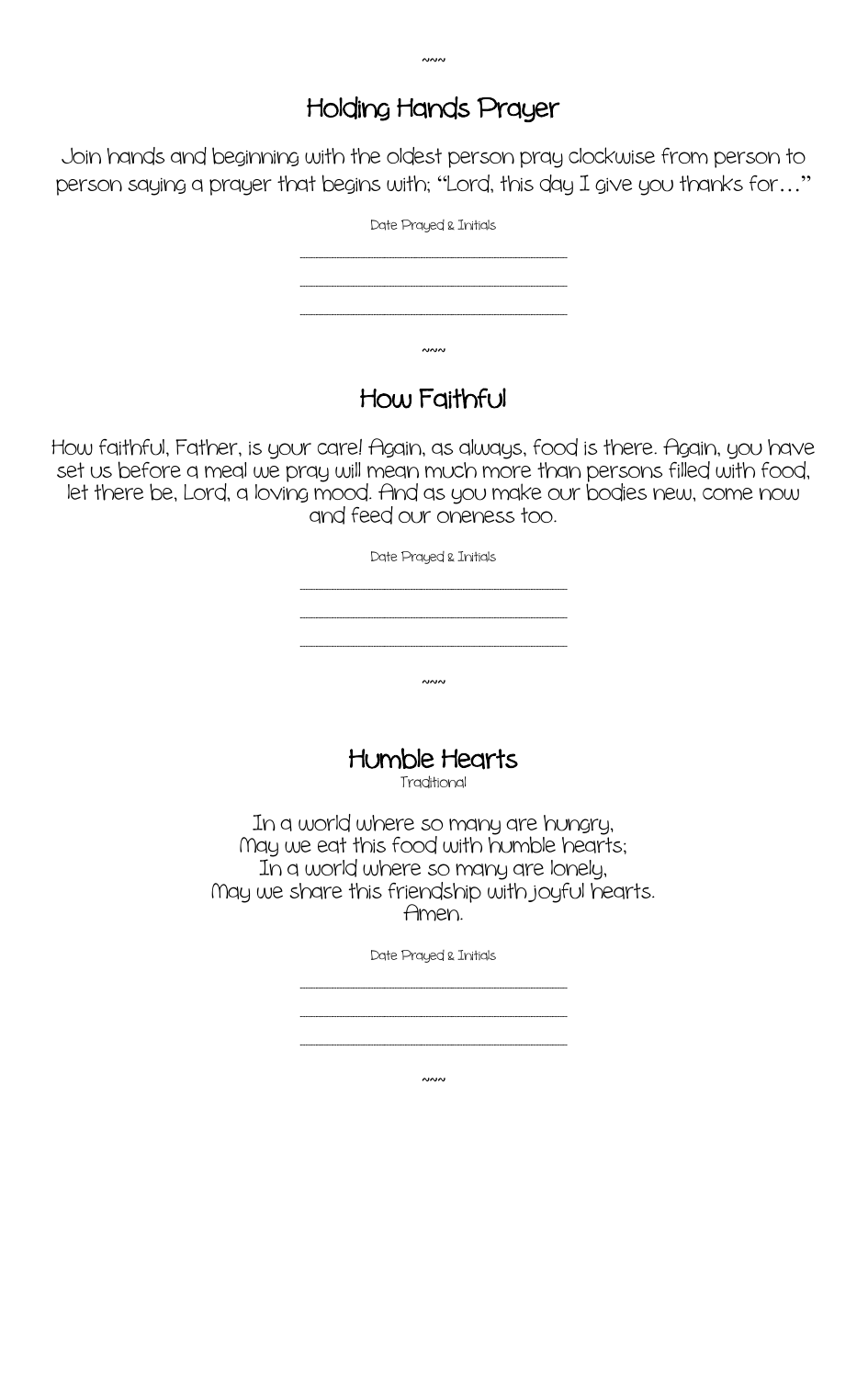#### Irish Prayer

Bless, O Lord, this food we are about to eat; and we pray You, O God, that it may be good for our body and soul; and if there be any poor creature hungry or thirsty walking along the road, send them to us that we can share this food with them, just as You share your fits with all of us.

| Date Prayed & Initials                                                                                                                                                                                                               |
|--------------------------------------------------------------------------------------------------------------------------------------------------------------------------------------------------------------------------------------|
|                                                                                                                                                                                                                                      |
| $\sim$                                                                                                                                                                                                                               |
| Johnny Applesee Grace<br>https://youtu.be/yAHhSZkg2BM                                                                                                                                                                                |
| Ooooh, the Lord is good to me<br>And so I thank the Lord<br>For giving me the things I need:<br>The sun and the rain and the apple seed<br>The Lord is good to me.<br>(clap, clap) AMEN! (clap, clap) AMEN AMEN AMEN<br>AAAAAAAAMFNI |
| Date Prayed & Initials                                                                                                                                                                                                               |
|                                                                                                                                                                                                                                      |
| $\sim$                                                                                                                                                                                                                               |
| Mahna Mahna Grace<br>To the tune of "Mahna Mahna" from the Muppets<br>https://youtu.be/8h_tupPBtWQ                                                                                                                                   |
| Mah-na Mah-na<br>Thanks for the food, Lord<br>Mah-na Mah-na<br>It's really great<br>Mah-Na Mah-Na<br>Oh Lord, we thank you, we thank you<br>We thank you for the food that's on our plate<br>Mah-na Mah-na                           |
| Date Prayed & Initials                                                                                                                                                                                                               |
|                                                                                                                                                                                                                                      |

 $~\sim~$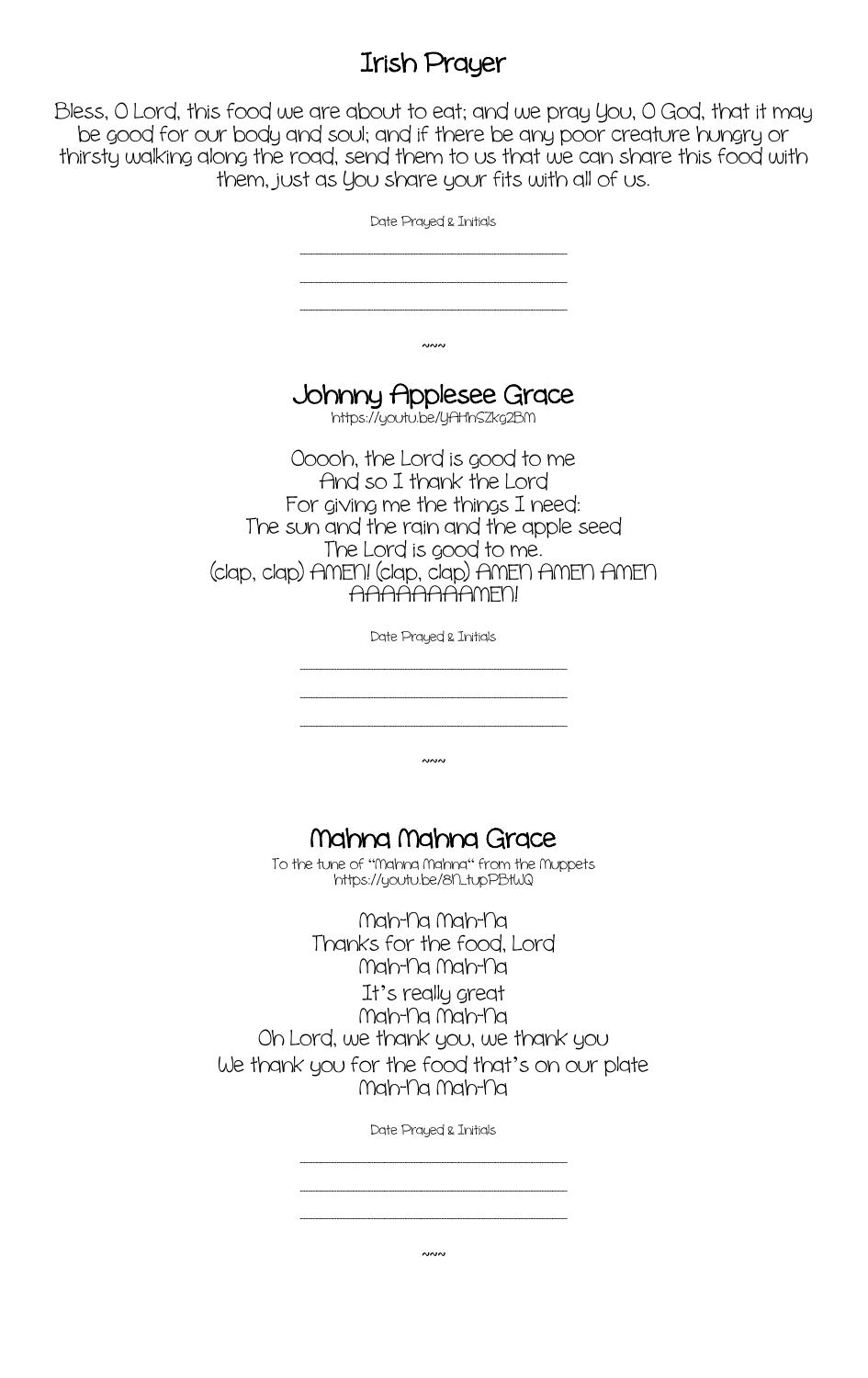# Make Us Grateful<br>Traditional

For this and all we are about to receive, Nake us truly grateful, Lord. Through Christ we pray. Amen.

Date Prayed & Initials

\_\_\_\_\_\_\_\_\_\_\_\_\_\_\_\_\_\_\_\_\_\_\_\_\_\_\_\_\_\_\_\_\_\_\_\_\_\_\_\_\_\_\_\_\_\_\_\_\_\_\_

\_\_\_\_\_\_\_\_\_\_\_\_\_\_\_\_\_\_\_\_\_\_\_\_\_\_\_\_\_\_\_\_\_\_\_\_\_\_\_\_\_\_\_\_\_\_\_\_\_\_\_ \_\_\_\_\_\_\_\_\_\_\_\_\_\_\_\_\_\_\_\_\_\_\_\_\_\_\_\_\_\_\_\_\_\_\_\_\_\_\_\_\_\_\_\_\_\_\_\_\_\_\_

# Michael Row Your Boat<br>To the tune of Michael Row Your Boat. Add lines if you like.

 $~\sim~$ 

Thank you for the food we eat, Hallelujah. Thank you for the friends we meet, Hallelujah. Thank you for the birds that sing, Hallelujah. Thank you Lord for everything, Hallelujah.

God is great, God is good, Alleluia, Let us thank him for our food, Alleluia. By His hand we all are fed, Alleluia, Thank you Lord, for daily bread, Alleluia.

Date Prayed & Initials

\_\_\_\_\_\_\_\_\_\_\_\_\_\_\_\_\_\_\_\_\_\_\_\_\_\_\_\_\_\_\_\_\_\_\_\_\_\_\_\_\_\_\_\_\_\_\_\_\_\_\_ \_\_\_\_\_\_\_\_\_\_\_\_\_\_\_\_\_\_\_\_\_\_\_\_\_\_\_\_\_\_\_\_\_\_\_\_\_\_\_\_\_\_\_\_\_\_\_\_\_\_\_

\_\_\_\_\_\_\_\_\_\_\_\_\_\_\_\_\_\_\_\_\_\_\_\_\_\_\_\_\_\_\_\_\_\_\_\_\_\_\_\_\_\_\_\_\_\_\_\_\_\_\_

 $~\sim~$ 

# Noravian Dinner Prayer Traditional Noravian Prayer

Come, Lord Jesus, our guest to be And bless these gifts Bestowed by Thee. And bless our loved ones everywhere, And keep them in Your loving care. Amen.

Date Prayed & Initials

\_\_\_\_\_\_\_\_\_\_\_\_\_\_\_\_\_\_\_\_\_\_\_\_\_\_\_\_\_\_\_\_\_\_\_\_\_\_\_\_\_\_\_\_\_\_\_\_\_\_\_ \_\_\_\_\_\_\_\_\_\_\_\_\_\_\_\_\_\_\_\_\_\_\_\_\_\_\_\_\_\_\_\_\_\_\_\_\_\_\_\_\_\_\_\_\_\_\_\_\_\_\_ \_\_\_\_\_\_\_\_\_\_\_\_\_\_\_\_\_\_\_\_\_\_\_\_\_\_\_\_\_\_\_\_\_\_\_\_\_\_\_\_\_\_\_\_\_\_\_\_\_\_\_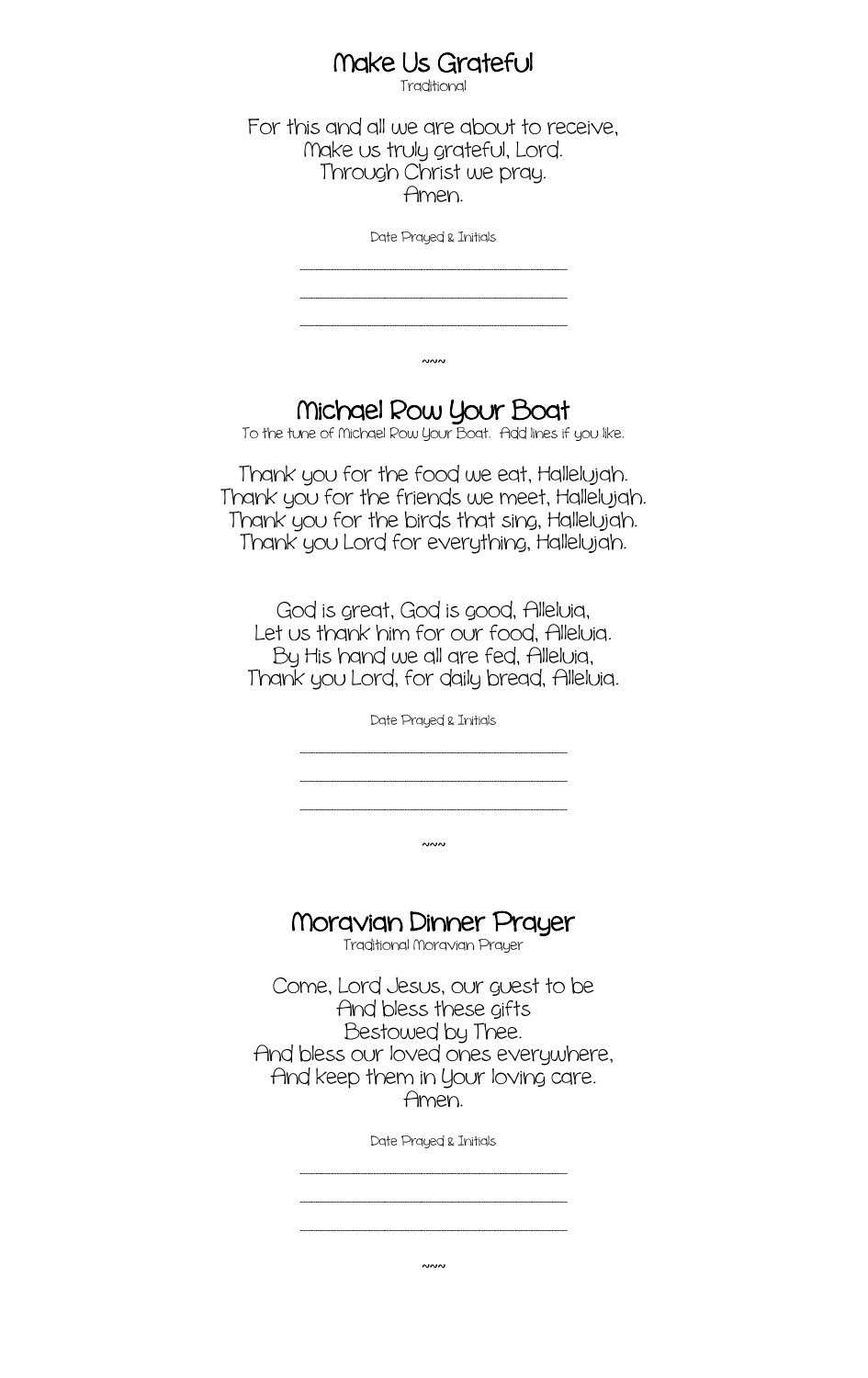#### Norwegian Table Prayer

Norwegian Table Prayer https://youtu.be/WKsSnwFUfPk

In Jesus' name to the table we go To eat and drink according to his word. To God the honor, us the gain, So we have food in Jesus' name. Amen.

> I Jesu navn går vi til bords Og spiser, drikker på ditt ord Deg, Gud, til ære, oss til gavn Så får vi mat i Jesu navn. Amen.

> > Date Prayed & Initials

\_\_\_\_\_\_\_\_\_\_\_\_\_\_\_\_\_\_\_\_\_\_\_\_\_\_\_\_\_\_\_\_\_\_\_\_\_\_\_\_\_\_\_\_\_\_\_\_\_\_\_ \_\_\_\_\_\_\_\_\_\_\_\_\_\_\_\_\_\_\_\_\_\_\_\_\_\_\_\_\_\_\_\_\_\_\_\_\_\_\_\_\_\_\_\_\_\_\_\_\_\_\_

\_\_\_\_\_\_\_\_\_\_\_\_\_\_\_\_\_\_\_\_\_\_\_\_\_\_\_\_\_\_\_\_\_\_\_\_\_\_\_\_\_\_\_\_\_\_\_\_\_\_\_

 $~\sim~$ 

Oldest Person Prays

The oldest person gets to say the mealtime prayer!

Date Prayed & Initials

\_\_\_\_\_\_\_\_\_\_\_\_\_\_\_\_\_\_\_\_\_\_\_\_\_\_\_\_\_\_\_\_\_\_\_\_\_\_\_\_\_\_\_\_\_\_\_\_\_\_\_ \_\_\_\_\_\_\_\_\_\_\_\_\_\_\_\_\_\_\_\_\_\_\_\_\_\_\_\_\_\_\_\_\_\_\_\_\_\_\_\_\_\_\_\_\_\_\_\_\_\_\_

\_\_\_\_\_\_\_\_\_\_\_\_\_\_\_\_\_\_\_\_\_\_\_\_\_\_\_\_\_\_\_\_\_\_\_\_\_\_\_\_\_\_\_\_\_\_\_\_\_\_\_

 $~\sim~$ 

# Our Heavenly Father, Kind and Good

Our Heavenly Father, kind and good, We thank Thee for our daily food. We thank Thee for Thy love and care. Be with us Lord, and hear our prayer. Amen.

Date Prayed & Initials

\_\_\_\_\_\_\_\_\_\_\_\_\_\_\_\_\_\_\_\_\_\_\_\_\_\_\_\_\_\_\_\_\_\_\_\_\_\_\_\_\_\_\_\_\_\_\_\_\_\_\_ \_\_\_\_\_\_\_\_\_\_\_\_\_\_\_\_\_\_\_\_\_\_\_\_\_\_\_\_\_\_\_\_\_\_\_\_\_\_\_\_\_\_\_\_\_\_\_\_\_\_\_

 $~\sim~$ 

\_\_\_\_\_\_\_\_\_\_\_\_\_\_\_\_\_\_\_\_\_\_\_\_\_\_\_\_\_\_\_\_\_\_\_\_\_\_\_\_\_\_\_\_\_\_\_\_\_\_\_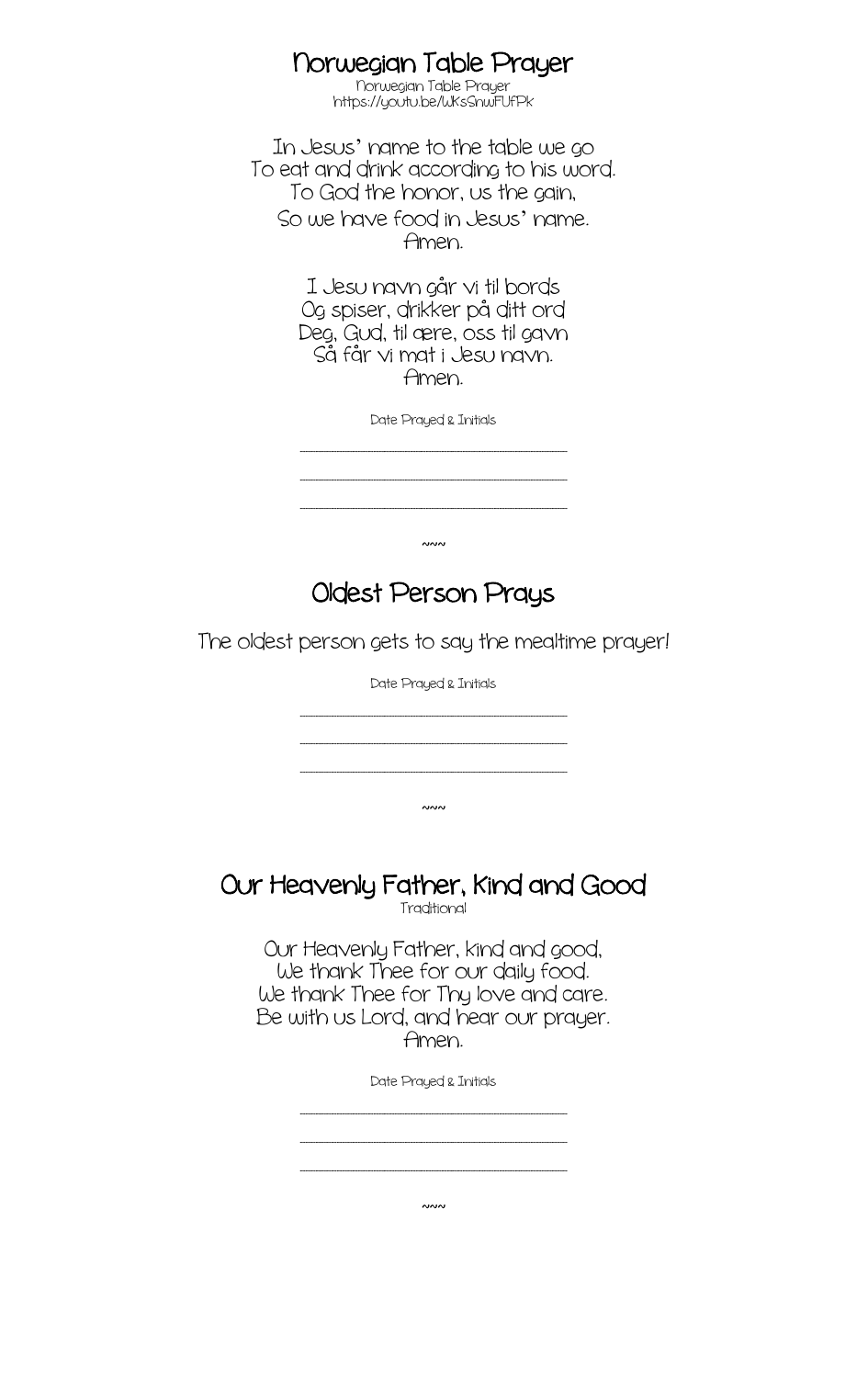#### Rub A Dub Dub

Rub a dub, dub. Thanks for the grub. Yeah God!

Date Prayed & Initials \_\_\_\_\_\_\_\_\_\_\_\_\_\_\_\_\_\_\_\_\_\_\_\_\_\_\_\_\_\_\_\_\_\_\_\_\_\_\_\_\_\_\_\_\_\_\_\_\_\_\_ \_\_\_\_\_\_\_\_\_\_\_\_\_\_\_\_\_\_\_\_\_\_\_\_\_\_\_\_\_\_\_\_\_\_\_\_\_\_\_\_\_\_\_\_\_\_\_\_\_\_\_ \_\_\_\_\_\_\_\_\_\_\_\_\_\_\_\_\_\_\_\_\_\_\_\_\_\_\_\_\_\_\_\_\_\_\_\_\_\_\_\_\_\_\_\_\_\_\_\_\_\_\_  $~\sim~$ 

#### **Strength**

Dear Lord, give us the nourishment we need from this food You have provided. You are our Lord and we are your servants. Supply us with the strength we need from this food, so we can be used by You to make Your name known in our home and in our community.

> Date Prayed & Initials \_\_\_\_\_\_\_\_\_\_\_\_\_\_\_\_\_\_\_\_\_\_\_\_\_\_\_\_\_\_\_\_\_\_\_\_\_\_\_\_\_\_\_\_\_\_\_\_\_\_\_ \_\_\_\_\_\_\_\_\_\_\_\_\_\_\_\_\_\_\_\_\_\_\_\_\_\_\_\_\_\_\_\_\_\_\_\_\_\_\_\_\_\_\_\_\_\_\_\_\_\_\_ \_\_\_\_\_\_\_\_\_\_\_\_\_\_\_\_\_\_\_\_\_\_\_\_\_\_\_\_\_\_\_\_\_\_\_\_\_\_\_\_\_\_\_\_\_\_\_\_\_\_\_  $~\sim~$ Superman Prayer To the tune of the Superman theme.<br>https://youtu.be/WqFXviGC\_1Q Thank you Lord for giving us food! Thank you Lord for giving us food! For our daily bread, 'cause we need to be fed Thank you Lord for giving us food! Date Prayed & Initials \_\_\_\_\_\_\_\_\_\_\_\_\_\_\_\_\_\_\_\_\_\_\_\_\_\_\_\_\_\_\_\_\_\_\_\_\_\_\_\_\_\_\_\_\_\_\_\_\_\_\_

> > $~\sim~$

\_\_\_\_\_\_\_\_\_\_\_\_\_\_\_\_\_\_\_\_\_\_\_\_\_\_\_\_\_\_\_\_\_\_\_\_\_\_\_\_\_\_\_\_\_\_\_\_\_\_\_

\_\_\_\_\_\_\_\_\_\_\_\_\_\_\_\_\_\_\_\_\_\_\_\_\_\_\_\_\_\_\_\_\_\_\_\_\_\_\_\_\_\_\_\_\_\_\_\_\_\_\_

# Thank You

Thank you for the world so sweet, thank you for the food we eat. Thank you for the birds that sing, thank you God for everything.

Date Prayed & Initials

\_\_\_\_\_\_\_\_\_\_\_\_\_\_\_\_\_\_\_\_\_\_\_\_\_\_\_\_\_\_\_\_\_\_\_\_\_\_\_\_\_\_\_\_\_\_\_\_\_\_\_ \_\_\_\_\_\_\_\_\_\_\_\_\_\_\_\_\_\_\_\_\_\_\_\_\_\_\_\_\_\_\_\_\_\_\_\_\_\_\_\_\_\_\_\_\_\_\_\_\_\_\_ \_\_\_\_\_\_\_\_\_\_\_\_\_\_\_\_\_\_\_\_\_\_\_\_\_\_\_\_\_\_\_\_\_\_\_\_\_\_\_\_\_\_\_\_\_\_\_\_\_\_\_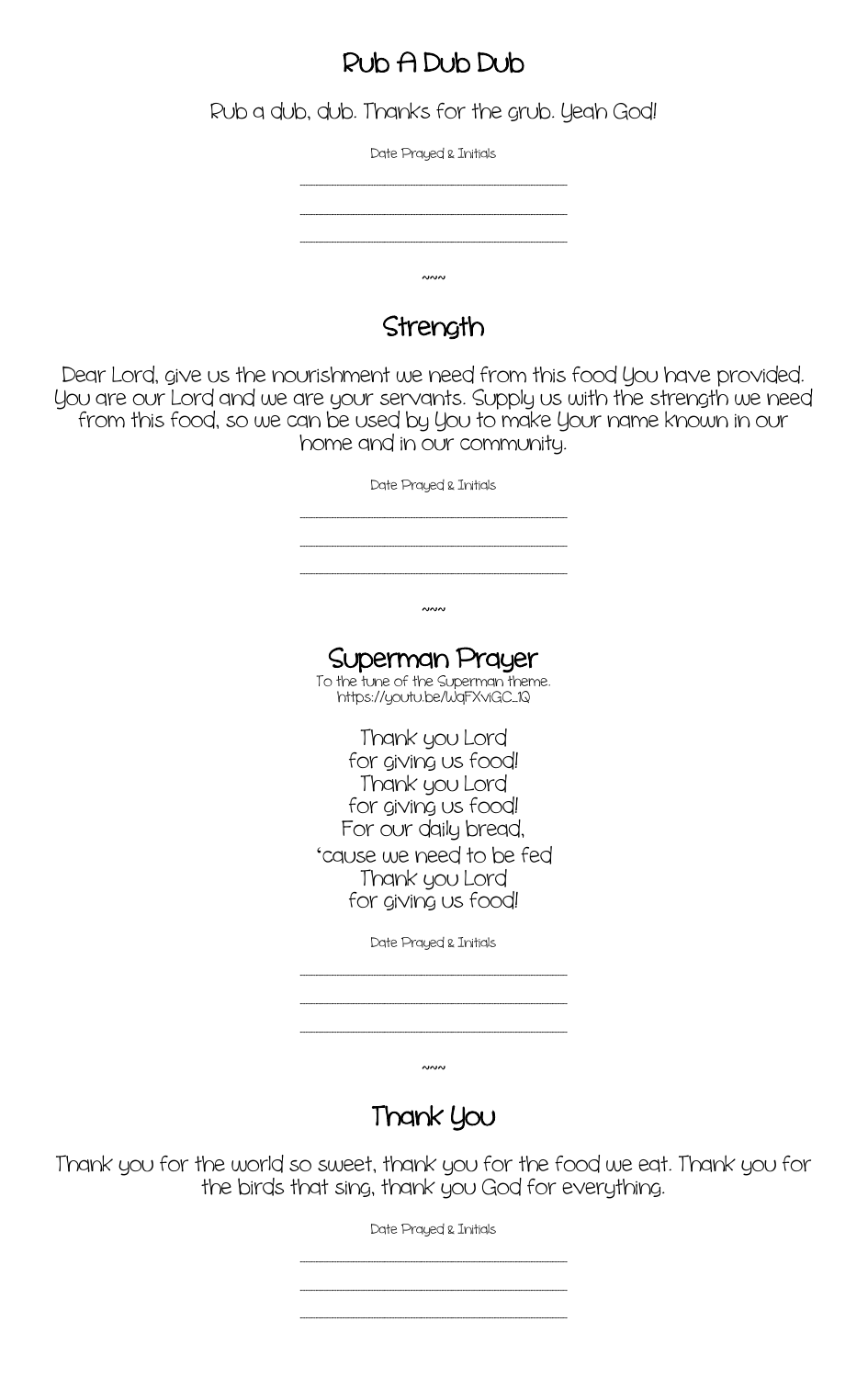#### Thank You God

 $~\sim~$ 

(said to the tune of Twinkle Twinkle Little Star) Thank you God for Food and prayer. Teach us how to love and share. Amen

Date Prayed & Initials

\_\_\_\_\_\_\_\_\_\_\_\_\_\_\_\_\_\_\_\_\_\_\_\_\_\_\_\_\_\_\_\_\_\_\_\_\_\_\_\_\_\_\_\_\_\_\_\_\_\_\_ \_\_\_\_\_\_\_\_\_\_\_\_\_\_\_\_\_\_\_\_\_\_\_\_\_\_\_\_\_\_\_\_\_\_\_\_\_\_\_\_\_\_\_\_\_\_\_\_\_\_\_

\_\_\_\_\_\_\_\_\_\_\_\_\_\_\_\_\_\_\_\_\_\_\_\_\_\_\_\_\_\_\_\_\_\_\_\_\_\_\_\_\_\_\_\_\_\_\_\_\_\_\_

 $~\sim~$ 

### Thank You, God, for Everything

Thank you for the world so sweet. Thank you for the food we eat. Thank you for the birds that sing. Thank you God for everything. Amen

Date Prayed & Initials

\_\_\_\_\_\_\_\_\_\_\_\_\_\_\_\_\_\_\_\_\_\_\_\_\_\_\_\_\_\_\_\_\_\_\_\_\_\_\_\_\_\_\_\_\_\_\_\_\_\_\_ \_\_\_\_\_\_\_\_\_\_\_\_\_\_\_\_\_\_\_\_\_\_\_\_\_\_\_\_\_\_\_\_\_\_\_\_\_\_\_\_\_\_\_\_\_\_\_\_\_\_\_ \_\_\_\_\_\_\_\_\_\_\_\_\_\_\_\_\_\_\_\_\_\_\_\_\_\_\_\_\_\_\_\_\_\_\_\_\_\_\_\_\_\_\_\_\_\_\_\_\_\_\_

 $~\sim~$ 

#### The Yummy Prayer

For all food yummy That fills my tummy, Thank you, God! Amen!

Date Prayed & Initials

\_\_\_\_\_\_\_\_\_\_\_\_\_\_\_\_\_\_\_\_\_\_\_\_\_\_\_\_\_\_\_\_\_\_\_\_\_\_\_\_\_\_\_\_\_\_\_\_\_\_\_ \_\_\_\_\_\_\_\_\_\_\_\_\_\_\_\_\_\_\_\_\_\_\_\_\_\_\_\_\_\_\_\_\_\_\_\_\_\_\_\_\_\_\_\_\_\_\_\_\_\_\_ \_\_\_\_\_\_\_\_\_\_\_\_\_\_\_\_\_\_\_\_\_\_\_\_\_\_\_\_\_\_\_\_\_\_\_\_\_\_\_\_\_\_\_\_\_\_\_\_\_\_\_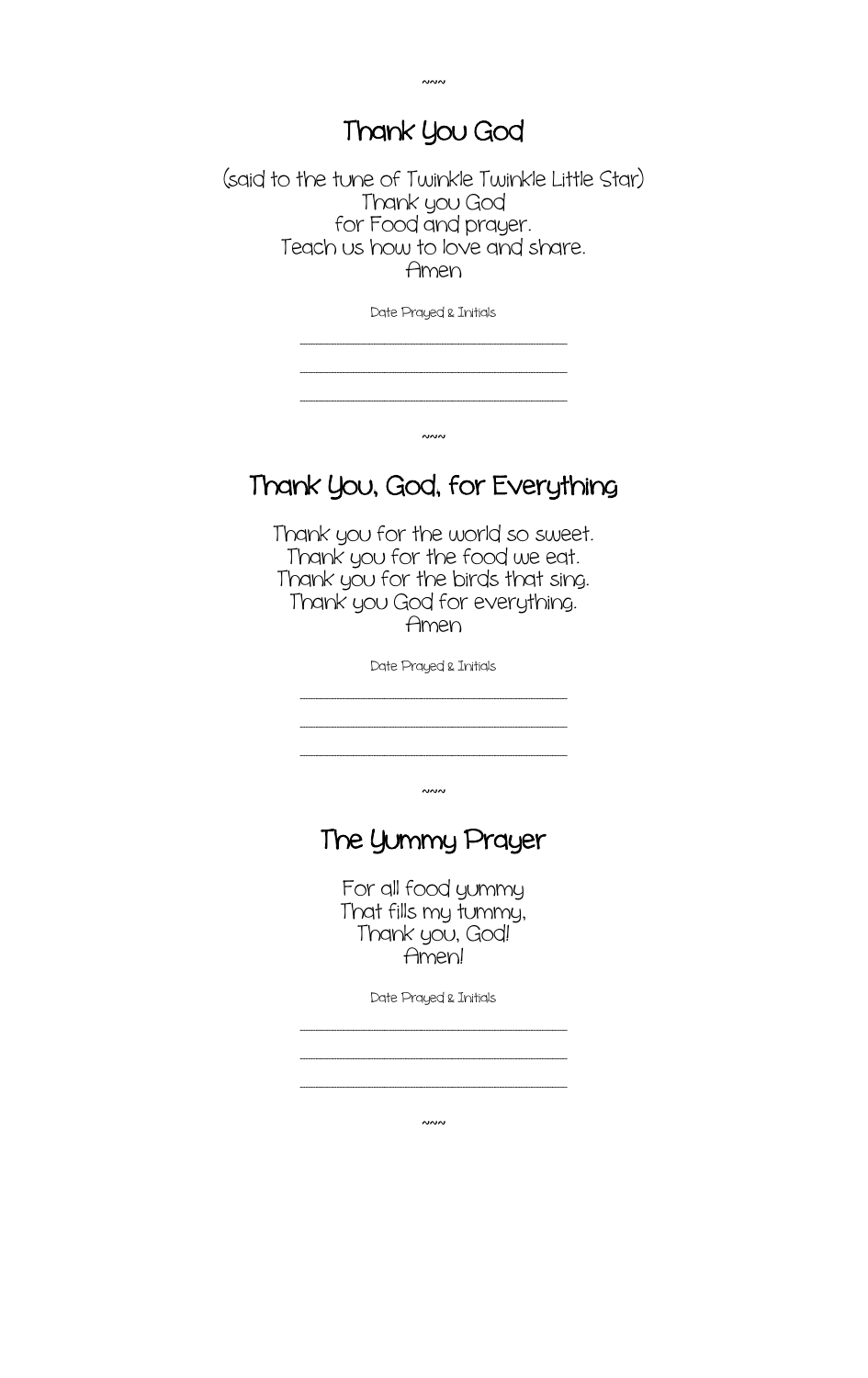# **Truly Thankful**<br>Traditional

Lord, make us truly thankful for these and all other blessings. I ask this in Jesus Christ's name, Amen.

Date Prayed & Initials

\_\_\_\_\_\_\_\_\_\_\_\_\_\_\_\_\_\_\_\_\_\_\_\_\_\_\_\_\_\_\_\_\_\_\_\_\_\_\_\_\_\_\_\_\_\_\_\_\_\_\_

\_\_\_\_\_\_\_\_\_\_\_\_\_\_\_\_\_\_\_\_\_\_\_\_\_\_\_\_\_\_\_\_\_\_\_\_\_\_\_\_\_\_\_\_\_\_\_\_\_\_\_ \_\_\_\_\_\_\_\_\_\_\_\_\_\_\_\_\_\_\_\_\_\_\_\_\_\_\_\_\_\_\_\_\_\_\_\_\_\_\_\_\_\_\_\_\_\_\_\_\_\_\_

 $~\sim~$ 

### We Fold Our Hands

We fold our hands. We bow our heads. We thank you, God, For this daily bread. Amen

Date Prayed & Initials

\_\_\_\_\_\_\_\_\_\_\_\_\_\_\_\_\_\_\_\_\_\_\_\_\_\_\_\_\_\_\_\_\_\_\_\_\_\_\_\_\_\_\_\_\_\_\_\_\_\_\_ \_\_\_\_\_\_\_\_\_\_\_\_\_\_\_\_\_\_\_\_\_\_\_\_\_\_\_\_\_\_\_\_\_\_\_\_\_\_\_\_\_\_\_\_\_\_\_\_\_\_\_

\_\_\_\_\_\_\_\_\_\_\_\_\_\_\_\_\_\_\_\_\_\_\_\_\_\_\_\_\_\_\_\_\_\_\_\_\_\_\_\_\_\_\_\_\_\_\_\_\_\_\_

 $~\sim~$ 

# We Give Our Thanks

For food that stays our hunger, for rest that brings us ease, for homes where memories linger, we give our thanks for these. Amen.

| Date Prayed & Initials                                                                                                                |
|---------------------------------------------------------------------------------------------------------------------------------------|
|                                                                                                                                       |
|                                                                                                                                       |
| <b>AIAIAI</b>                                                                                                                         |
| We Give Our Thanks<br>Traditional                                                                                                     |
| For food that stays our hunger,<br>For rest that brings us ease,<br>For homes where memories linger,<br>We give our thanks for these. |
| Date Praued & Initials                                                                                                                |
|                                                                                                                                       |
|                                                                                                                                       |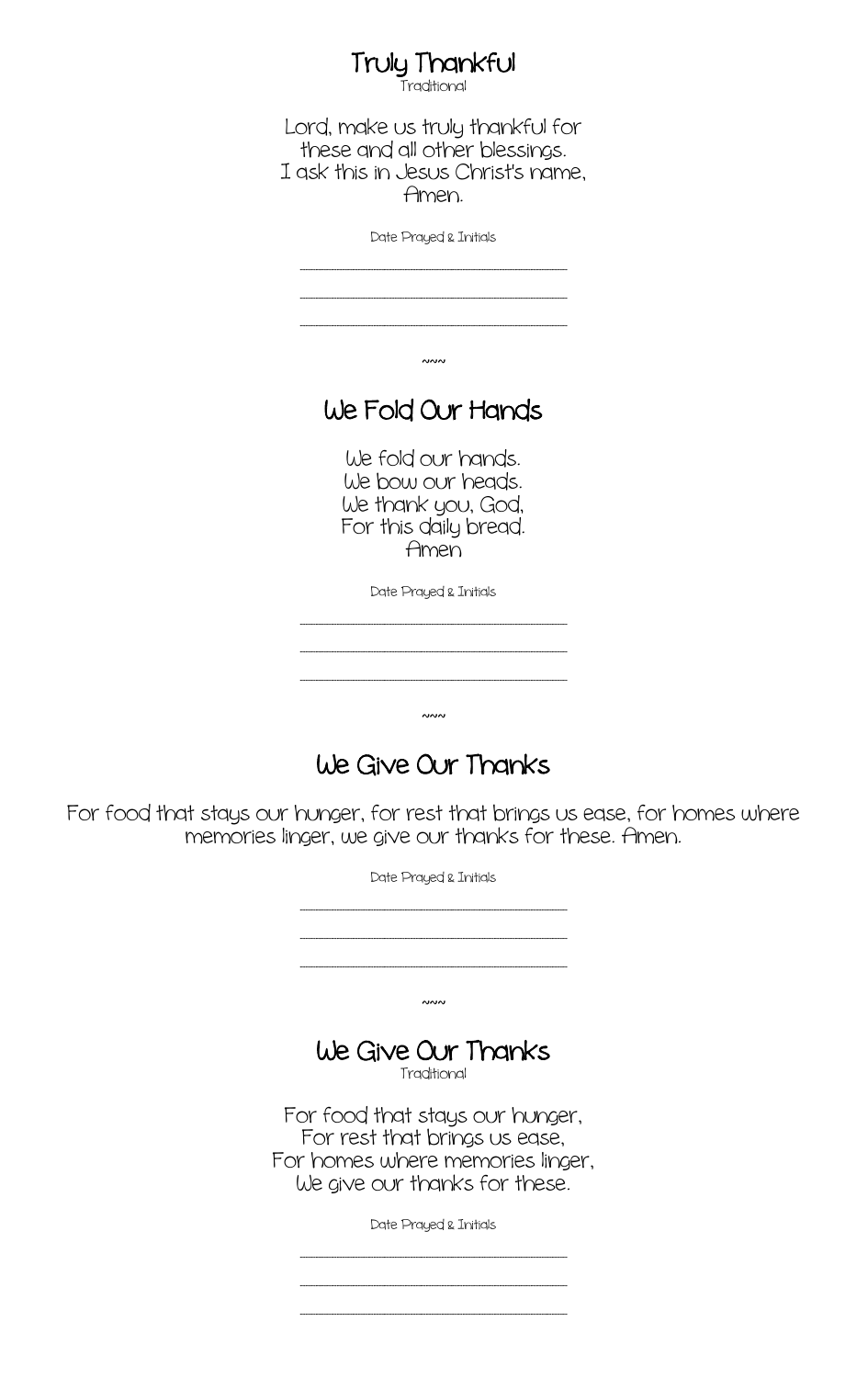# We Will Rock You Grace<br>To the tune of We Will Rock You

https://youtu.be/AsaKIqZwLPg

Heavenly Creator, Lord and King, You provide us with everything. We've got food on our plate, Tastin' great. Thank you for the food we already ate. (Singing we will, we will praise you!) Singing thank you God, we thank you! Thank you God, we thank you! ANEN!

### Youngest Person Prays

 $~\sim~$ 

The youngest person gets to say the mealtime prayer!

Date Prayed & Initials

\_\_\_\_\_\_\_\_\_\_\_\_\_\_\_\_\_\_\_\_\_\_\_\_\_\_\_\_\_\_\_\_\_\_\_\_\_\_\_\_\_\_\_\_\_\_\_\_\_\_\_ \_\_\_\_\_\_\_\_\_\_\_\_\_\_\_\_\_\_\_\_\_\_\_\_\_\_\_\_\_\_\_\_\_\_\_\_\_\_\_\_\_\_\_\_\_\_\_\_\_\_\_ \_\_\_\_\_\_\_\_\_\_\_\_\_\_\_\_\_\_\_\_\_\_\_\_\_\_\_\_\_\_\_\_\_\_\_\_\_\_\_\_\_\_\_\_\_\_\_\_\_\_\_

Be Present at Our Table Lord

 $~\sim~$ 

bhn Cennick (1741)<br>https://youtu.be/2MrqQOl863E

Be present at our table, Lord; Be here and everywhere adored; Thy creatures bless, and grant that we Nay feast in fellowship with Thee.

We thank Thee, Lord, for this our food, For life and health and every good; By Thine own hand may we be fed; Give us each day our daily bread.

We thank Thee, Lord, for this our good, But more because of Jesus' blood; Let manna to our souls be giv'n, The Bread of Life sent down from Heav'n.

Date Prayed & Initials

\_\_\_\_\_\_\_\_\_\_\_\_\_\_\_\_\_\_\_\_\_\_\_\_\_\_\_\_\_\_\_\_\_\_\_\_\_\_\_\_\_\_\_\_\_\_\_\_\_\_\_ \_\_\_\_\_\_\_\_\_\_\_\_\_\_\_\_\_\_\_\_\_\_\_\_\_\_\_\_\_\_\_\_\_\_\_\_\_\_\_\_\_\_\_\_\_\_\_\_\_\_\_ \_\_\_\_\_\_\_\_\_\_\_\_\_\_\_\_\_\_\_\_\_\_\_\_\_\_\_\_\_\_\_\_\_\_\_\_\_\_\_\_\_\_\_\_\_\_\_\_\_\_\_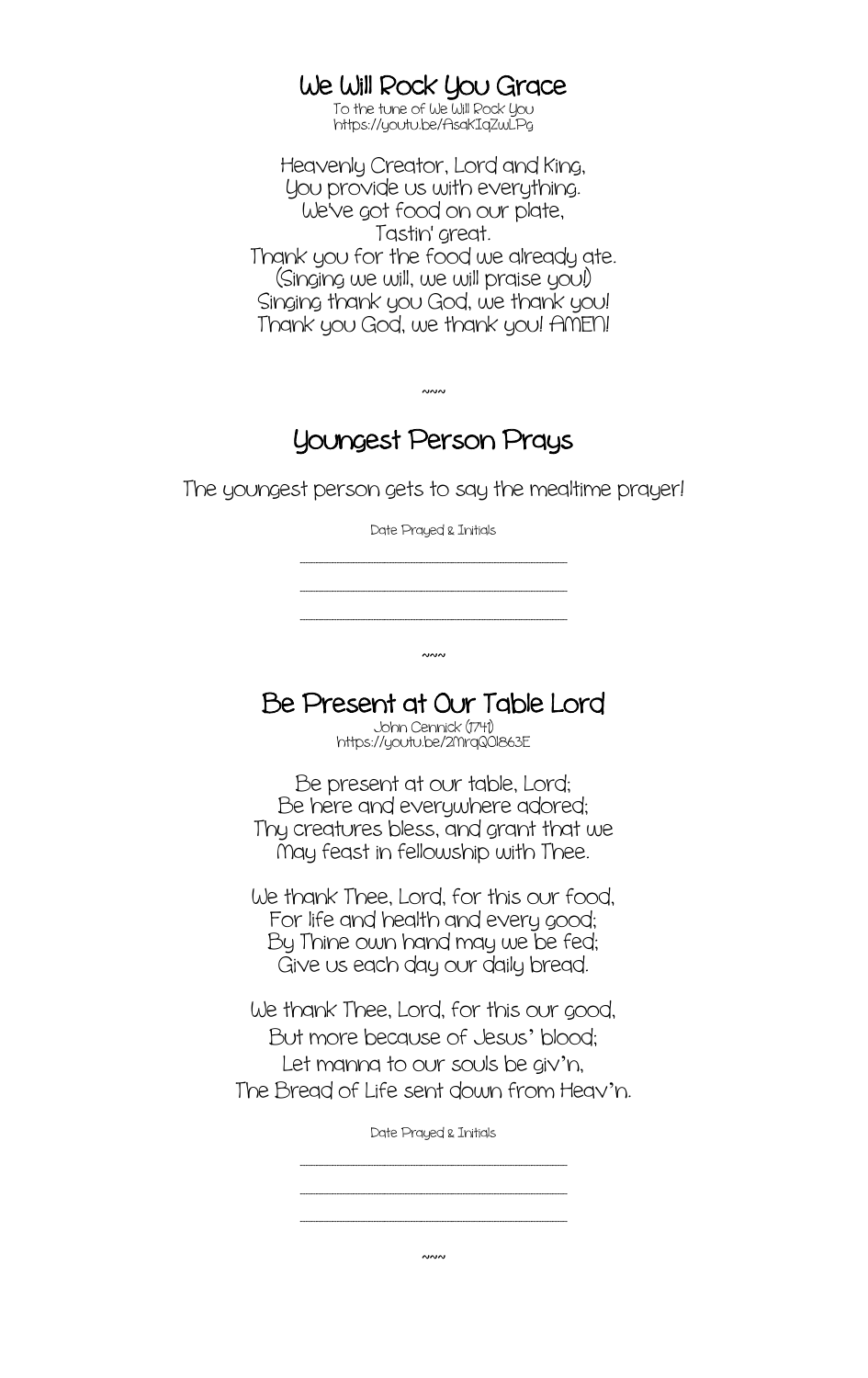

# 5 Finger Prayer

https://www.prayerandpossibilities.com

Your THUNB is closest to your heart, so pray for those closest to you - your family and friends.

The POINTER FINGER is used to give directions. Pray for teachers, coaches, therapists, doctors, and first responders.

The NIDDLE FINGER is the tallest. Pray for leaders in government, business, and the church

The RING FINGER is the weakest. Pray for the sick, poor, and those most in need.

The PINKIE FINGER is the smallest. Pray for yourself and your own needs.

Date Prayed & Initials

\_\_\_\_\_\_\_\_\_\_\_\_\_\_\_\_\_\_\_\_\_\_\_\_\_\_\_\_\_\_\_\_\_\_\_\_\_\_\_\_\_\_\_\_\_\_\_\_\_\_\_ \_\_\_\_\_\_\_\_\_\_\_\_\_\_\_\_\_\_\_\_\_\_\_\_\_\_\_\_\_\_\_\_\_\_\_\_\_\_\_\_\_\_\_\_\_\_\_\_\_\_\_ \_\_\_\_\_\_\_\_\_\_\_\_\_\_\_\_\_\_\_\_\_\_\_\_\_\_\_\_\_\_\_\_\_\_\_\_\_\_\_\_\_\_\_\_\_\_\_\_\_\_\_

# A Child's Prayer for Norning

 $~\sim~$ 

Now, before I run to play, let me not forget to pray to God who kept me through the night and waked me with the morning light. Help me, Lord, to love Thee more than I ever loved before, in my work and in my play, be thou with me through the day. Amen.

> Date Prayed & Initials \_\_\_\_\_\_\_\_\_\_\_\_\_\_\_\_\_\_\_\_\_\_\_\_\_\_\_\_\_\_\_\_\_\_\_\_\_\_\_\_\_\_\_\_\_\_\_\_\_\_\_ \_\_\_\_\_\_\_\_\_\_\_\_\_\_\_\_\_\_\_\_\_\_\_\_\_\_\_\_\_\_\_\_\_\_\_\_\_\_\_\_\_\_\_\_\_\_\_\_\_\_\_ \_\_\_\_\_\_\_\_\_\_\_\_\_\_\_\_\_\_\_\_\_\_\_\_\_\_\_\_\_\_\_\_\_\_\_\_\_\_\_\_\_\_\_\_\_\_\_\_\_\_\_  $~\sim~$

# An Early Norning Prayer

I come before you, O Lord. As the sun rises may your hope rise up in me. As the birds sing may your love flow out of me. As the light floods into this new day, may your joy shine through me. I come before you, O Lord and drink in this moment of peace, that I may carry something of your hope, love and joy today in my heart. Amen.

Date Prayed & Initials

\_\_\_\_\_\_\_\_\_\_\_\_\_\_\_\_\_\_\_\_\_\_\_\_\_\_\_\_\_\_\_\_\_\_\_\_\_\_\_\_\_\_\_\_\_\_\_\_\_\_\_ \_\_\_\_\_\_\_\_\_\_\_\_\_\_\_\_\_\_\_\_\_\_\_\_\_\_\_\_\_\_\_\_\_\_\_\_\_\_\_\_\_\_\_\_\_\_\_\_\_\_\_

\_\_\_\_\_\_\_\_\_\_\_\_\_\_\_\_\_\_\_\_\_\_\_\_\_\_\_\_\_\_\_\_\_\_\_\_\_\_\_\_\_\_\_\_\_\_\_\_\_\_\_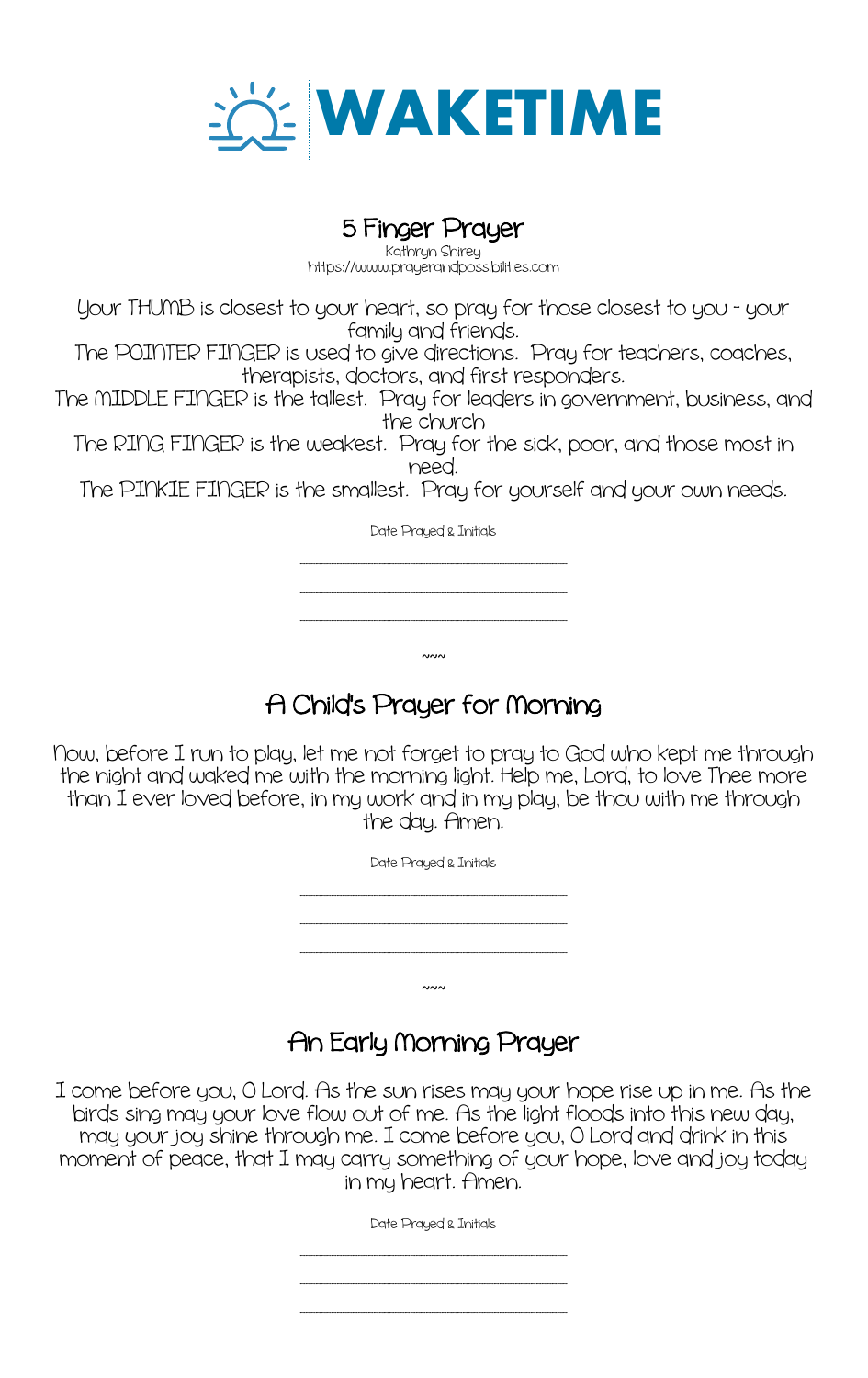#### Be Near Ne, Lord Jesus

Be near me, Lord Jesus! I ask Thee to stay. Close by me forever, and love me, I pray. Bless all the dear children in Thy tender care And take us to heaven to live with Thee there. Amen.

Date Prayed & Initials



#### Dear God

 $~\sim~$ 

Dear God please bless my little eyes that greet the morning sun, and bless my feet throughout the day, where they may walk or run. And bless hands and find for them the kindest things to do, and bless my heart and bless my soul and keep them clean and true. And last of all please bless my toys and bless my little bed and bless this little life of mine after my prayers are said. Amen

| Date Prayed & Initials |
|------------------------|
|                        |
|                        |
|                        |
|                        |
| $\sim$                 |

Dear God

Dear God, now that I start the day I offer You my heart and pray; Guide me in everything I do and keep me always close to you.

Date Prayed & Initials

\_\_\_\_\_\_\_\_\_\_\_\_\_\_\_\_\_\_\_\_\_\_\_\_\_\_\_\_\_\_\_\_\_\_\_\_\_\_\_\_\_\_\_\_\_\_\_\_\_\_\_

\_\_\_\_\_\_\_\_\_\_\_\_\_\_\_\_\_\_\_\_\_\_\_\_\_\_\_\_\_\_\_\_\_\_\_\_\_\_\_\_\_\_\_\_\_\_\_\_\_\_\_ \_\_\_\_\_\_\_\_\_\_\_\_\_\_\_\_\_\_\_\_\_\_\_\_\_\_\_\_\_\_\_\_\_\_\_\_\_\_\_\_\_\_\_\_\_\_\_\_\_\_\_

 $~\sim~$ 

Forgive, O Lord<br>www.whatchristianswanttoknow.com/10-popular-bedtime-prayers/#ixzz6qABdXt4y

Forgive, O Lord, for Thy dear Son The ill that I this day have done. That with the world, myself, and Thee I, ere I sleep, at peace may be.

Date Prayed & Initials

\_\_\_\_\_\_\_\_\_\_\_\_\_\_\_\_\_\_\_\_\_\_\_\_\_\_\_\_\_\_\_\_\_\_\_\_\_\_\_\_\_\_\_\_\_\_\_\_\_\_\_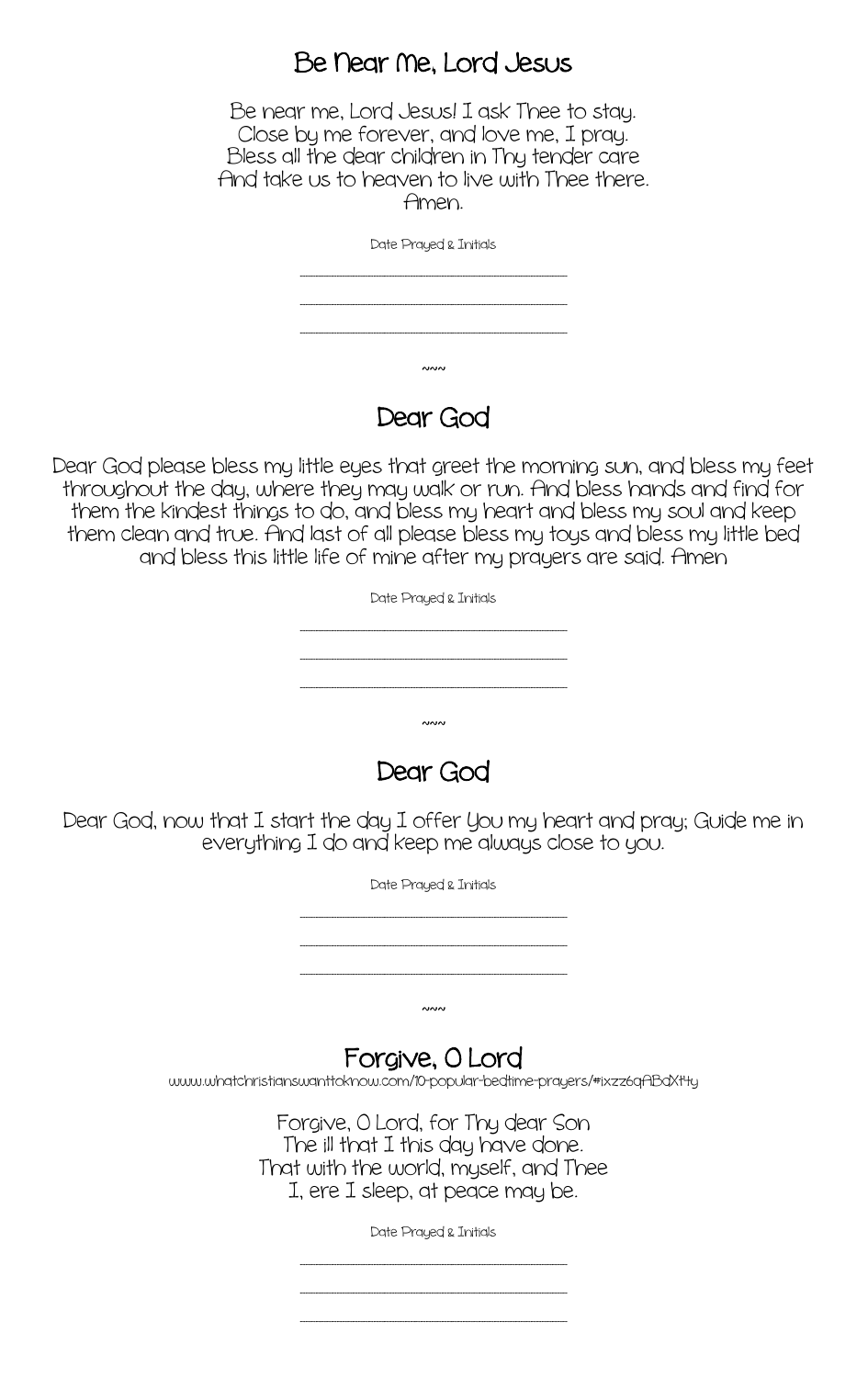### Good Norning God!

Thank you, Lord, for what I can learn today. Please give me patience and love to give away. Help me to love unconditionally—as you love me. Focus my thought and energies positively. Here' my hand; together let's be grand!

| Date Prayed & Initials                                                                                                                                                                                                                                                                                                   |
|--------------------------------------------------------------------------------------------------------------------------------------------------------------------------------------------------------------------------------------------------------------------------------------------------------------------------|
|                                                                                                                                                                                                                                                                                                                          |
|                                                                                                                                                                                                                                                                                                                          |
|                                                                                                                                                                                                                                                                                                                          |
| ่งงง                                                                                                                                                                                                                                                                                                                     |
| Abide With Me<br>Henry F. Lyte 1847                                                                                                                                                                                                                                                                                      |
| https://youtu.be/84YASWe3_2Q                                                                                                                                                                                                                                                                                             |
| Abide with me; fast falls the eventide;<br>The darkness deepens; Lord with me abide.<br>When other helpers fail and comforts flee,<br>Help of the helpless, O abide with me.<br>Swift to its close ebbs out life's little day;<br>Earth's joys grow dim; its glories pass away;<br>Change and decay in all around I see; |
| O Thou who changest not, abide with me.<br>Not a brief glance I beg, a passing word;                                                                                                                                                                                                                                     |
| But as Thou dwell'st with Thy disciples, Lord,<br>Familiar, condescending, patient, free.<br>Come not to sojourn, but abide with me.                                                                                                                                                                                     |
| Come not in terrors, as the King of kings,<br>But kind and good, with healing in Thy wings,<br>Tears for all woes, a heart for every plea,                                                                                                                                                                               |
| Come, Friend of sinners, and thus bide with me.<br>Thou on my head in early youth didst smile;                                                                                                                                                                                                                           |
| And, though rebellious and perverse meanwhile,<br>Thou hast not left me, oft as I left Thee,<br>On to the close, O Lord, abide with me.                                                                                                                                                                                  |
| I need Thy presence every passing hour.<br>What but Thy grace can foil the tempter's power?<br>Who, like Thyself, my guide and stay can be?                                                                                                                                                                              |
| Through cloud and sunshine, Lord, abide with me.<br>I fear no foe, with Thee at hand to bless;<br>Ills have no weight, and tears no bitterness.                                                                                                                                                                          |
| Where is death's sting? Where, grave, thy victory?<br>I triumph still, if Thou abide with me.                                                                                                                                                                                                                            |
| Hold Thou Thy cross before my closing eyes;<br>Shine through the gloom and point me to the skies.                                                                                                                                                                                                                        |
| Heaven's morning breaks, and earth's vain shadows flee;<br>In life, in death, O Lord, abide with me.                                                                                                                                                                                                                     |

Date Prayed & Initials

\_\_\_\_\_\_\_\_\_\_\_\_\_\_\_\_\_\_\_\_\_\_\_\_\_\_\_\_\_\_\_\_\_\_\_\_\_\_\_\_\_\_\_\_\_\_\_\_\_\_\_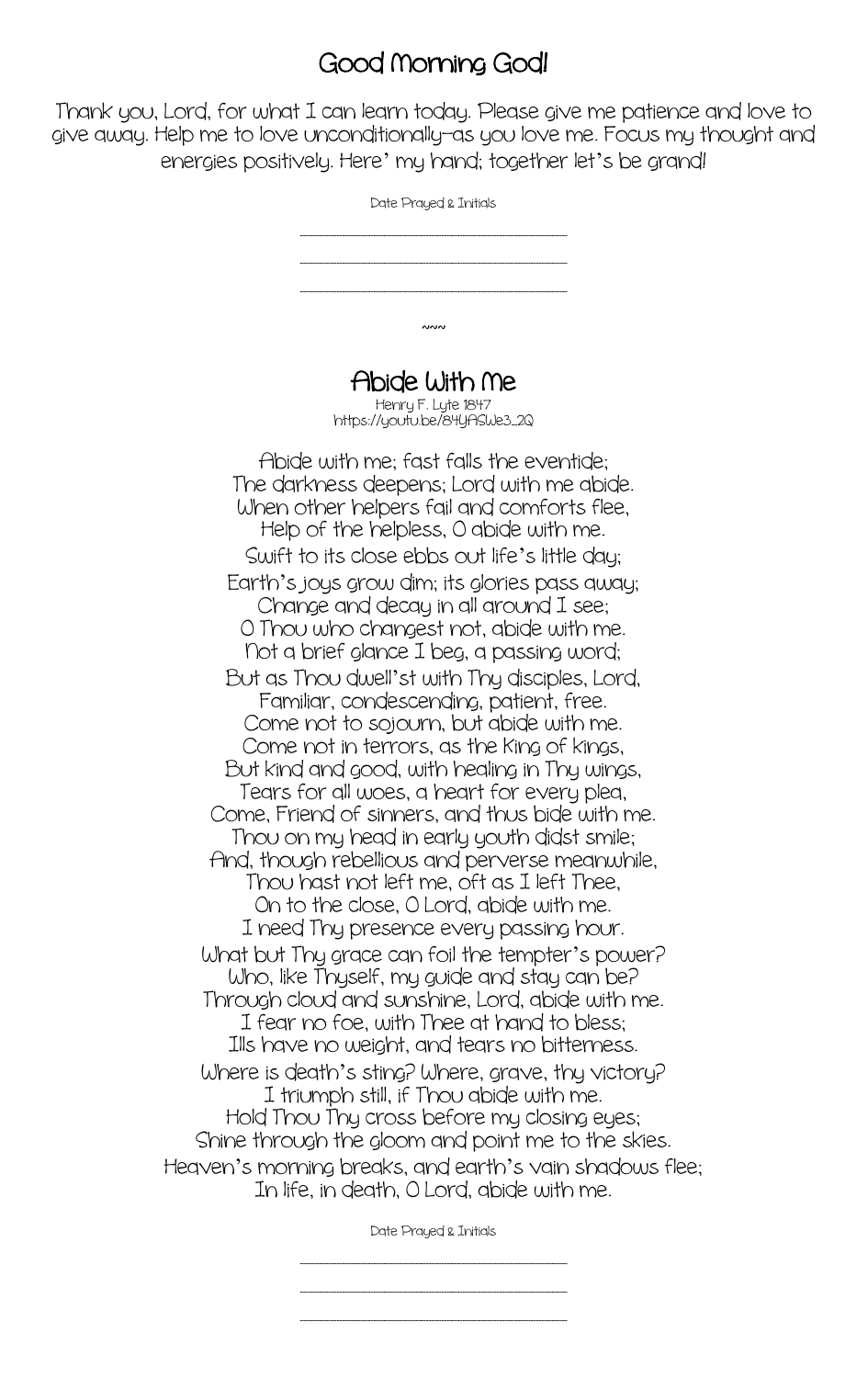#### Fragrance Wherever I Go

Dear Lord, help me to spread your fragrance wherever I go. Flood my soul with your spirit and life. Penetrate and possess my whole being so utterly that all my life may only be a radiance of yours. Shine through me, and be so in me that every soul I come in contact with may feel your presence in my soul.

Let them look up and see no longer me, but only you, O Lord! Stay with me and then I will begin to shine as you do; so to shine as to be a light to others. The light, O Lord, will be all from you; none of it will be mine. It will be you shining on others through me.

Let me thus praise you in the way which you love best, by shining on those around me. Let me preach you without preaching, not by words but by example, by the catching force, the sympathetic influence of what I do, the evident fullness of the love my heart bears to you. Amen.

Date Prayed & Initials

\_\_\_\_\_\_\_\_\_\_\_\_\_\_\_\_\_\_\_\_\_\_\_\_\_\_\_\_\_\_\_\_\_\_\_\_\_\_\_\_\_\_\_\_\_\_\_\_\_\_\_ \_\_\_\_\_\_\_\_\_\_\_\_\_\_\_\_\_\_\_\_\_\_\_\_\_\_\_\_\_\_\_\_\_\_\_\_\_\_\_\_\_\_\_\_\_\_\_\_\_\_\_ \_\_\_\_\_\_\_\_\_\_\_\_\_\_\_\_\_\_\_\_\_\_\_\_\_\_\_\_\_\_\_\_\_\_\_\_\_\_\_\_\_\_\_\_\_\_\_\_\_\_\_  $~\sim~$ 

#### Good Norning Jesus

Jesus, you are good and wise, I will praise you when I rise. Jesus, hear this prayer I send, bless my family and my friends. Jesus, help my eyes to see, all the good you send to me. Jesus, help my ears to hear, calls for help from far and near. Jesus, help my feet to go, in the way that You will show. Jesus, help my hands to do, all things loving, kind, and true. Jesus, guard me through this day, in all I do and all I say. Amen.

> Date Prayed & Initials \_\_\_\_\_\_\_\_\_\_\_\_\_\_\_\_\_\_\_\_\_\_\_\_\_\_\_\_\_\_\_\_\_\_\_\_\_\_\_\_\_\_\_\_\_\_\_\_\_\_\_

> \_\_\_\_\_\_\_\_\_\_\_\_\_\_\_\_\_\_\_\_\_\_\_\_\_\_\_\_\_\_\_\_\_\_\_\_\_\_\_\_\_\_\_\_\_\_\_\_\_\_\_ \_\_\_\_\_\_\_\_\_\_\_\_\_\_\_\_\_\_\_\_\_\_\_\_\_\_\_\_\_\_\_\_\_\_\_\_\_\_\_\_\_\_\_\_\_\_\_\_\_\_\_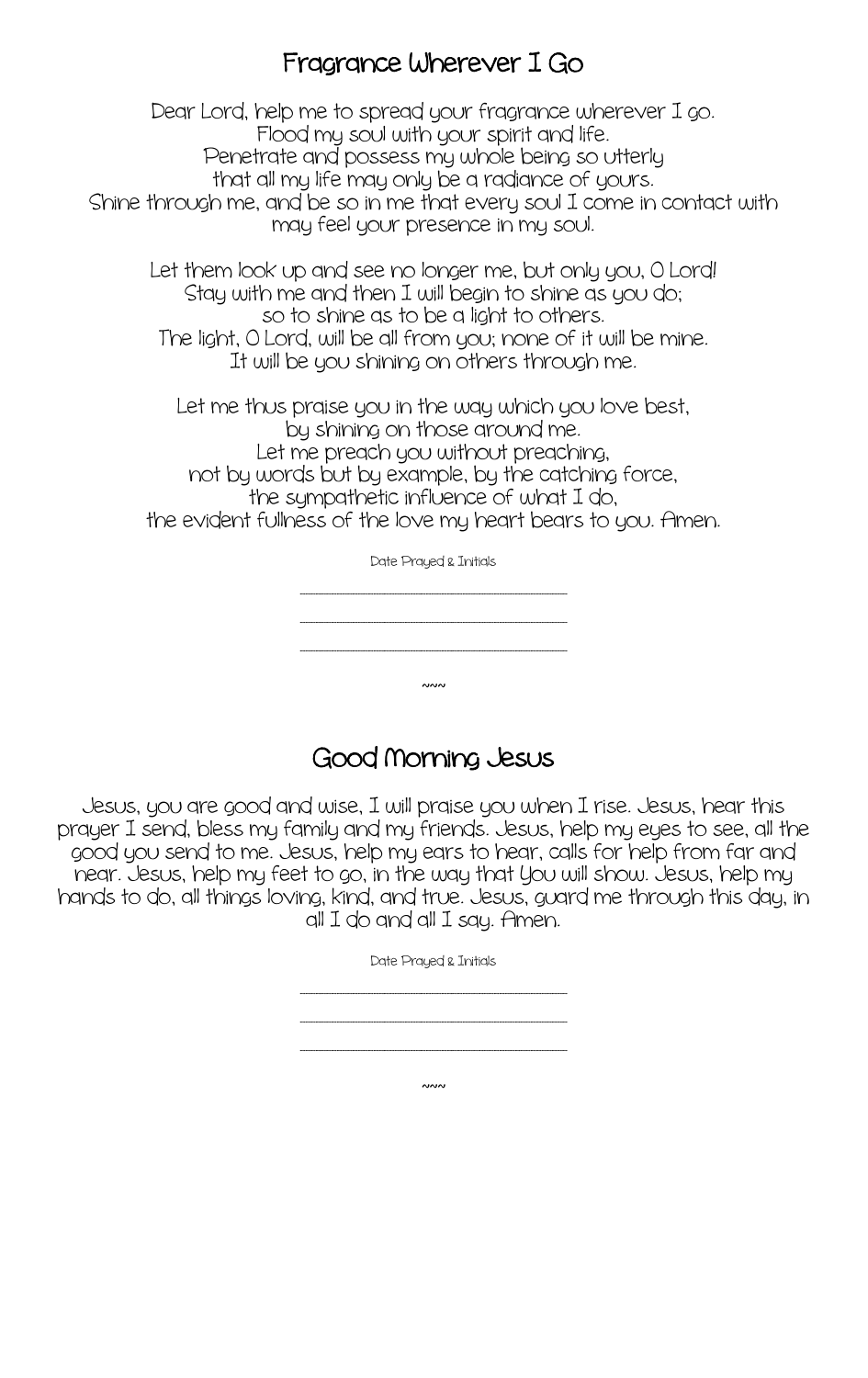#### Gratitude Prayer

How good it is to praise You Oh my God and what a great and mighty God You are. You are worthy of all my worship and deserving of all my praise and I thank You for all You have done in my life and for keeping me safe throughout this day.

Be with me Lord as I settle down for the night and thank You that in Christ I can dwell in safety. Thank You Father for the privilege of rest and sleep and I pray that You would surround us all with Your holy presence and protect us from all dangers of the night...

| Date Prayed & Initials |
|------------------------|
|                        |
|                        |
|                        |
|                        |
| $\sim$                 |

#### Inspirational Norning Prayer

Father, clear my sleepy head and fill my mind with expectation. Awake my slow body and energize my heart with love in action. Ignite my spirit and set this day on fire with promise. Nake the ordinary extraordinary. Engage me, show me your kingdom alive and help me to see that every waking moment is full of promise because of you. Amen.

| Date Prayed & Initials |
|------------------------|
|                        |
|                        |
| ่งงง                   |

# Let Ne Not Forget

Now, before I run to play, let me not forget to pray. To God who kept me through the night and waked me with the morning light. Help me, Lord, to love thee more than I ever loved before. In my work and in my play, be though with me through the day. Amen.

Date Prayed & Initials

\_\_\_\_\_\_\_\_\_\_\_\_\_\_\_\_\_\_\_\_\_\_\_\_\_\_\_\_\_\_\_\_\_\_\_\_\_\_\_\_\_\_\_\_\_\_\_\_\_\_\_ \_\_\_\_\_\_\_\_\_\_\_\_\_\_\_\_\_\_\_\_\_\_\_\_\_\_\_\_\_\_\_\_\_\_\_\_\_\_\_\_\_\_\_\_\_\_\_\_\_\_\_ \_\_\_\_\_\_\_\_\_\_\_\_\_\_\_\_\_\_\_\_\_\_\_\_\_\_\_\_\_\_\_\_\_\_\_\_\_\_\_\_\_\_\_\_\_\_\_\_\_\_\_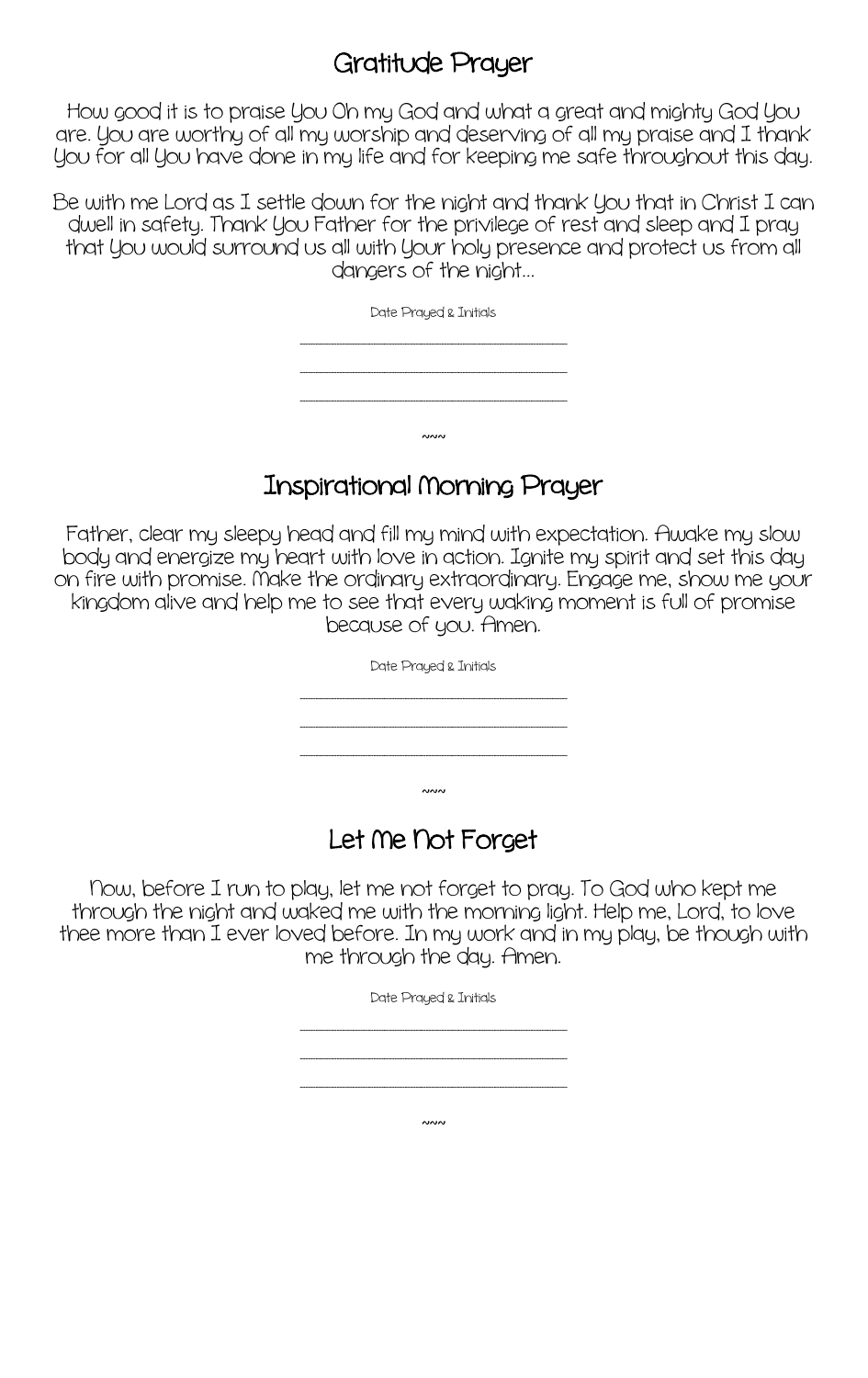### Lord, I Give You**…**

Dear Lord, I give you my hands to do your work; my feet to go your way; my eyes to see as you see; my tongue to speak your words; my mind that you may think in me; my spirit that you may pray in me. Above all I give you my heart that you may live in and through me. I give you my whole self, Lord that you may grow in me, so that it is You who lives and works through me. Amen.

| Date Prayed & Initials |
|------------------------|
|                        |
|                        |
|                        |
| ่งงง                   |

#### Nary Fairchild

Lord, in the morning I start each day, by taking a moment to bow and pray. Beginning with thanks, I then give praise for all your kind and loving ways. Today if sunshine turns to rain, if a dark cloud brings some pain, I won't doubt or hide in fear for you, my God, are always near. I will travel where you lead; I will help my friends in need. Where you send me, I will go; with your help, I'll learn and grow. Hold my family in your hands, as we follow your commands. And I will keep you close in sight until I crawl in bed tonight.

| Date Prayed & Initials                                                                                                                                                                                                                                                                                                                                                                                                                                                                                                                                                           |
|----------------------------------------------------------------------------------------------------------------------------------------------------------------------------------------------------------------------------------------------------------------------------------------------------------------------------------------------------------------------------------------------------------------------------------------------------------------------------------------------------------------------------------------------------------------------------------|
| ่งงง<br>Make Me an Instrument of Your Peace<br>St. Francis of Assisi                                                                                                                                                                                                                                                                                                                                                                                                                                                                                                             |
| Lord, make me an instrument of your peace.<br>Where there is hatred, let me sow love,<br>Where there is injury, pardon<br>Where there is doubt, faith,<br>Where there is despair, hope,<br>Where there is darkness, light,<br>Where there is sadness, joy.<br>O Divine Master, grant that I may not so much<br>seek to be consoled as to console,<br>not so much to be understood as to understand,<br>not so much to be loved, as to love;<br>for it is in giving that we receive,<br>it is in pardoning that we are pardoned,<br>it is in dying that we awake to eternal life. |
| Date Prayed & Initials                                                                                                                                                                                                                                                                                                                                                                                                                                                                                                                                                           |

\_\_\_\_\_\_\_\_\_\_\_\_\_\_\_\_\_\_\_\_\_\_\_\_\_\_\_\_\_\_\_\_\_\_\_\_\_\_\_\_\_\_\_\_\_\_\_\_\_\_\_ \_\_\_\_\_\_\_\_\_\_\_\_\_\_\_\_\_\_\_\_\_\_\_\_\_\_\_\_\_\_\_\_\_\_\_\_\_\_\_\_\_\_\_\_\_\_\_\_\_\_\_

\_\_\_\_\_\_\_\_\_\_\_\_\_\_\_\_\_\_\_\_\_\_\_\_\_\_\_\_\_\_\_\_\_\_\_\_\_\_\_\_\_\_\_\_\_\_\_\_\_\_\_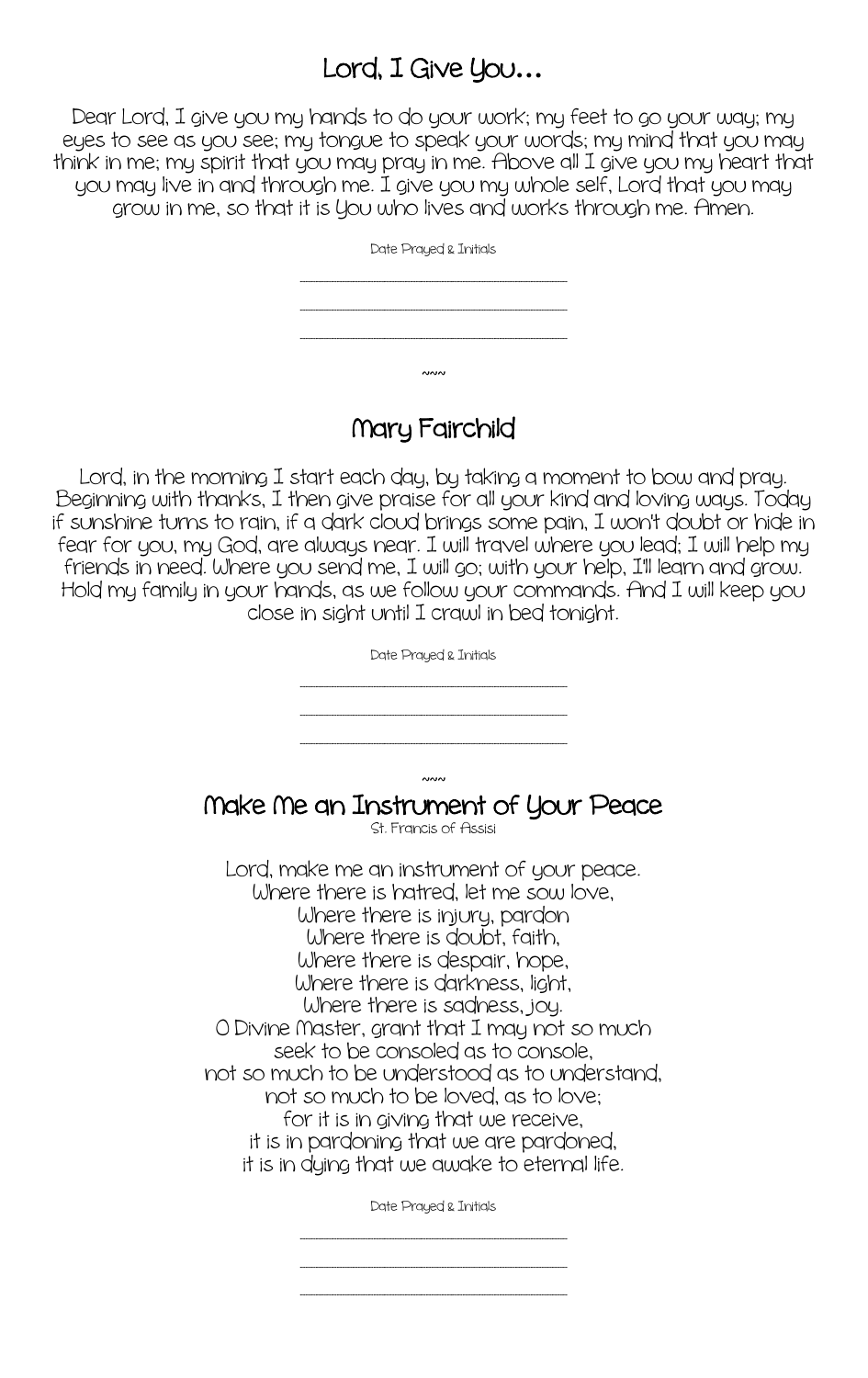#### Norning Prayer

Lord, as I face a new day, let me take your hope rising with the dawn. As I face a new day, et me feel your love dancing through the birdsong. As I face a new day let me see your promises glittering through my day. Lord, as I face a new day, I turn my face to yours that I may taste, feel and see you today.

| Date Prayed & Initials |
|------------------------|
|                        |
|                        |
| $\sim$                 |

#### Norning Prayer

For this new morning with its light, for rest and shelter of the night, for health and food, for love and friends. For everything Thy goodness sends, we thank Thee, dearest Lord. Amen.

Date Prayed & Initials

\_\_\_\_\_\_\_\_\_\_\_\_\_\_\_\_\_\_\_\_\_\_\_\_\_\_\_\_\_\_\_\_\_\_\_\_\_\_\_\_\_\_\_\_\_\_\_\_\_\_\_ \_\_\_\_\_\_\_\_\_\_\_\_\_\_\_\_\_\_\_\_\_\_\_\_\_\_\_\_\_\_\_\_\_\_\_\_\_\_\_\_\_\_\_\_\_\_\_\_\_\_\_ \_\_\_\_\_\_\_\_\_\_\_\_\_\_\_\_\_\_\_\_\_\_\_\_\_\_\_\_\_\_\_\_\_\_\_\_\_\_\_\_\_\_\_\_\_\_\_\_\_\_\_

# Norning Prayer To God

 $\sim$ 

God in my waking, God in my thinking, God in my actions; take my everyday life and live in me.

> Date Prayed & Initials \_\_\_\_\_\_\_\_\_\_\_\_\_\_\_\_\_\_\_\_\_\_\_\_\_\_\_\_\_\_\_\_\_\_\_\_\_\_\_\_\_\_\_\_\_\_\_\_\_\_\_ \_\_\_\_\_\_\_\_\_\_\_\_\_\_\_\_\_\_\_\_\_\_\_\_\_\_\_\_\_\_\_\_\_\_\_\_\_\_\_\_\_\_\_\_\_\_\_\_\_\_\_ \_\_\_\_\_\_\_\_\_\_\_\_\_\_\_\_\_\_\_\_\_\_\_\_\_\_\_\_\_\_\_\_\_\_\_\_\_\_\_\_\_\_\_\_\_\_\_\_\_\_\_  $~\sim~$

> > New Day

Lord, thank you for a new day. Please go before me and clear the way. Thank you for protecting me. Thank you for guiding me. Thank you for loving me. In Jesus name, Amen.

Date Prayed & Initials

\_\_\_\_\_\_\_\_\_\_\_\_\_\_\_\_\_\_\_\_\_\_\_\_\_\_\_\_\_\_\_\_\_\_\_\_\_\_\_\_\_\_\_\_\_\_\_\_\_\_\_ \_\_\_\_\_\_\_\_\_\_\_\_\_\_\_\_\_\_\_\_\_\_\_\_\_\_\_\_\_\_\_\_\_\_\_\_\_\_\_\_\_\_\_\_\_\_\_\_\_\_\_

 $~\sim~$ 

\_\_\_\_\_\_\_\_\_\_\_\_\_\_\_\_\_\_\_\_\_\_\_\_\_\_\_\_\_\_\_\_\_\_\_\_\_\_\_\_\_\_\_\_\_\_\_\_\_\_\_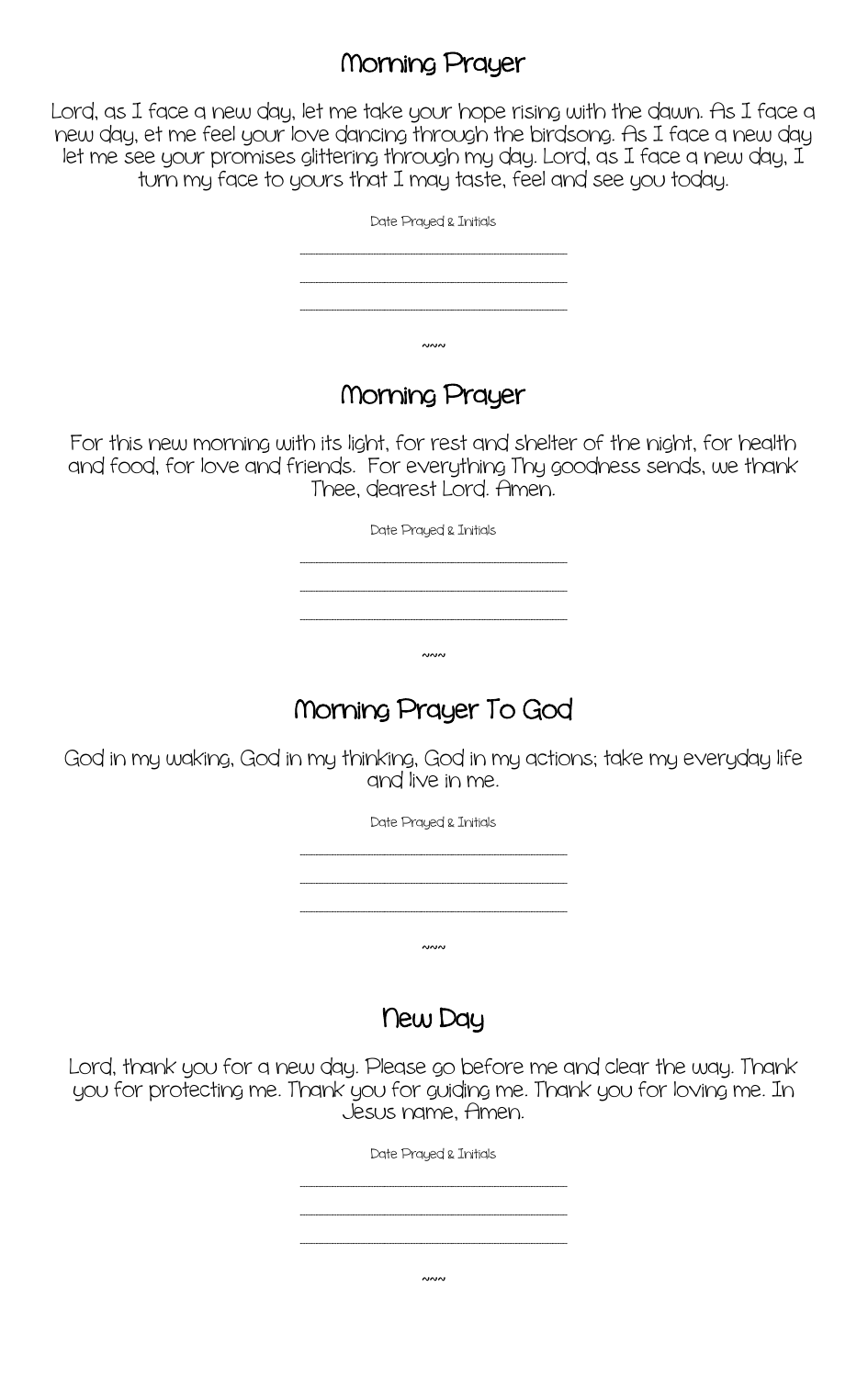#### Oldest Person Prays

Whoever is the oldest gets to say the morning prayer!

Date Prayed & Initials

\_\_\_\_\_\_\_\_\_\_\_\_\_\_\_\_\_\_\_\_\_\_\_\_\_\_\_\_\_\_\_\_\_\_\_\_\_\_\_\_\_\_\_\_\_\_\_\_\_\_\_

\_\_\_\_\_\_\_\_\_\_\_\_\_\_\_\_\_\_\_\_\_\_\_\_\_\_\_\_\_\_\_\_\_\_\_\_\_\_\_\_\_\_\_\_\_\_\_\_\_\_\_

 $~\sim~$ 

# Prayer for a Good Day

Lord, I trust in your unfailing love, in your promises. I give this day and all that it holds to you. Nay I walk in your goodness, knowing your gentle hand will guide me, and keep me.

> Date Prayed & Initials \_\_\_\_\_\_\_\_\_\_\_\_\_\_\_\_\_\_\_\_\_\_\_\_\_\_\_\_\_\_\_\_\_\_\_\_\_\_\_\_\_\_\_\_\_\_\_\_\_\_\_ \_\_\_\_\_\_\_\_\_\_\_\_\_\_\_\_\_\_\_\_\_\_\_\_\_\_\_\_\_\_\_\_\_\_\_\_\_\_\_\_\_\_\_\_\_\_\_\_\_\_\_ \_\_\_\_\_\_\_\_\_\_\_\_\_\_\_\_\_\_\_\_\_\_\_\_\_\_\_\_\_\_\_\_\_\_\_\_\_\_\_\_\_\_\_\_\_\_\_\_\_\_\_  $~\sim~$ Peace at Last<br>John Henry Newman O Lord, support us all day long, until the shadows lengthen, and the evening comes, and the busy world is hushed, and the fever of life is over, and our work is done. Then in your mercy, grant us a safe lodging and a holy rest, and peace at last. Amen. Date Prayed & Initials \_\_\_\_\_\_\_\_\_\_\_\_\_\_\_\_\_\_\_\_\_\_\_\_\_\_\_\_\_\_\_\_\_\_\_\_\_\_\_\_\_\_\_\_\_\_\_\_\_\_\_

> > $~\sim~$

\_\_\_\_\_\_\_\_\_\_\_\_\_\_\_\_\_\_\_\_\_\_\_\_\_\_\_\_\_\_\_\_\_\_\_\_\_\_\_\_\_\_\_\_\_\_\_\_\_\_\_ \_\_\_\_\_\_\_\_\_\_\_\_\_\_\_\_\_\_\_\_\_\_\_\_\_\_\_\_\_\_\_\_\_\_\_\_\_\_\_\_\_\_\_\_\_\_\_\_\_\_\_

#### The Prayer of Jabez

1Chronicles 4:10

Jabez called out to the God of Israel, "Oh that you would bless me and enlarge my territory! Let your hand be with me and keep me from harm, so that it will not hurt me." And God granted what he asked.

Date Prayed & Initials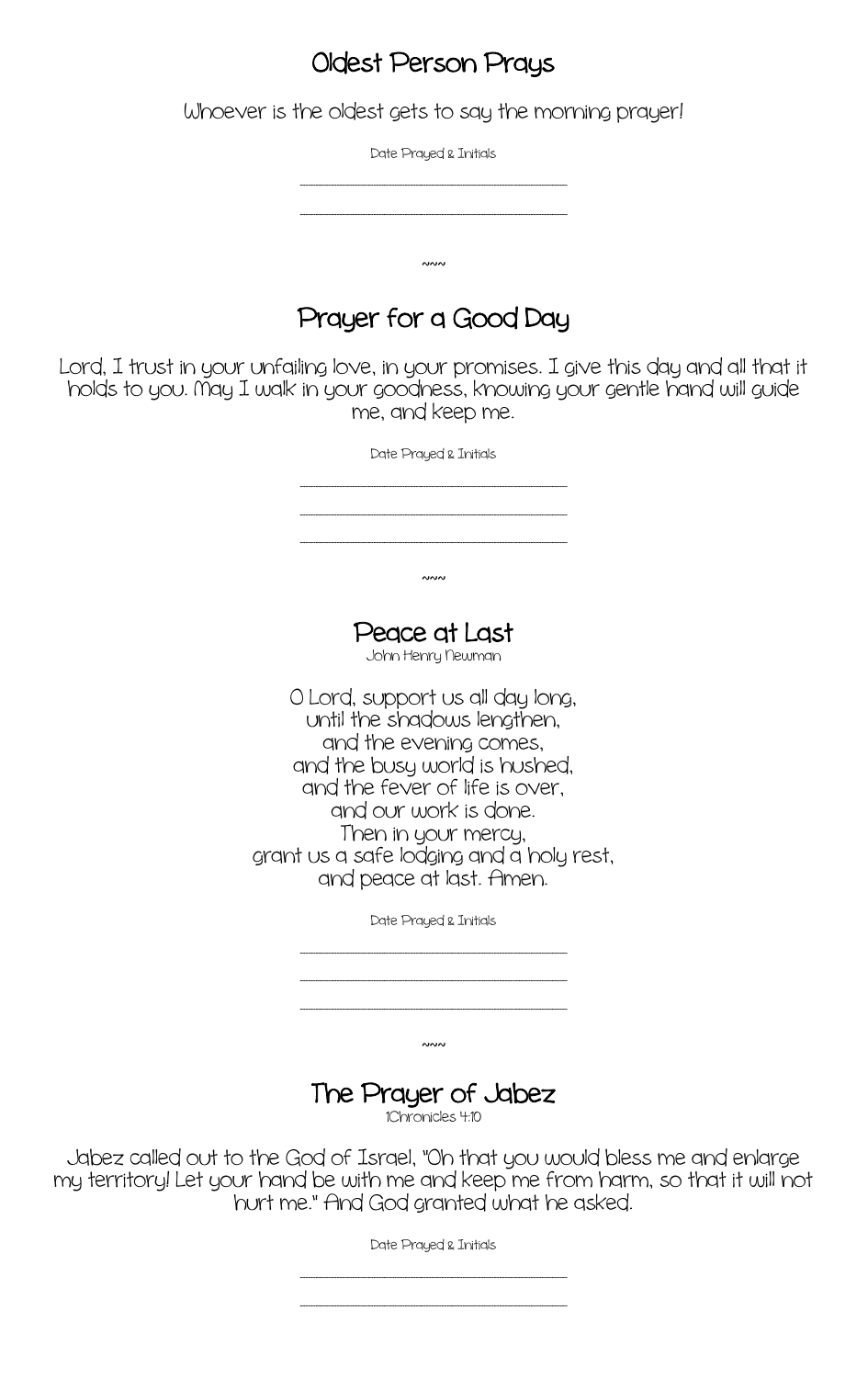#### St Patrick**'**s Breastplate – Extract

I arise today, through God's strength to pilot me, God's might to uphold me, God's wisdom to guide me, God's eye to look before me, God's ear to hear me, God's word to speak for me, God's hand to guard me, God's shield to protect me, God's host to save me From snares of devils, From temptation of vices, From everyone who shall wish me ill, afar and near. Amen

Date Prayed & Initials

\_\_\_\_\_\_\_\_\_\_\_\_\_\_\_\_\_\_\_\_\_\_\_\_\_\_\_\_\_\_\_\_\_\_\_\_\_\_\_\_\_\_\_\_\_\_\_\_\_\_\_

\_\_\_\_\_\_\_\_\_\_\_\_\_\_\_\_\_\_\_\_\_\_\_\_\_\_\_\_\_\_\_\_\_\_\_\_\_\_\_\_\_\_\_\_\_\_\_\_\_\_\_ \_\_\_\_\_\_\_\_\_\_\_\_\_\_\_\_\_\_\_\_\_\_\_\_\_\_\_\_\_\_\_\_\_\_\_\_\_\_\_\_\_\_\_\_\_\_\_\_\_\_\_

 $\sim$ 

St Patrick**'**s Breastplate – Extract

Christ with me, Christ before me, Christ behind me, Christ in me, Christ beneath me, Christ above me, Christ on my right, Christ on my left, Christ when I lie down, Christ when I sit down, Christ when I arise, Christ in the heart of every man who thinks of me, Christ in the mouth of everyone who speaks of me, Christ in every eye that sees me, Christ in every ear that hears me.

Date Prayed & Initials

\_\_\_\_\_\_\_\_\_\_\_\_\_\_\_\_\_\_\_\_\_\_\_\_\_\_\_\_\_\_\_\_\_\_\_\_\_\_\_\_\_\_\_\_\_\_\_\_\_\_\_ \_\_\_\_\_\_\_\_\_\_\_\_\_\_\_\_\_\_\_\_\_\_\_\_\_\_\_\_\_\_\_\_\_\_\_\_\_\_\_\_\_\_\_\_\_\_\_\_\_\_\_ \_\_\_\_\_\_\_\_\_\_\_\_\_\_\_\_\_\_\_\_\_\_\_\_\_\_\_\_\_\_\_\_\_\_\_\_\_\_\_\_\_\_\_\_\_\_\_\_\_\_\_

 $\sim$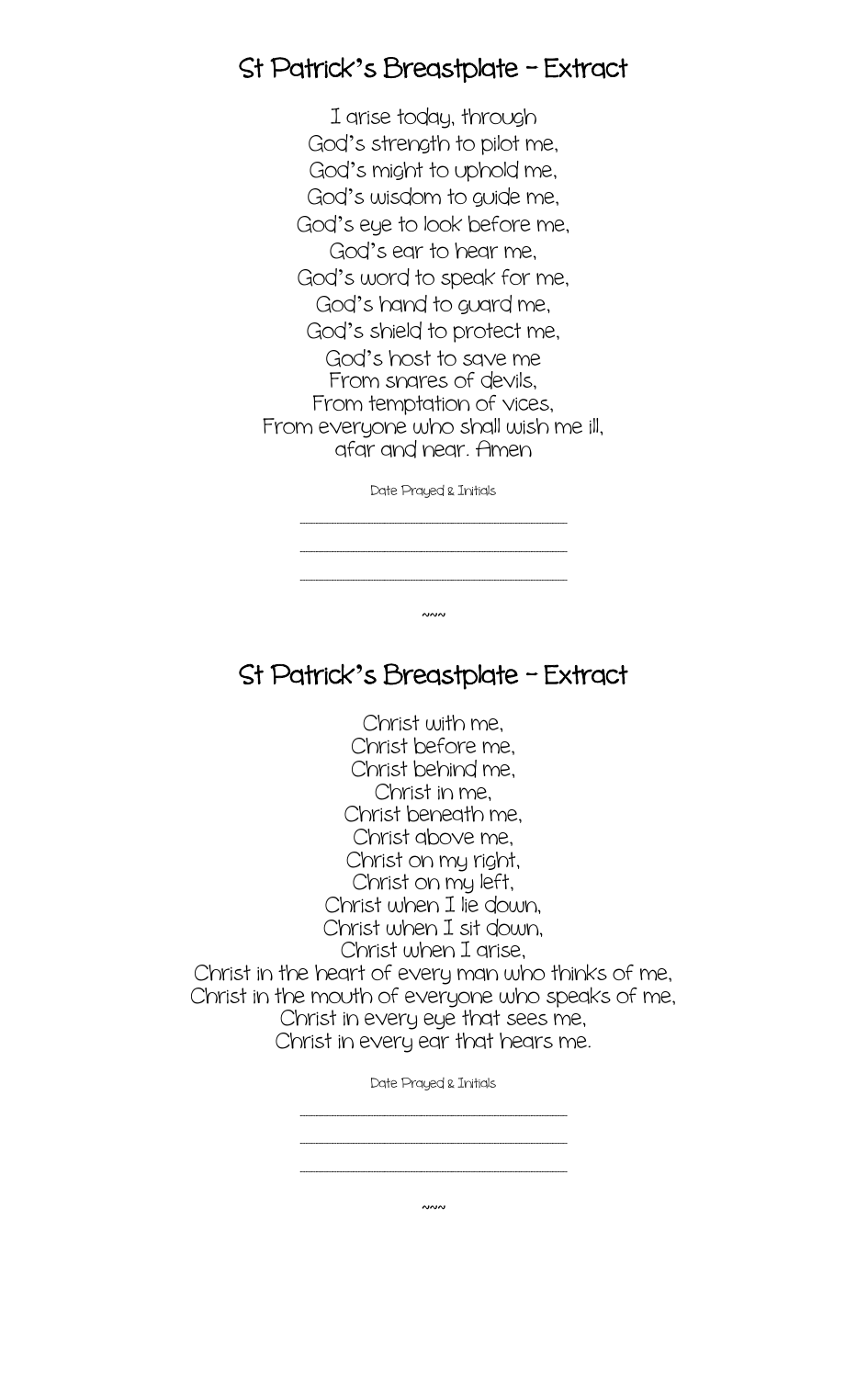# The Jelly Bean Prayer<br>John Henry Newman

Red is for the blood He gave, Green is for the grass He made, Yellow is for the sun so bright, Orange is for the edge of night.

Black is for the sins that were made White is for the grace He gave, Purple is for the hour of sorrow, Pink is for the new tomorrow.

> Give a bag full of jelly beans, Colorful and sweet, Tell them it's a Prayer.... It's a promise.. It's an Easter Treat!

> > Date Prayed & Initials

\_\_\_\_\_\_\_\_\_\_\_\_\_\_\_\_\_\_\_\_\_\_\_\_\_\_\_\_\_\_\_\_\_\_\_\_\_\_\_\_\_\_\_\_\_\_\_\_\_\_\_ \_\_\_\_\_\_\_\_\_\_\_\_\_\_\_\_\_\_\_\_\_\_\_\_\_\_\_\_\_\_\_\_\_\_\_\_\_\_\_\_\_\_\_\_\_\_\_\_\_\_\_ \_\_\_\_\_\_\_\_\_\_\_\_\_\_\_\_\_\_\_\_\_\_\_\_\_\_\_\_\_\_\_\_\_\_\_\_\_\_\_\_\_\_\_\_\_\_\_\_\_\_\_

#### Youngest Person Prays

 $~\sim~$ 

Whoever is the youngest gets to say the morning prayer!

Date Prayed & Initials

\_\_\_\_\_\_\_\_\_\_\_\_\_\_\_\_\_\_\_\_\_\_\_\_\_\_\_\_\_\_\_\_\_\_\_\_\_\_\_\_\_\_\_\_\_\_\_\_\_\_\_ \_\_\_\_\_\_\_\_\_\_\_\_\_\_\_\_\_\_\_\_\_\_\_\_\_\_\_\_\_\_\_\_\_\_\_\_\_\_\_\_\_\_\_\_\_\_\_\_\_\_\_ \_\_\_\_\_\_\_\_\_\_\_\_\_\_\_\_\_\_\_\_\_\_\_\_\_\_\_\_\_\_\_\_\_\_\_\_\_\_\_\_\_\_\_\_\_\_\_\_\_\_\_

# The Lord's Prayer<br>Matthew 6: 9-13

Our Father, who art in heaven, hallowed be thy name, thy kingdom come, thy will be done, on earth as it is in heaven. Give us this day our daily bread and forgive us our debts and we forgive our debtors, and lead us not into temptation, but deliver us from evil, for thine is the kingdom and the power and the glory, forever. Amen.

Date Prayed & Initials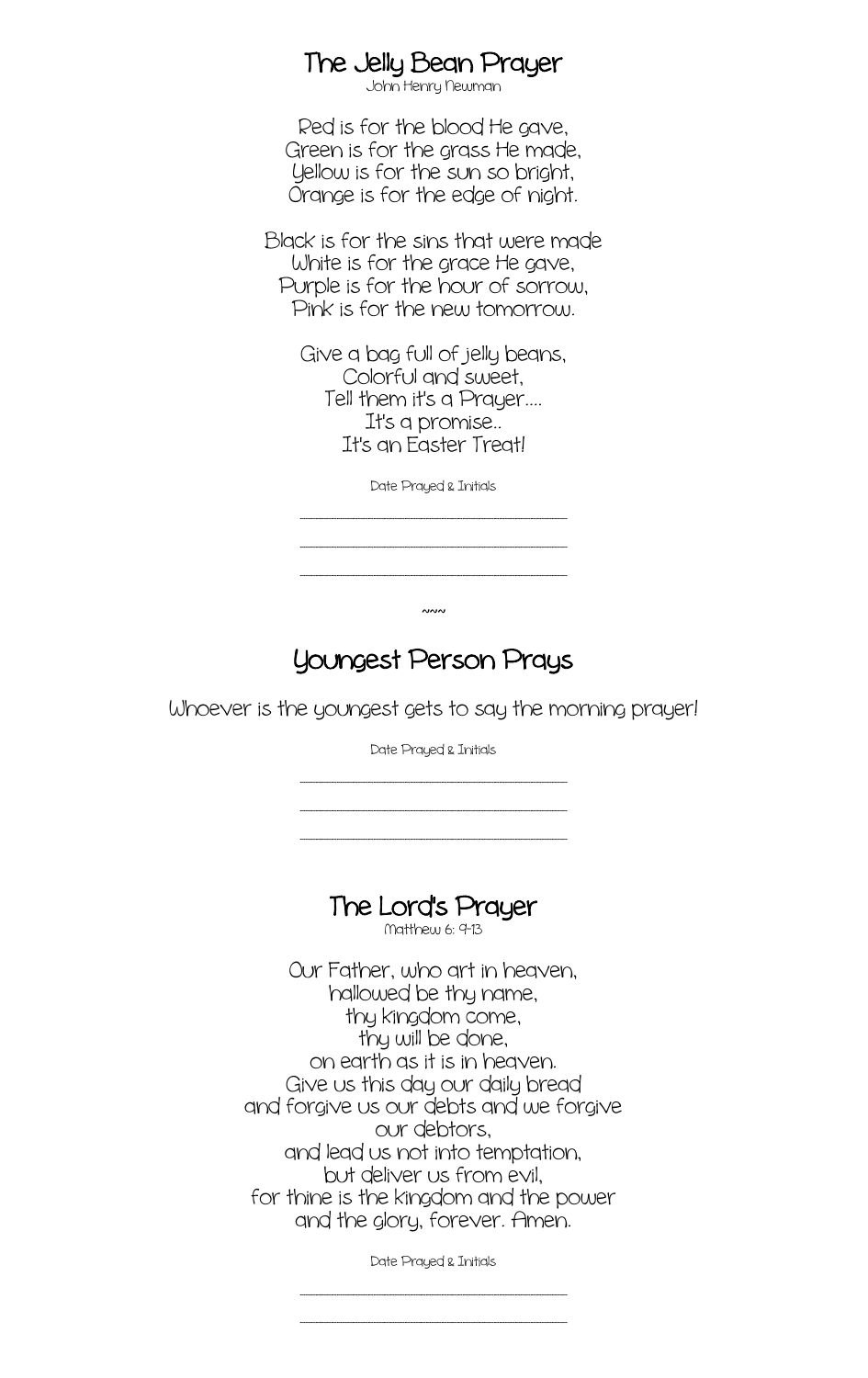# Twenty-Third Psalm<br>Psalms 23: 1-6

The Lord is my shepherd, I shall not want. He makes me lie down in green pastures; he leads me beside still waters; he restores my soul. He leads me in right paths for his name's sake. Even though I walk through the valley of the shadow of death, I fear no evil; for you are with me; your rod and your staff--they comfort me. You prepare a table before me in the presence of my enemies; you anoint my head with oil; my cup overflows. Surely goodness and mercy shall follow me all the days of my life, and I shall dwell in the house of the Lord forever.

Date Prayed & Initials

\_\_\_\_\_\_\_\_\_\_\_\_\_\_\_\_\_\_\_\_\_\_\_\_\_\_\_\_\_\_\_\_\_\_\_\_\_\_\_\_\_\_\_\_\_\_\_\_\_\_\_ \_\_\_\_\_\_\_\_\_\_\_\_\_\_\_\_\_\_\_\_\_\_\_\_\_\_\_\_\_\_\_\_\_\_\_\_\_\_\_\_\_\_\_\_\_\_\_\_\_\_\_ \_\_\_\_\_\_\_\_\_\_\_\_\_\_\_\_\_\_\_\_\_\_\_\_\_\_\_\_\_\_\_\_\_\_\_\_\_\_\_\_\_\_\_\_\_\_\_\_\_\_\_

Workers Blessing

 $~\sim~$ 

Give me, Dear Lord, a pure heart and a wise mind, that I may carry out my work according to your will. Save me from all false desires, from pride, greed, envy and anger, and let me accept joyfully every task you set before me.

Let me seek to serve the poor the sad and those unable to work. Help me to discern honestly my own gifts that I may do the things of which I am capable, and happily and humbly leave the rest to others.

Above all, remind me constantly that I have nothing except what you give me and can do nothing except what you enable me to do. Amen.

Date Prayed & Initials

\_\_\_\_\_\_\_\_\_\_\_\_\_\_\_\_\_\_\_\_\_\_\_\_\_\_\_\_\_\_\_\_\_\_\_\_\_\_\_\_\_\_\_\_\_\_\_\_\_\_\_ \_\_\_\_\_\_\_\_\_\_\_\_\_\_\_\_\_\_\_\_\_\_\_\_\_\_\_\_\_\_\_\_\_\_\_\_\_\_\_\_\_\_\_\_\_\_\_\_\_\_\_ \_\_\_\_\_\_\_\_\_\_\_\_\_\_\_\_\_\_\_\_\_\_\_\_\_\_\_\_\_\_\_\_\_\_\_\_\_\_\_\_\_\_\_\_\_\_\_\_\_\_\_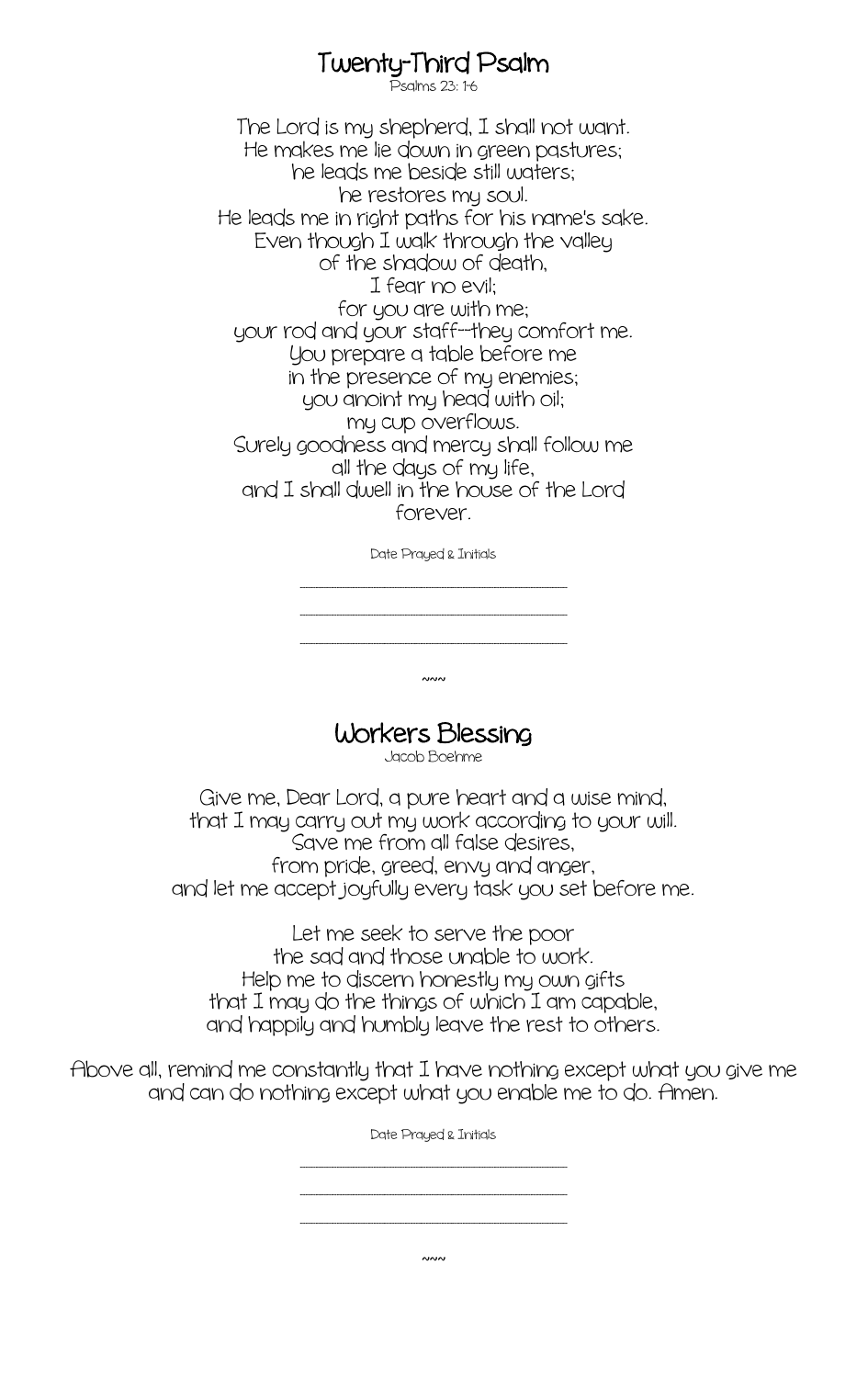

#### 3 People Prayer

Giver everyone in the car 30 seconds to think of three people that they want to pray for. Then enter into a time of prayer where each person prays for their three people.

> Date Prayed & Initials \_\_\_\_\_\_\_\_\_\_\_\_\_\_\_\_\_\_\_\_\_\_\_\_\_\_\_\_\_\_\_\_\_\_\_\_\_\_\_\_\_\_\_\_\_\_\_\_\_\_\_ \_\_\_\_\_\_\_\_\_\_\_\_\_\_\_\_\_\_\_\_\_\_\_\_\_\_\_\_\_\_\_\_\_\_\_\_\_\_\_\_\_\_\_\_\_\_\_\_\_\_\_ \_\_\_\_\_\_\_\_\_\_\_\_\_\_\_\_\_\_\_\_\_\_\_\_\_\_\_\_\_\_\_\_\_\_\_\_\_\_\_\_\_\_\_\_\_\_\_\_\_\_\_  $~\sim~$

# Before We Get Out Prayer

When you get to the school, using the "Prayers For..." category of this App, have everyone pray one of the "Prayer For's..." before getting out of the car.



Using the blessings category of this app, have each person pray a blessing over one another in the car so that everyone is blessed and everyone has blessed.

| Date Prayed & Initials |
|------------------------|
|                        |
|                        |
|                        |
| $\sim$                 |
| God with Us            |

Dear Heavenly Father, as we get into the car we invite you to be with us as we travel. You are Immanuel, God with us, so we will rest in You. (Isaiah 7:14)

Date Prayed & Initials

\_\_\_\_\_\_\_\_\_\_\_\_\_\_\_\_\_\_\_\_\_\_\_\_\_\_\_\_\_\_\_\_\_\_\_\_\_\_\_\_\_\_\_\_\_\_\_\_\_\_\_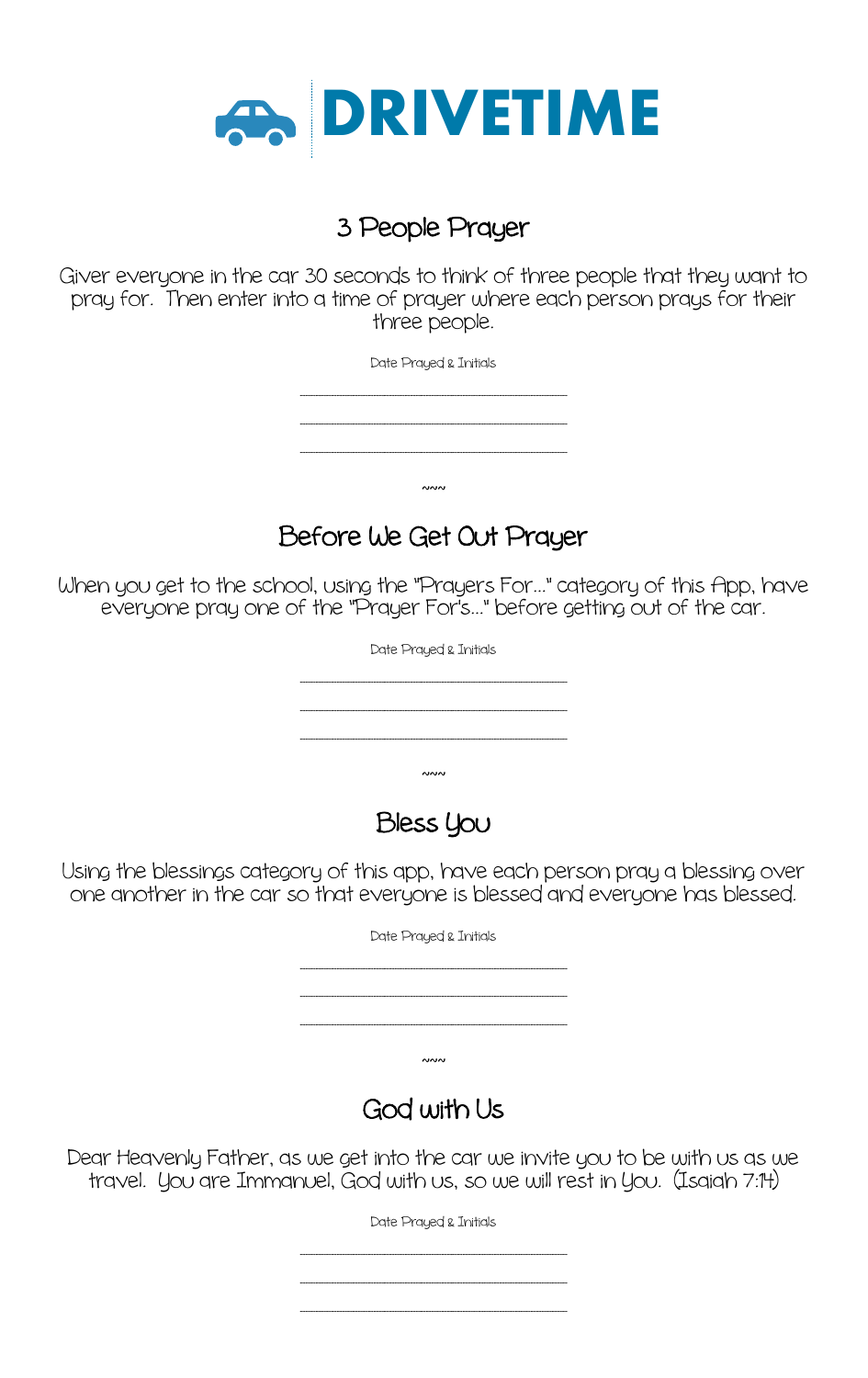#### Great Commission

Dear Lord, as we go today give us the chance to talk to people about You. When you give us the chance to share the Gospel, give us every word we need to say. We know your promise to be with us so we will go in confidence. (Matthew 28: 19-<br>20)

| Date Prayed & Initials |
|------------------------|
|                        |
|                        |
|                        |
|                        |
| $\sim$                 |

#### High's & Low's Prayer

Each person prays for their "highs", things that they are joyful about, and their "lows", things that they are upset or worried about.

Date Prayed & Initials

\_\_\_\_\_\_\_\_\_\_\_\_\_\_\_\_\_\_\_\_\_\_\_\_\_\_\_\_\_\_\_\_\_\_\_\_\_\_\_\_\_\_\_\_\_\_\_\_\_\_\_ \_\_\_\_\_\_\_\_\_\_\_\_\_\_\_\_\_\_\_\_\_\_\_\_\_\_\_\_\_\_\_\_\_\_\_\_\_\_\_\_\_\_\_\_\_\_\_\_\_\_\_

 $~\sim~$ 

\_\_\_\_\_\_\_\_\_\_\_\_\_\_\_\_\_\_\_\_\_\_\_\_\_\_\_\_\_\_\_\_\_\_\_\_\_\_\_\_\_\_\_\_\_\_\_\_\_\_\_

### Lookout!

Once everyone is settled into their seats, a parent yells out, sometime during the drive to school, "LOOKOUT!" and when they do, everyone in the car looks out a different window for 2 minutes with no one talking. Each person is looking for things to pray for. When the two minutes is up, the parent simply says, "Let's pray for the things God just brought to our attention." And then each person prays for the thins they noticed.

| Date Prayed & Initials |
|------------------------|
|                        |
|                        |
|                        |
| $\sim$                 |
|                        |

#### Narker Prayer

Before you leave, identify a place/marker that you will pass on your drive and that will be your "prayer marker" which simply means that when you pass by that place you then enter into a time of prayer until you reach your destination.

Date Prayed & Initials

\_\_\_\_\_\_\_\_\_\_\_\_\_\_\_\_\_\_\_\_\_\_\_\_\_\_\_\_\_\_\_\_\_\_\_\_\_\_\_\_\_\_\_\_\_\_\_\_\_\_\_ \_\_\_\_\_\_\_\_\_\_\_\_\_\_\_\_\_\_\_\_\_\_\_\_\_\_\_\_\_\_\_\_\_\_\_\_\_\_\_\_\_\_\_\_\_\_\_\_\_\_\_ \_\_\_\_\_\_\_\_\_\_\_\_\_\_\_\_\_\_\_\_\_\_\_\_\_\_\_\_\_\_\_\_\_\_\_\_\_\_\_\_\_\_\_\_\_\_\_\_\_\_\_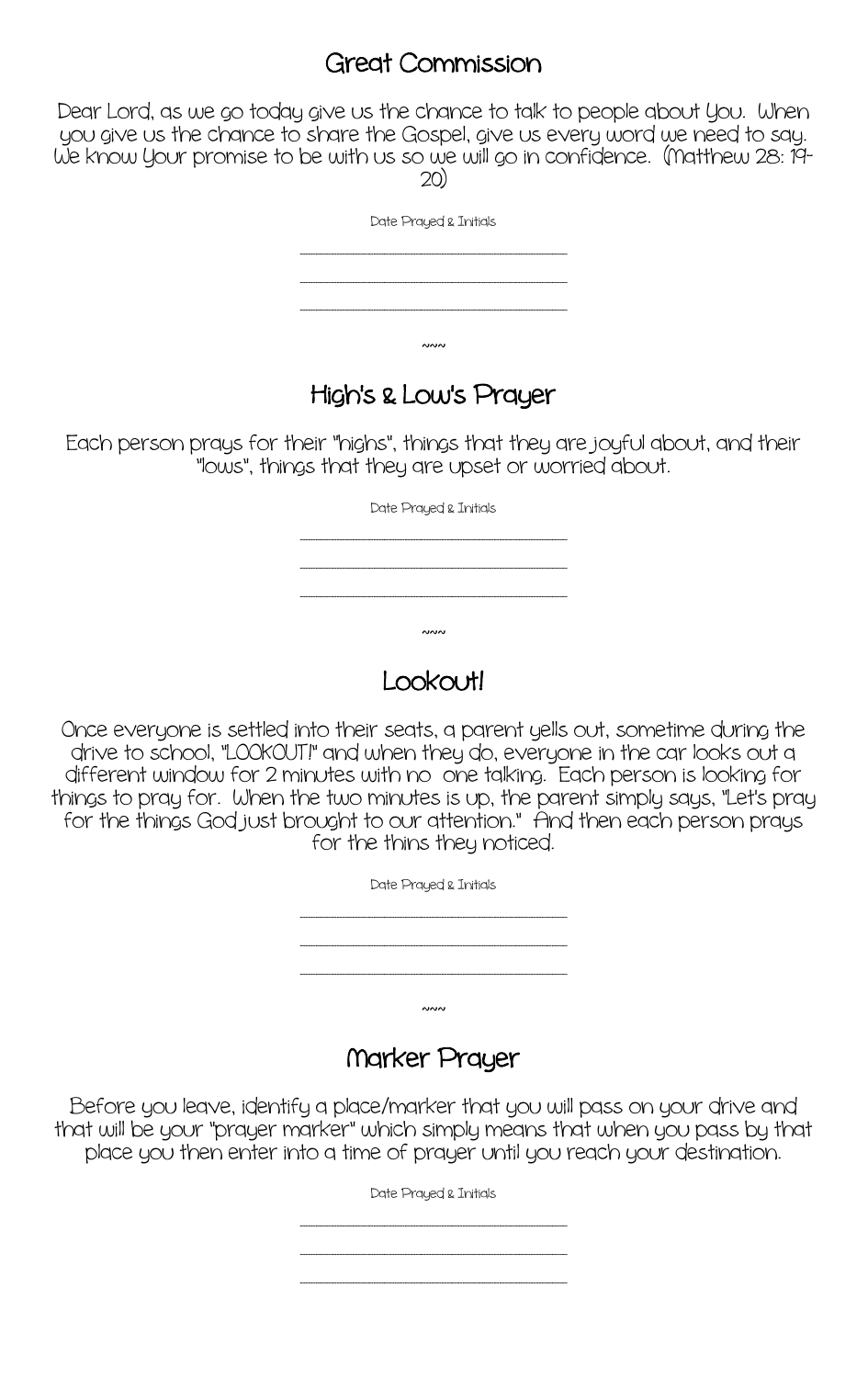#### Rotating Lord's Prayer

Go from person to person saying a portion of the Lord's prayer until you have completed it. Each person must say at least four words of the prayer.

Date Prayed & Initials

\_\_\_\_\_\_\_\_\_\_\_\_\_\_\_\_\_\_\_\_\_\_\_\_\_\_\_\_\_\_\_\_\_\_\_\_\_\_\_\_\_\_\_\_\_\_\_\_\_\_\_ \_\_\_\_\_\_\_\_\_\_\_\_\_\_\_\_\_\_\_\_\_\_\_\_\_\_\_\_\_\_\_\_\_\_\_\_\_\_\_\_\_\_\_\_\_\_\_\_\_\_\_ \_\_\_\_\_\_\_\_\_\_\_\_\_\_\_\_\_\_\_\_\_\_\_\_\_\_\_\_\_\_\_\_\_\_\_\_\_\_\_\_\_\_\_\_\_\_\_\_\_\_\_  $~\sim~$ 

### Shotgun Prayer

Whoever is sitting in the passenger seat begins the prayer time and selects who is oing to end it.

Date Prayed & Initials

\_\_\_\_\_\_\_\_\_\_\_\_\_\_\_\_\_\_\_\_\_\_\_\_\_\_\_\_\_\_\_\_\_\_\_\_\_\_\_\_\_\_\_\_\_\_\_\_\_\_\_ \_\_\_\_\_\_\_\_\_\_\_\_\_\_\_\_\_\_\_\_\_\_\_\_\_\_\_\_\_\_\_\_\_\_\_\_\_\_\_\_\_\_\_\_\_\_\_\_\_\_\_ \_\_\_\_\_\_\_\_\_\_\_\_\_\_\_\_\_\_\_\_\_\_\_\_\_\_\_\_\_\_\_\_\_\_\_\_\_\_\_\_\_\_\_\_\_\_\_\_\_\_\_

 $~\sim~$ 

# Stop & Pray

Pull the car to the side of the road and for two minutes enter into a time of silent prayer.

Date Prayed & Initials

 $\overline{\phantom{a}}$ 

\_\_\_\_\_\_\_\_\_\_\_\_\_\_\_\_\_\_\_\_\_\_\_\_\_\_\_\_\_\_\_\_\_\_\_\_\_\_\_\_\_\_\_\_\_\_\_\_\_\_\_

\_\_\_\_\_\_\_\_\_\_\_\_\_\_\_\_\_\_\_\_\_\_\_\_\_\_\_\_\_\_\_\_\_\_\_\_\_\_\_\_\_\_\_\_\_\_\_\_\_\_\_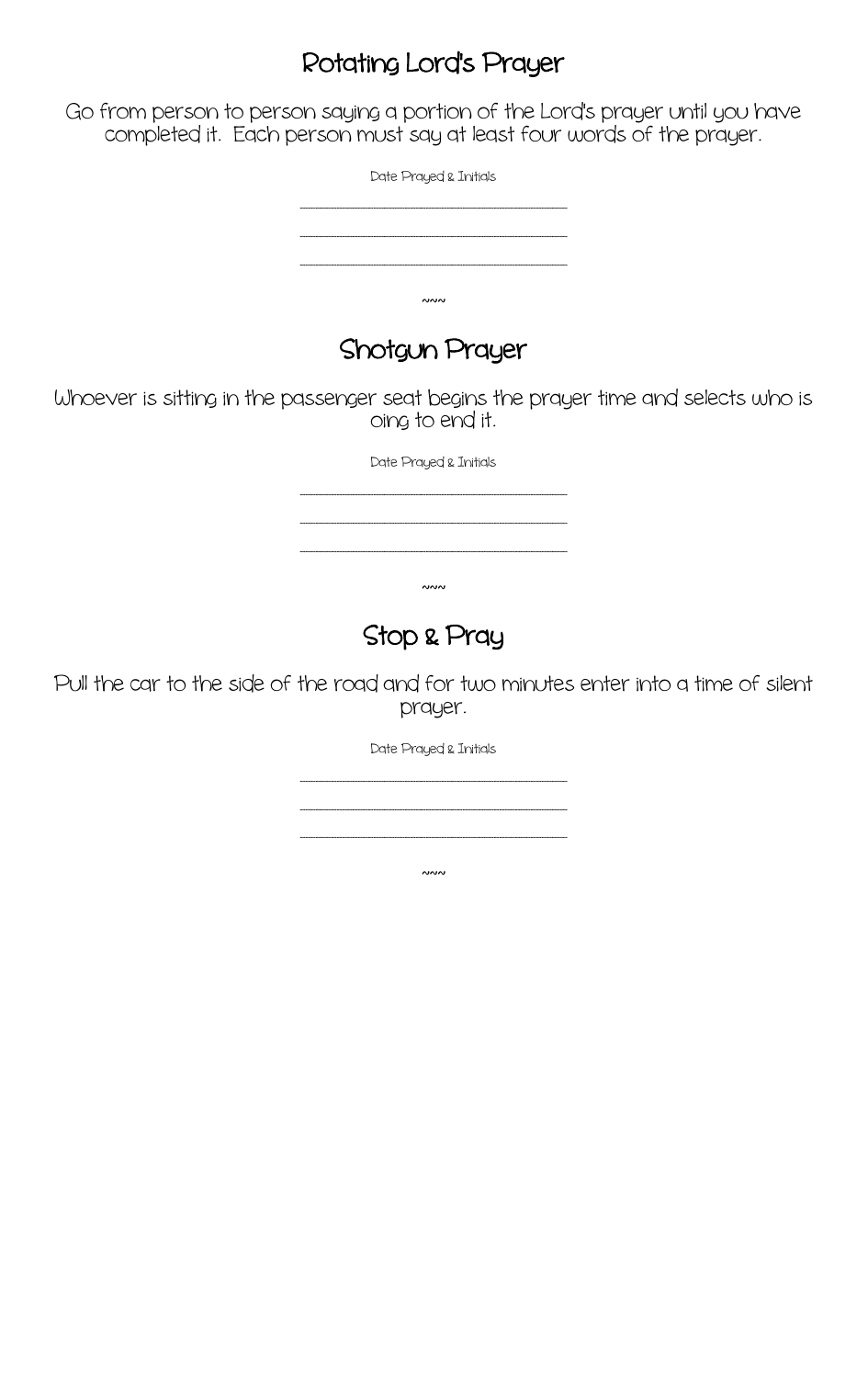#### Traveller's Psalm

Pray this from Psalm 121: I lift up my eyes to the mountains— where does my help come from? Ny help comes from the Lord, the Maker of heaven and earth.<br>He will not let your foot sliphe who watches over you will not slumber; indeed, he who watches over Israel will neither slumber nor sleep.<br>The Lord watches over you the Lord is your shade at your right hand; the sun will not harm you by day, nor the moon by night. The Lord will keep you from all harm he will watch over your life; the Lord will watch over your coming and going<br>both now and forevermore.

Psalm 121 has been called the Traveller's Psalm because of its title in the Hebrew Bible which could be translated: "A Song for a Journey to a Higher Place"

> Date Prayed & Initials \_\_\_\_\_\_\_\_\_\_\_\_\_\_\_\_\_\_\_\_\_\_\_\_\_\_\_\_\_\_\_\_\_\_\_\_\_\_\_\_\_\_\_\_\_\_\_\_\_\_\_ \_\_\_\_\_\_\_\_\_\_\_\_\_\_\_\_\_\_\_\_\_\_\_\_\_\_\_\_\_\_\_\_\_\_\_\_\_\_\_\_\_\_\_\_\_\_\_\_\_\_\_ \_\_\_\_\_\_\_\_\_\_\_\_\_\_\_\_\_\_\_\_\_\_\_\_\_\_\_\_\_\_\_\_\_\_\_\_\_\_\_\_\_\_\_\_\_\_\_\_\_\_\_  $~\sim~$

> > World Prayer

As a family, discuss things that are going on in the world that need prayer. After the discussion move into a time of prayer where each person prays for one of the things discussed.

> Date Prayed & Initials \_\_\_\_\_\_\_\_\_\_\_\_\_\_\_\_\_\_\_\_\_\_\_\_\_\_\_\_\_\_\_\_\_\_\_\_\_\_\_\_\_\_\_\_\_\_\_\_\_\_\_ \_\_\_\_\_\_\_\_\_\_\_\_\_\_\_\_\_\_\_\_\_\_\_\_\_\_\_\_\_\_\_\_\_\_\_\_\_\_\_\_\_\_\_\_\_\_\_\_\_\_\_ \_\_\_\_\_\_\_\_\_\_\_\_\_\_\_\_\_\_\_\_\_\_\_\_\_\_\_\_\_\_\_\_\_\_\_\_\_\_\_\_\_\_\_\_\_\_\_\_\_\_\_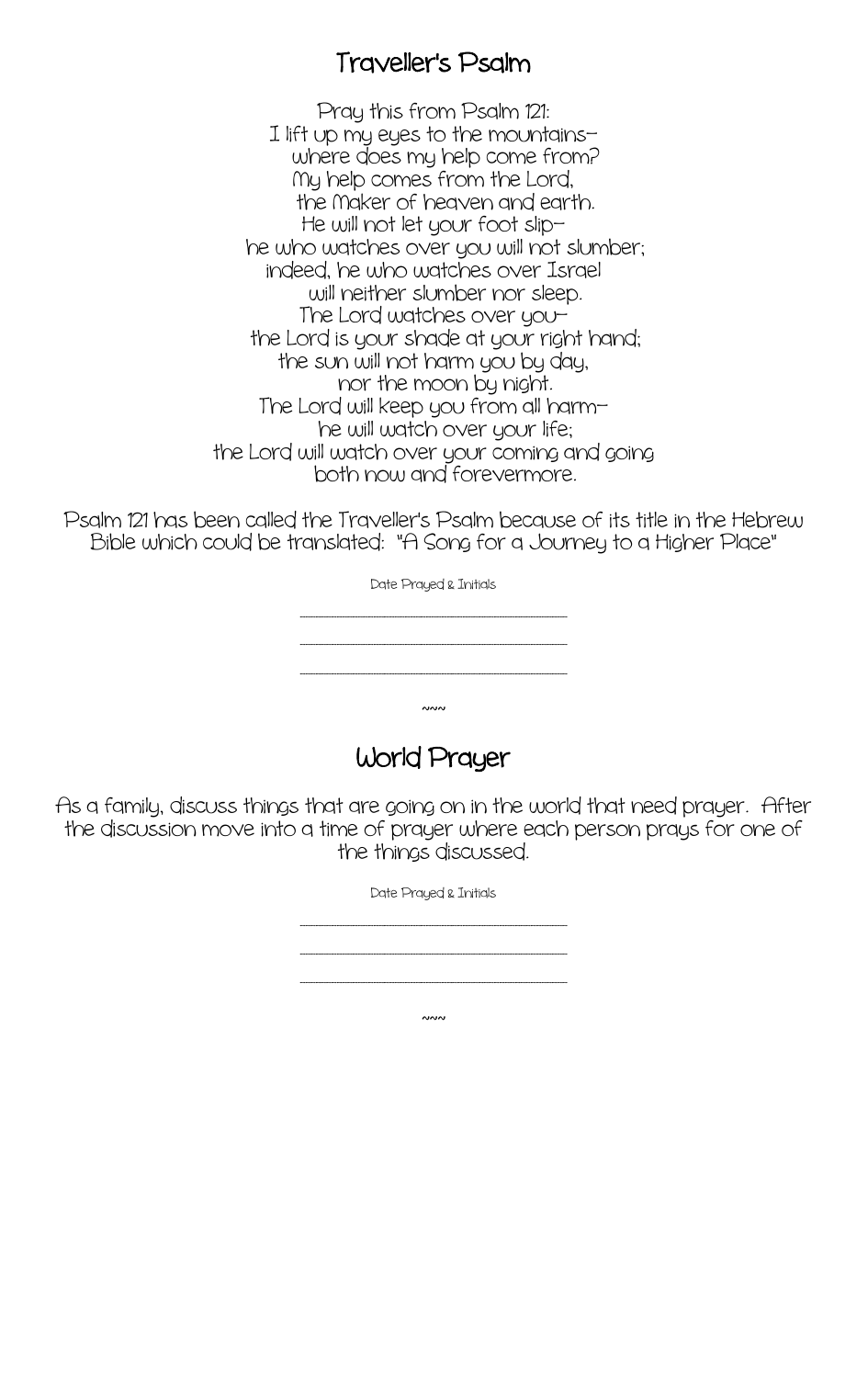

# 2 Timothy 1:7

For God's not given me a spirit of fear, but a spirit of love, and of power, and a sound mind. To live each day and glorify His name. Amen.

Date Prayed & Initials

\_\_\_\_\_\_\_\_\_\_\_\_\_\_\_\_\_\_\_\_\_\_\_\_\_\_\_\_\_\_\_\_\_\_\_\_\_\_\_\_\_\_\_\_\_\_\_\_\_\_\_

\_\_\_\_\_\_\_\_\_\_\_\_\_\_\_\_\_\_\_\_\_\_\_\_\_\_\_\_\_\_\_\_\_\_\_\_\_\_\_\_\_\_\_\_\_\_\_\_\_\_\_ \_\_\_\_\_\_\_\_\_\_\_\_\_\_\_\_\_\_\_\_\_\_\_\_\_\_\_\_\_\_\_\_\_\_\_\_\_\_\_\_\_\_\_\_\_\_\_\_\_\_\_

### As Darkness Draws In

 $~\sim~$ 

As the darkness draws in, you are the light in my heart. As the air turns colder, you are the warmth in my soul. As the stars are revealed, you renew my spirit. As the moon shines, I know I am held safe in your arms.

> Date Prayed & Initials \_\_\_\_\_\_\_\_\_\_\_\_\_\_\_\_\_\_\_\_\_\_\_\_\_\_\_\_\_\_\_\_\_\_\_\_\_\_\_\_\_\_\_\_\_\_\_\_\_\_\_ \_\_\_\_\_\_\_\_\_\_\_\_\_\_\_\_\_\_\_\_\_\_\_\_\_\_\_\_\_\_\_\_\_\_\_\_\_\_\_\_\_\_\_\_\_\_\_\_\_\_\_ \_\_\_\_\_\_\_\_\_\_\_\_\_\_\_\_\_\_\_\_\_\_\_\_\_\_\_\_\_\_\_\_\_\_\_\_\_\_\_\_\_\_\_\_\_\_\_\_\_\_\_  $~\sim~$

Bless us as We Rest Living Prayers

Lord, you bless us as we rest, restore us as we sleep. You care for us as we drift off and make our dreaming sweet. You are the safest place, you are the God of Grace; forgiven, loved and held by you, is each small seed of faith. You know our thoughts and feelings, you see our deep desires. You understand our weariness and catch each tear we cry. You walk beside us every day; you are a constant friend. You stay with us all through the night, on you we can depend.

> Date Prayed & Initials \_\_\_\_\_\_\_\_\_\_\_\_\_\_\_\_\_\_\_\_\_\_\_\_\_\_\_\_\_\_\_\_\_\_\_\_\_\_\_\_\_\_\_\_\_\_\_\_\_\_\_ \_\_\_\_\_\_\_\_\_\_\_\_\_\_\_\_\_\_\_\_\_\_\_\_\_\_\_\_\_\_\_\_\_\_\_\_\_\_\_\_\_\_\_\_\_\_\_\_\_\_\_ \_\_\_\_\_\_\_\_\_\_\_\_\_\_\_\_\_\_\_\_\_\_\_\_\_\_\_\_\_\_\_\_\_\_\_\_\_\_\_\_\_\_\_\_\_\_\_\_\_\_\_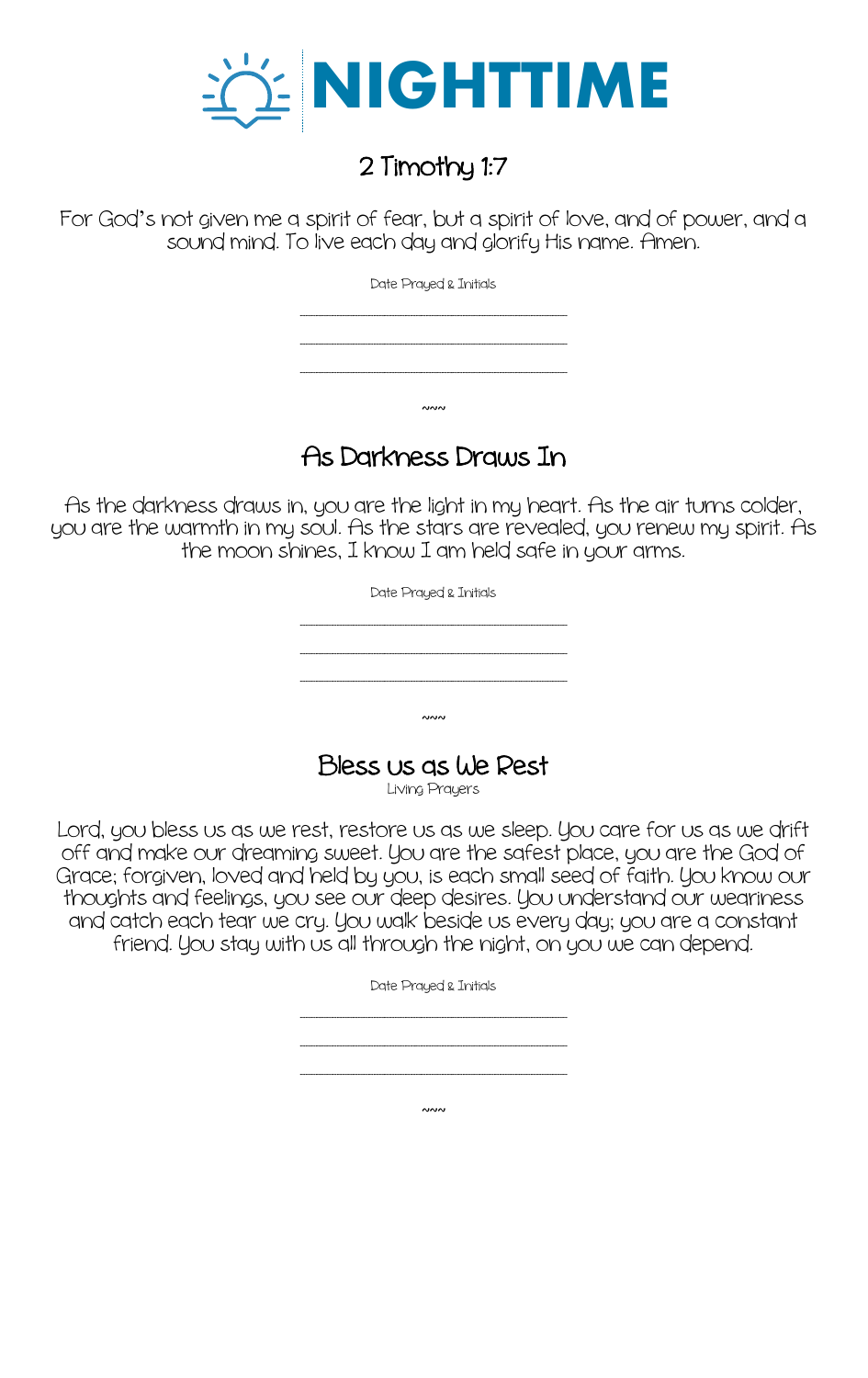### I Have Passed Another Day

Lord I have passed another day and come to thank you for my care. Forgive my faults in work or play and listen to my evening prayer. Your favor gives me daily bread, and friends who care for me. Now I safely rest my head trusting in your protection and love. Amen.

| Date Prayed & Initials                                                                                                                                                                                                                                                                       |
|----------------------------------------------------------------------------------------------------------------------------------------------------------------------------------------------------------------------------------------------------------------------------------------------|
|                                                                                                                                                                                                                                                                                              |
|                                                                                                                                                                                                                                                                                              |
| ៱៲៱៲៱៲                                                                                                                                                                                                                                                                                       |
| I Hear No Voice                                                                                                                                                                                                                                                                              |
| I hear no voice, I feel no touch,<br>I see no glory bright;<br>But yet I know that God is near,<br>In darkness as in light.<br>God watches ever by my side,<br>And hears my whispered prayer:<br>A God of love for a little child<br>Both night and day does care.<br>Date Prayed & Initials |
|                                                                                                                                                                                                                                                                                              |
|                                                                                                                                                                                                                                                                                              |

#### Jesus, Tender Shepherd

\_\_\_\_\_\_\_\_\_\_\_\_\_\_\_\_\_\_\_\_\_\_\_\_\_\_\_\_\_\_\_\_\_\_\_\_\_\_\_\_\_\_\_\_\_\_\_\_\_\_\_

 $~\sim~$ 

Jesus, tender Shepherd hear me: bless my child(ren) tonight, through the darkness be near me and keep me safe till morning light. All this day your hand has led me, and I thank you for my care; you have warmed me, clothed me, fed me; please listen to my evening prayer. Nay my sins of this day be forgiven and bless the friends I love so well. In Jesus name. Amen.

Date Prayed & Initials

\_\_\_\_\_\_\_\_\_\_\_\_\_\_\_\_\_\_\_\_\_\_\_\_\_\_\_\_\_\_\_\_\_\_\_\_\_\_\_\_\_\_\_\_\_\_\_\_\_\_\_ \_\_\_\_\_\_\_\_\_\_\_\_\_\_\_\_\_\_\_\_\_\_\_\_\_\_\_\_\_\_\_\_\_\_\_\_\_\_\_\_\_\_\_\_\_\_\_\_\_\_\_ \_\_\_\_\_\_\_\_\_\_\_\_\_\_\_\_\_\_\_\_\_\_\_\_\_\_\_\_\_\_\_\_\_\_\_\_\_\_\_\_\_\_\_\_\_\_\_\_\_\_\_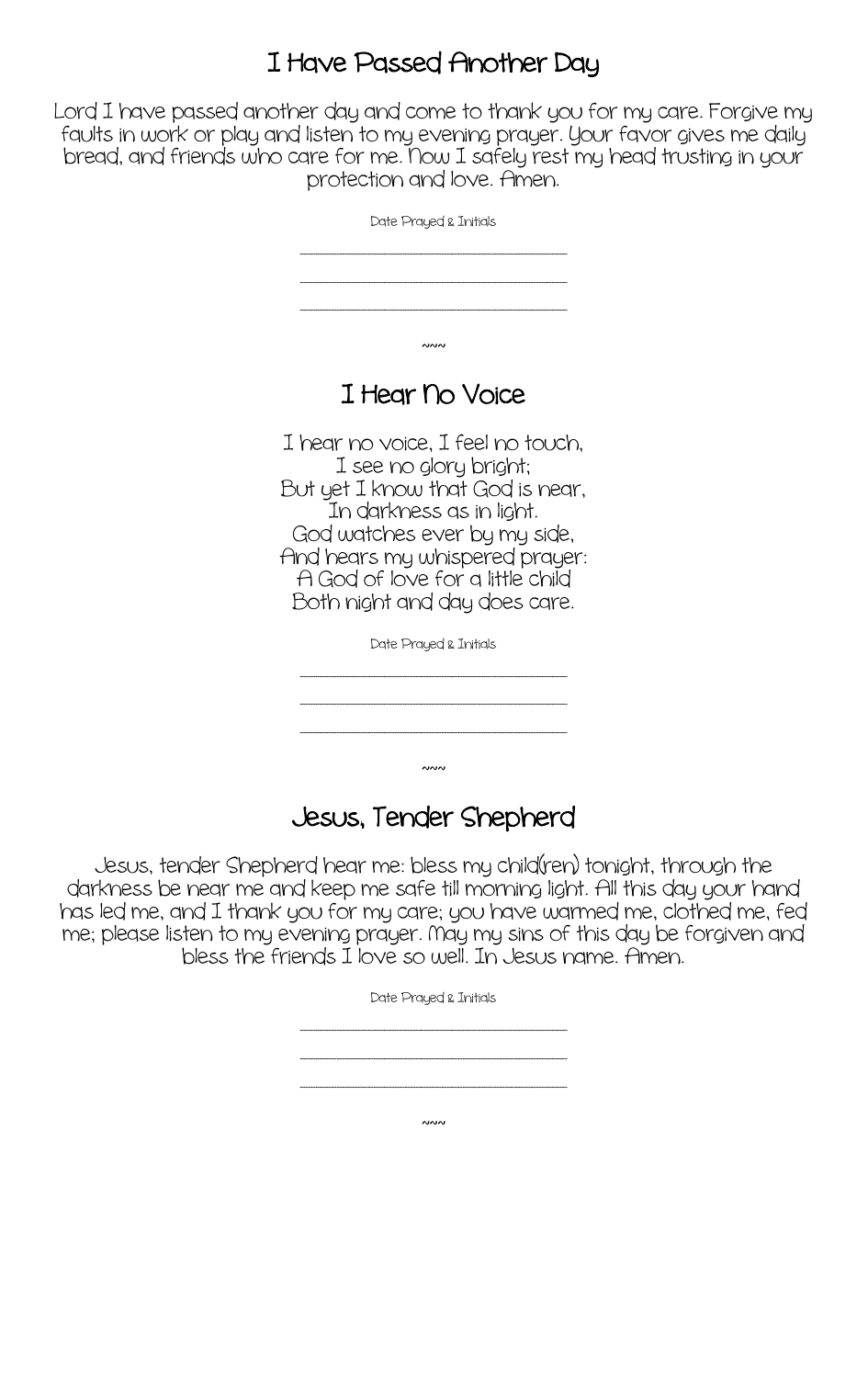# Lord's Prayer<br>Matthew 6: 9-13

Our Father, Who art in Heaven Hallowed be thy name Thy kingdom come Thy will be done on Earth as it is in Heaven Give us this day our daily bread And forgive us our trespasses, as we forgive those who trespass against us And lead us not into temptation But deliver us from evil.

Date Prayed & Initials

\_\_\_\_\_\_\_\_\_\_\_\_\_\_\_\_\_\_\_\_\_\_\_\_\_\_\_\_\_\_\_\_\_\_\_\_\_\_\_\_\_\_\_\_\_\_\_\_\_\_\_ \_\_\_\_\_\_\_\_\_\_\_\_\_\_\_\_\_\_\_\_\_\_\_\_\_\_\_\_\_\_\_\_\_\_\_\_\_\_\_\_\_\_\_\_\_\_\_\_\_\_\_ \_\_\_\_\_\_\_\_\_\_\_\_\_\_\_\_\_\_\_\_\_\_\_\_\_\_\_\_\_\_\_\_\_\_\_\_\_\_\_\_\_\_\_\_\_\_\_\_\_\_\_

 $~\sim~$ 

Ny Family's Love

Thank you for my family's love. Thank you for the stars above. Thank you for the birds that sing. Thank you God for everything. Amen.

Date Prayed & Initials

\_\_\_\_\_\_\_\_\_\_\_\_\_\_\_\_\_\_\_\_\_\_\_\_\_\_\_\_\_\_\_\_\_\_\_\_\_\_\_\_\_\_\_\_\_\_\_\_\_\_\_ \_\_\_\_\_\_\_\_\_\_\_\_\_\_\_\_\_\_\_\_\_\_\_\_\_\_\_\_\_\_\_\_\_\_\_\_\_\_\_\_\_\_\_\_\_\_\_\_\_\_\_

\_\_\_\_\_\_\_\_\_\_\_\_\_\_\_\_\_\_\_\_\_\_\_\_\_\_\_\_\_\_\_\_\_\_\_\_\_\_\_\_\_\_\_\_\_\_\_\_\_\_\_

 $~\sim~$ 

#### Now I Lay Ne Down

Now I lay me down to sleep, I pray dear Lord that you will keep your eyes upon this sleeping world, every little boy and girl. Bless the children far away, the ones who don't know how to pray. Those who are not feeling well, the little one the slipped and fell. Bless the puppy down the street, the neighbors I have yet to meet. Bless my mom and dad especially. Just one more thing I'd like to say, efore I close another day, I'd like to thank you Lord for all the ways that You bless me.

Date Prayed & Initials

\_\_\_\_\_\_\_\_\_\_\_\_\_\_\_\_\_\_\_\_\_\_\_\_\_\_\_\_\_\_\_\_\_\_\_\_\_\_\_\_\_\_\_\_\_\_\_\_\_\_\_

\_\_\_\_\_\_\_\_\_\_\_\_\_\_\_\_\_\_\_\_\_\_\_\_\_\_\_\_\_\_\_\_\_\_\_\_\_\_\_\_\_\_\_\_\_\_\_\_\_\_\_ \_\_\_\_\_\_\_\_\_\_\_\_\_\_\_\_\_\_\_\_\_\_\_\_\_\_\_\_\_\_\_\_\_\_\_\_\_\_\_\_\_\_\_\_\_\_\_\_\_\_\_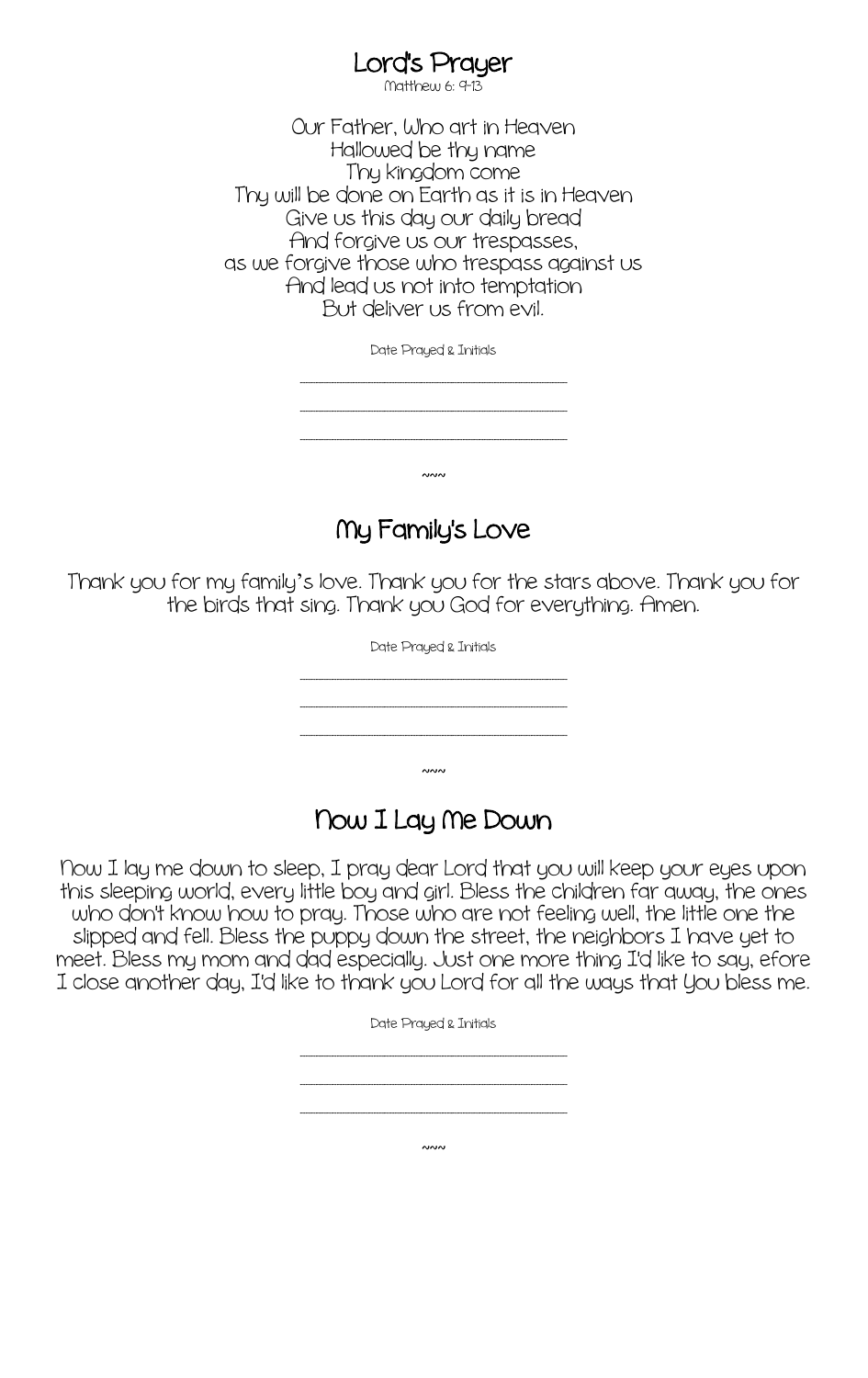#### Now I Lay Ne Down

Now I lay me down to sleep, I pray the Lord my soul to keep: Nay God guard me through the night And wake me with the morning light. Amen.

Date Prayed & Initials

\_\_\_\_\_\_\_\_\_\_\_\_\_\_\_\_\_\_\_\_\_\_\_\_\_\_\_\_\_\_\_\_\_\_\_\_\_\_\_\_\_\_\_\_\_\_\_\_\_\_\_ \_\_\_\_\_\_\_\_\_\_\_\_\_\_\_\_\_\_\_\_\_\_\_\_\_\_\_\_\_\_\_\_\_\_\_\_\_\_\_\_\_\_\_\_\_\_\_\_\_\_\_

\_\_\_\_\_\_\_\_\_\_\_\_\_\_\_\_\_\_\_\_\_\_\_\_\_\_\_\_\_\_\_\_\_\_\_\_\_\_\_\_\_\_\_\_\_\_\_\_\_\_\_

 $~\sim~$ 

# <sup>N</sup>ow the Light Has Gone Away Frances R. Havergal

Now the light has gone away; Savior, listen while I pray. Asking Thee to watch and keep and to send me quiet sleep. Jesus, Savior, wash away all that has been wrong to-day; Help me every day to be good and gentle, more like Thee. Let my near and dear ones be always near and dear to Thee. O bring me and all I love to Thy happy home above.

Date Prayed & Initials

\_\_\_\_\_\_\_\_\_\_\_\_\_\_\_\_\_\_\_\_\_\_\_\_\_\_\_\_\_\_\_\_\_\_\_\_\_\_\_\_\_\_\_\_\_\_\_\_\_\_\_ \_\_\_\_\_\_\_\_\_\_\_\_\_\_\_\_\_\_\_\_\_\_\_\_\_\_\_\_\_\_\_\_\_\_\_\_\_\_\_\_\_\_\_\_\_\_\_\_\_\_\_ \_\_\_\_\_\_\_\_\_\_\_\_\_\_\_\_\_\_\_\_\_\_\_\_\_\_\_\_\_\_\_\_\_\_\_\_\_\_\_\_\_\_\_\_\_\_\_\_\_\_\_

#### Our Family and Home

 $\sim$ 

Heavenly Father, thank you for our family and home. You have put us together for a special purpose. We know that when we wake up in the morning you'll be waiting for us to begin the new day. Show us where you wat us to go, what you want us to say, and what you desire us to do. Amen.

> Date Prayed & Initials \_\_\_\_\_\_\_\_\_\_\_\_\_\_\_\_\_\_\_\_\_\_\_\_\_\_\_\_\_\_\_\_\_\_\_\_\_\_\_\_\_\_\_\_\_\_\_\_\_\_\_ \_\_\_\_\_\_\_\_\_\_\_\_\_\_\_\_\_\_\_\_\_\_\_\_\_\_\_\_\_\_\_\_\_\_\_\_\_\_\_\_\_\_\_\_\_\_\_\_\_\_\_ \_\_\_\_\_\_\_\_\_\_\_\_\_\_\_\_\_\_\_\_\_\_\_\_\_\_\_\_\_\_\_\_\_\_\_\_\_\_\_\_\_\_\_\_\_\_\_\_\_\_\_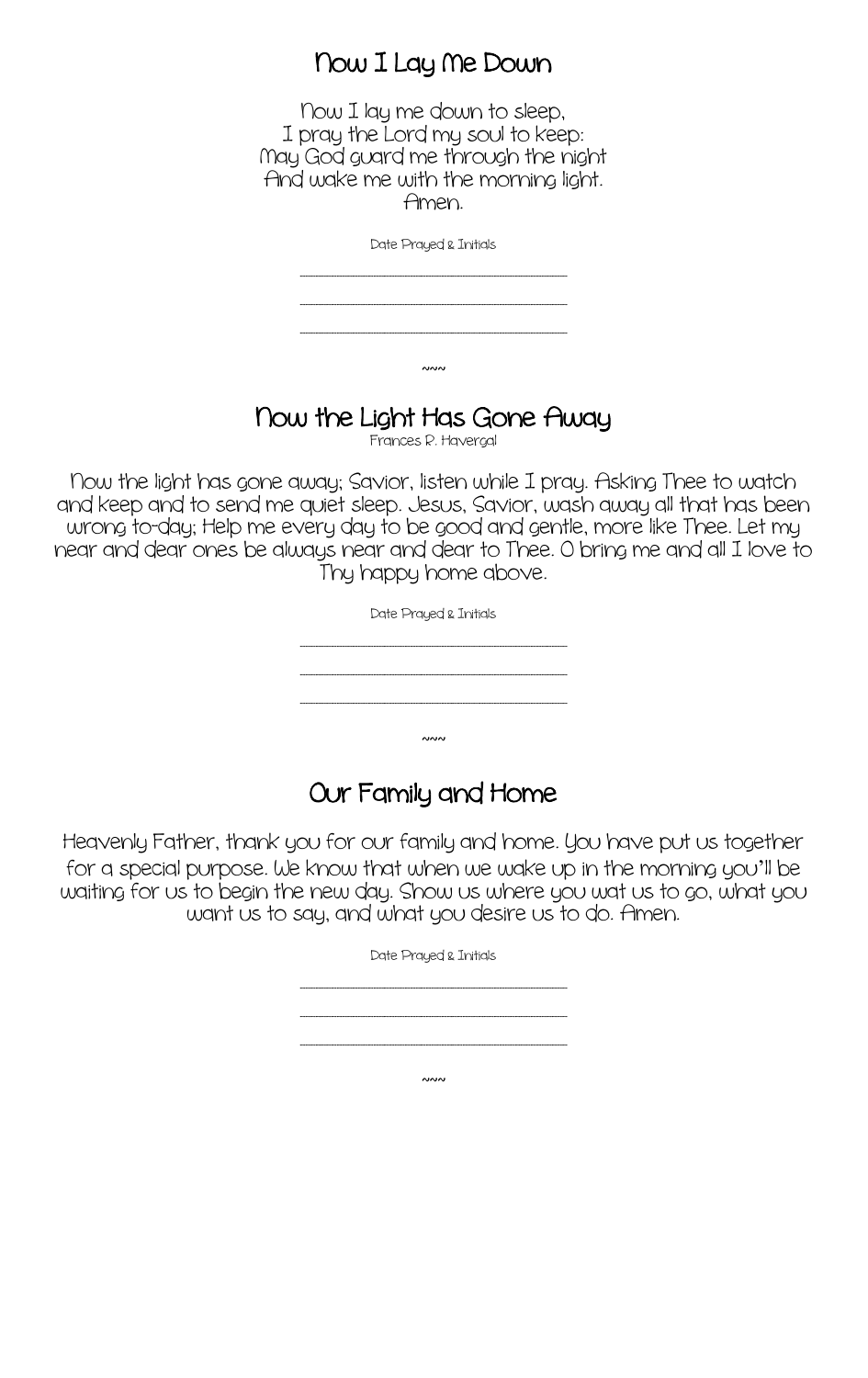#### Sweet Jesus

Sweet Jesus, watch over me as I close my eyes to sleep tonight. Whisper your loving words to me until I am deep in peaceful slumber. Embrace me while I entrust myself to you until I wake up to welcome another day.

| Date Prayed & Initials |  |
|------------------------|--|
|                        |  |
|                        |  |
| $\sim$                 |  |

### Thank You

Ny God, I love you with all of my heart. I thank you for loving me and for having kept me safe this day. Please forgive any sins I have done, and accept the good I have done. Take care of me while I sleep and deliver me from all danger. Nay your grace be always with me, my loved ones and everyone. Amen.

Date Prayed & Initials

\_\_\_\_\_\_\_\_\_\_\_\_\_\_\_\_\_\_\_\_\_\_\_\_\_\_\_\_\_\_\_\_\_\_\_\_\_\_\_\_\_\_\_\_\_\_\_\_\_\_\_ \_\_\_\_\_\_\_\_\_\_\_\_\_\_\_\_\_\_\_\_\_\_\_\_\_\_\_\_\_\_\_\_\_\_\_\_\_\_\_\_\_\_\_\_\_\_\_\_\_\_\_ \_\_\_\_\_\_\_\_\_\_\_\_\_\_\_\_\_\_\_\_\_\_\_\_\_\_\_\_\_\_\_\_\_\_\_\_\_\_\_\_\_\_\_\_\_\_\_\_\_\_\_

# Thank You for Today

 $~\sim~$ 

Dear God, thank you for today, yesterday and tomorrow; my family, my joys, my sorrows; for that that makes me stronger. Amen.

Date Prayed & Initials

\_\_\_\_\_\_\_\_\_\_\_\_\_\_\_\_\_\_\_\_\_\_\_\_\_\_\_\_\_\_\_\_\_\_\_\_\_\_\_\_\_\_\_\_\_\_\_\_\_\_\_

\_\_\_\_\_\_\_\_\_\_\_\_\_\_\_\_\_\_\_\_\_\_\_\_\_\_\_\_\_\_\_\_\_\_\_\_\_\_\_\_\_\_\_\_\_\_\_\_\_\_\_ \_\_\_\_\_\_\_\_\_\_\_\_\_\_\_\_\_\_\_\_\_\_\_\_\_\_\_\_\_\_\_\_\_\_\_\_\_\_\_\_\_\_\_\_\_\_\_\_\_\_\_

# Thank You for Today

 $~\sim~$ 

Father, thank you for today, for all the ways in which I have known you...For the sunrise and the birdsong, for the music I've heard, and the things I've enjoyed. For the meals, and for the cosy home I live in, for my close family and for my special friends. Nost of all, thank you for being beside me through each moment. Nay I dream good dreams and arise again tomorrow to thank you once more. Amen.

Date Prayed & Initials

\_\_\_\_\_\_\_\_\_\_\_\_\_\_\_\_\_\_\_\_\_\_\_\_\_\_\_\_\_\_\_\_\_\_\_\_\_\_\_\_\_\_\_\_\_\_\_\_\_\_\_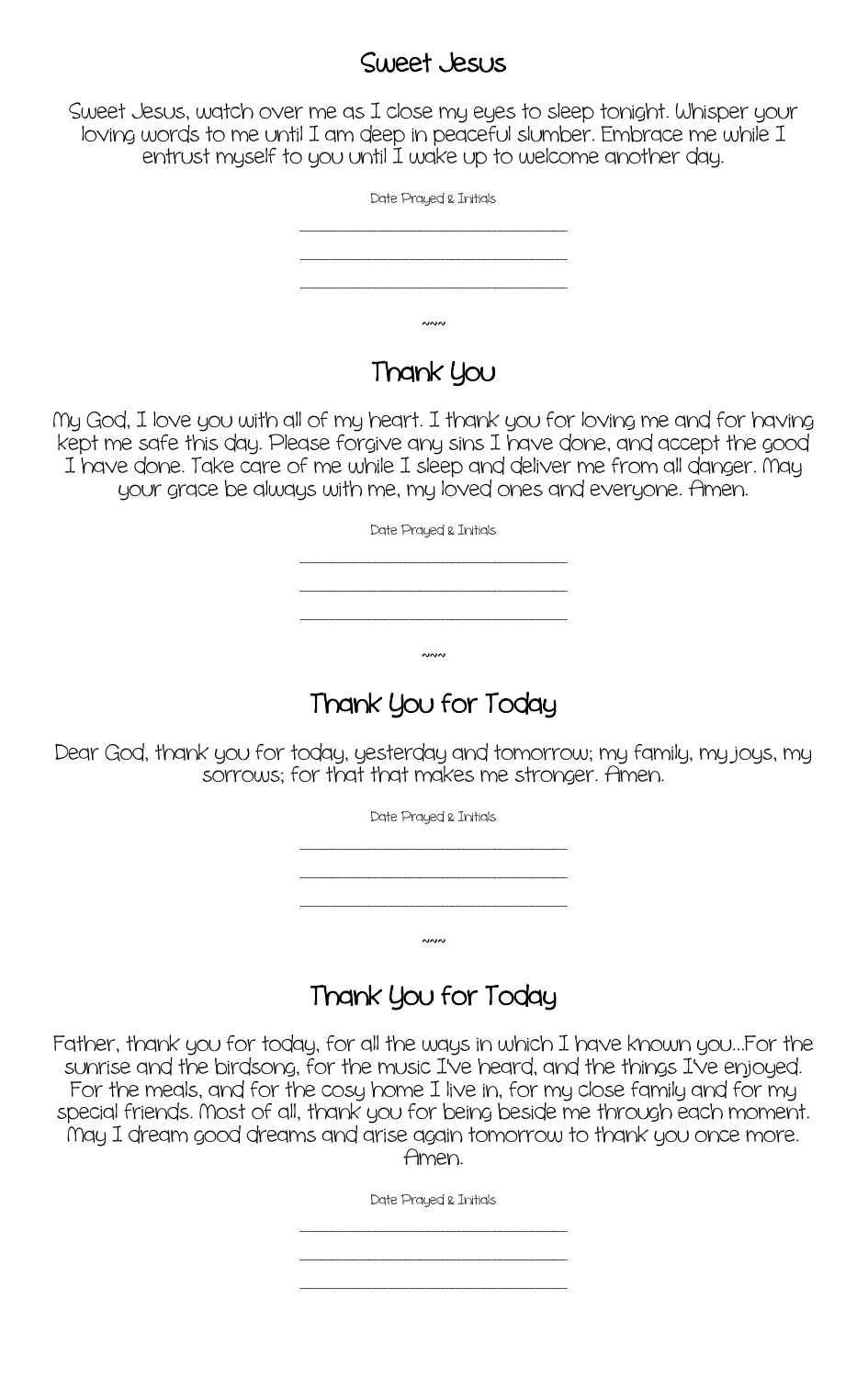#### The Day is Done

The day is done; O God the Son, Look down upon Thy little one! O Light of Light, Keep me this night, And shed round me Thy presence bright. I need not fear If Thou art near; Thou art my Savior Kind and dear.

www.whatchristianswanttoknow.com/10-popular-bedtimeprayers/#ixzz6qABTAcp5

Date Prayed & Initials

\_\_\_\_\_\_\_\_\_\_\_\_\_\_\_\_\_\_\_\_\_\_\_\_\_\_\_\_\_\_\_\_\_\_\_\_\_\_\_\_\_\_\_\_\_\_\_\_\_\_\_

\_\_\_\_\_\_\_\_\_\_\_\_\_\_\_\_\_\_\_\_\_\_\_\_\_\_\_\_\_\_\_\_\_\_\_\_\_\_\_\_\_\_\_\_\_\_\_\_\_\_\_ \_\_\_\_\_\_\_\_\_\_\_\_\_\_\_\_\_\_\_\_\_\_\_\_\_\_\_\_\_\_\_\_\_\_\_\_\_\_\_\_\_\_\_\_\_\_\_\_\_\_\_

 $~\sim~$ 

### Tired Prayer

I am so tired Father. Help me to sleep now, restore my energy, cover my feelings and watch over my mind. I rest in you tonight.

Date Prayed & Initials

\_\_\_\_\_\_\_\_\_\_\_\_\_\_\_\_\_\_\_\_\_\_\_\_\_\_\_\_\_\_\_\_\_\_\_\_\_\_\_\_\_\_\_\_\_\_\_\_\_\_\_ \_\_\_\_\_\_\_\_\_\_\_\_\_\_\_\_\_\_\_\_\_\_\_\_\_\_\_\_\_\_\_\_\_\_\_\_\_\_\_\_\_\_\_\_\_\_\_\_\_\_\_

\_\_\_\_\_\_\_\_\_\_\_\_\_\_\_\_\_\_\_\_\_\_\_\_\_\_\_\_\_\_\_\_\_\_\_\_\_\_\_\_\_\_\_\_\_\_\_\_\_\_\_

 $~\sim~$ 

Tonight Lord

Tonight Lord, I lay down to sleep and I shall rest in you. I give you my all: my cares, worries, joys and pain. Take everything, Lord. Father, tonight, take all of me; take everything. Amen.

Date Prayed & Initials

\_\_\_\_\_\_\_\_\_\_\_\_\_\_\_\_\_\_\_\_\_\_\_\_\_\_\_\_\_\_\_\_\_\_\_\_\_\_\_\_\_\_\_\_\_\_\_\_\_\_\_ \_\_\_\_\_\_\_\_\_\_\_\_\_\_\_\_\_\_\_\_\_\_\_\_\_\_\_\_\_\_\_\_\_\_\_\_\_\_\_\_\_\_\_\_\_\_\_\_\_\_\_

\_\_\_\_\_\_\_\_\_\_\_\_\_\_\_\_\_\_\_\_\_\_\_\_\_\_\_\_\_\_\_\_\_\_\_\_\_\_\_\_\_\_\_\_\_\_\_\_\_\_\_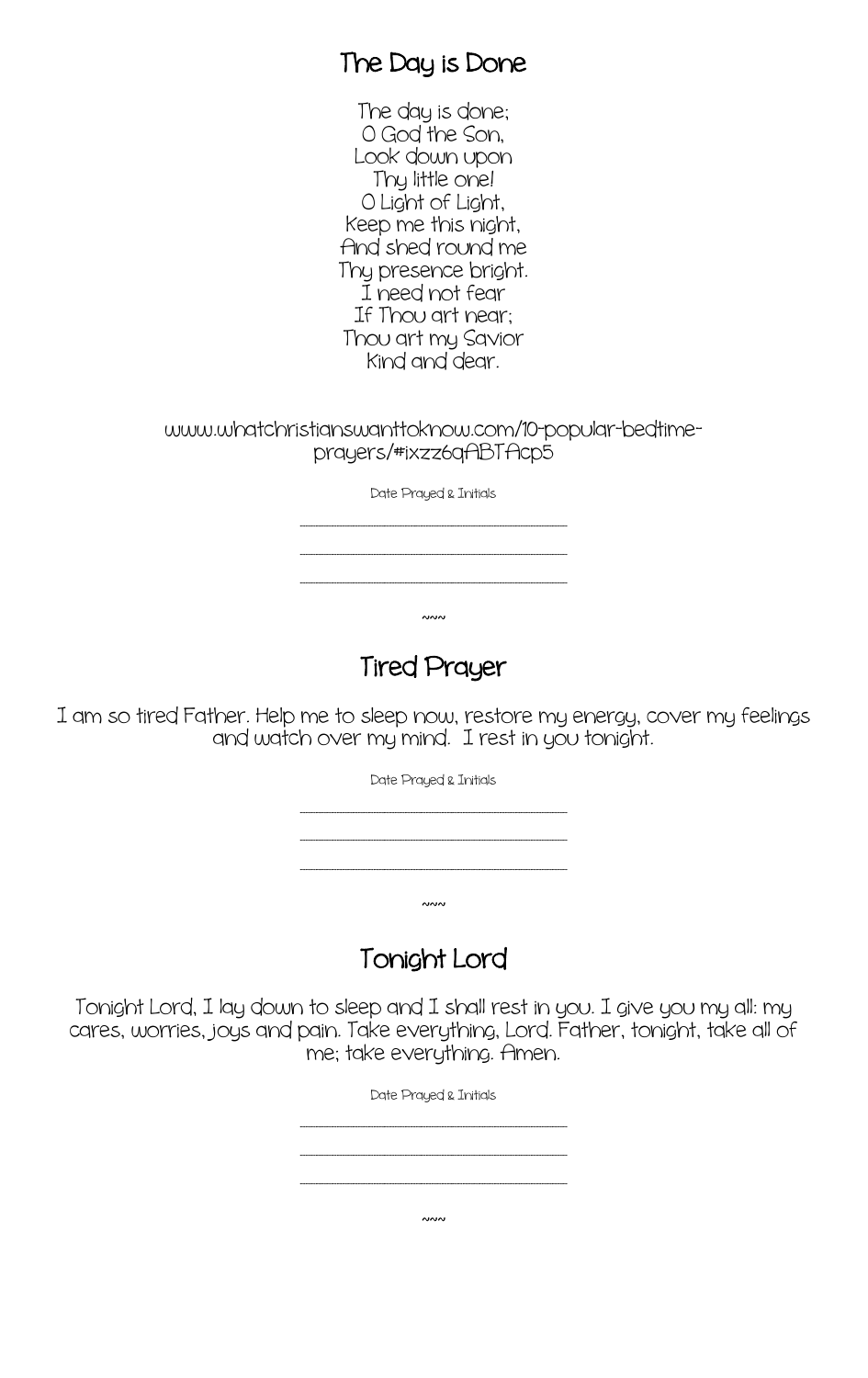# We Thank Thee for the Night

Father, we thank thee for the night, and for the pleasant morning light; for rest and food and loving care, and all that makes the day so fair. Help us to do the things we should, to be to others kind and good; in all we do, in work or play, to grow more loving every day.

| Date Prayed & Initials |
|------------------------|
|                        |
|                        |
| ∼∾                     |

### Goodnight Little Jesus

Goodnight little Jesus the one I love best. I finished my work and now I must rest. Bless me this day, bless me this night. Keep me from danger till mornings light. Amen.

| Date Prayed & Initials |  |
|------------------------|--|
|                        |  |
|                        |  |
| $\sim$                 |  |

### Grant Ne a Good Night's Sleep

Grant me a good night's sleep tonight, God, so that I can awake refreshed and ready to begin another day loving you. Thank you again for blessings so undeserved and too numerous to count. I love being your child, and I long for the word "faithful" to describe my service to you, each day of every year. When I awake in the morning, may it be with a joyful smile, not a grumpy spirit. Nay your protection and your presence bathe this place with peace and safety against the enemy. Good night, Lord. In Jesus's name, Amen.

|  |                                                                                                                         | Date Prayed & Initials |  |                                                                                                                                                                                                                                |
|--|-------------------------------------------------------------------------------------------------------------------------|------------------------|--|--------------------------------------------------------------------------------------------------------------------------------------------------------------------------------------------------------------------------------|
|  | final field field field field field field field field field field field field field field field field field field field | ____________           |  |                                                                                                                                                                                                                                |
|  |                                                                                                                         |                        |  | including including including including including including including including including including including including including including including including including including including including including including in |